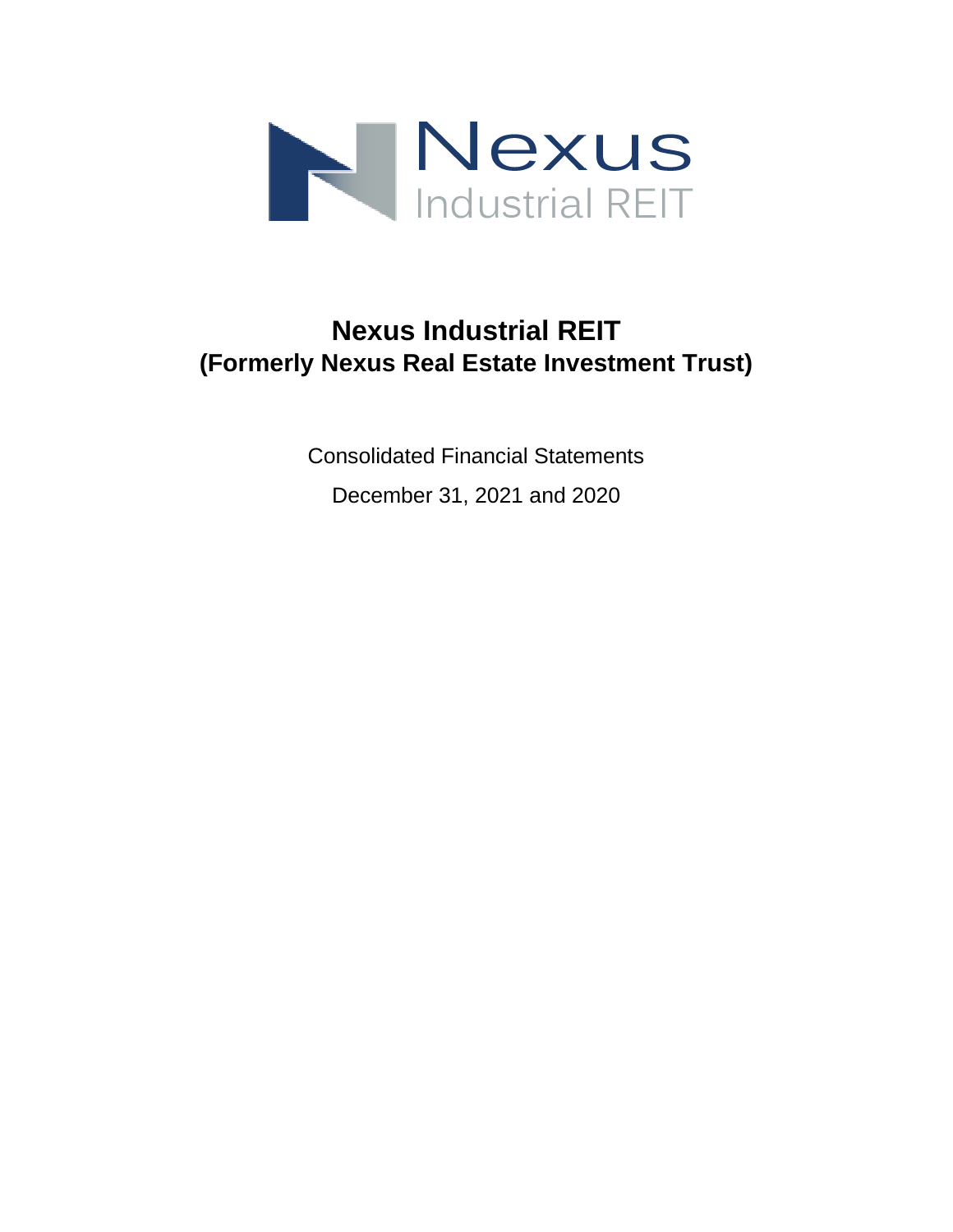

# Independent auditor's report

To the Unitholders of Nexus Industrial REIT

### Our opinion

In our opinion, the accompanying consolidated financial statements present fairly, in all material respects, the financial position of Nexus Industrial REIT and its subsidiaries (together, the REIT) as at December 31, 2021 and 2020, and its financial performance and its cash flows for the years then ended in accordance with International Financial Reporting Standards as issued by the International Accounting Standards Board (IFRS).

#### What we have audited

The REIT's consolidated financial statements comprise:

- the consolidated statements of financial position as at December 31, 2021 and 2020;
- the consolidated statements of income and comprehensive income for the years then ended;
- the consolidated statements of changes in unitholders' equity for the years then ended;
- the consolidated statements of cash flows for the years then ended; and
- the notes to the consolidated financial statements, which include significant accounting policies and other explanatory information.

### Basis for opinion

We conducted our audit in accordance with Canadian generally accepted auditing standards. Our responsibilities under those standards are further described in the Auditor's responsibilities for the audit of the consolidated financial statements section of our report.

We believe that the audit evidence we have obtained is sufficient and appropriate to provide a basis for our opinion.

#### Independence

We are independent of the REIT in accordance with the ethical requirements that are relevant to our audit of the consolidated financial statements in Canada. We have fulfilled our other ethical responsibilities in accordance with these requirements.

PricewaterhouseCoopers LLP/s.r.l./s.e.n.c.r.l. 1250 René-Lévesque Boulevard West, Suite 2500, Montréal, Quebec, Canada H3B 4Y1 T: +1 514 205 5000, F: +1 514 876 1502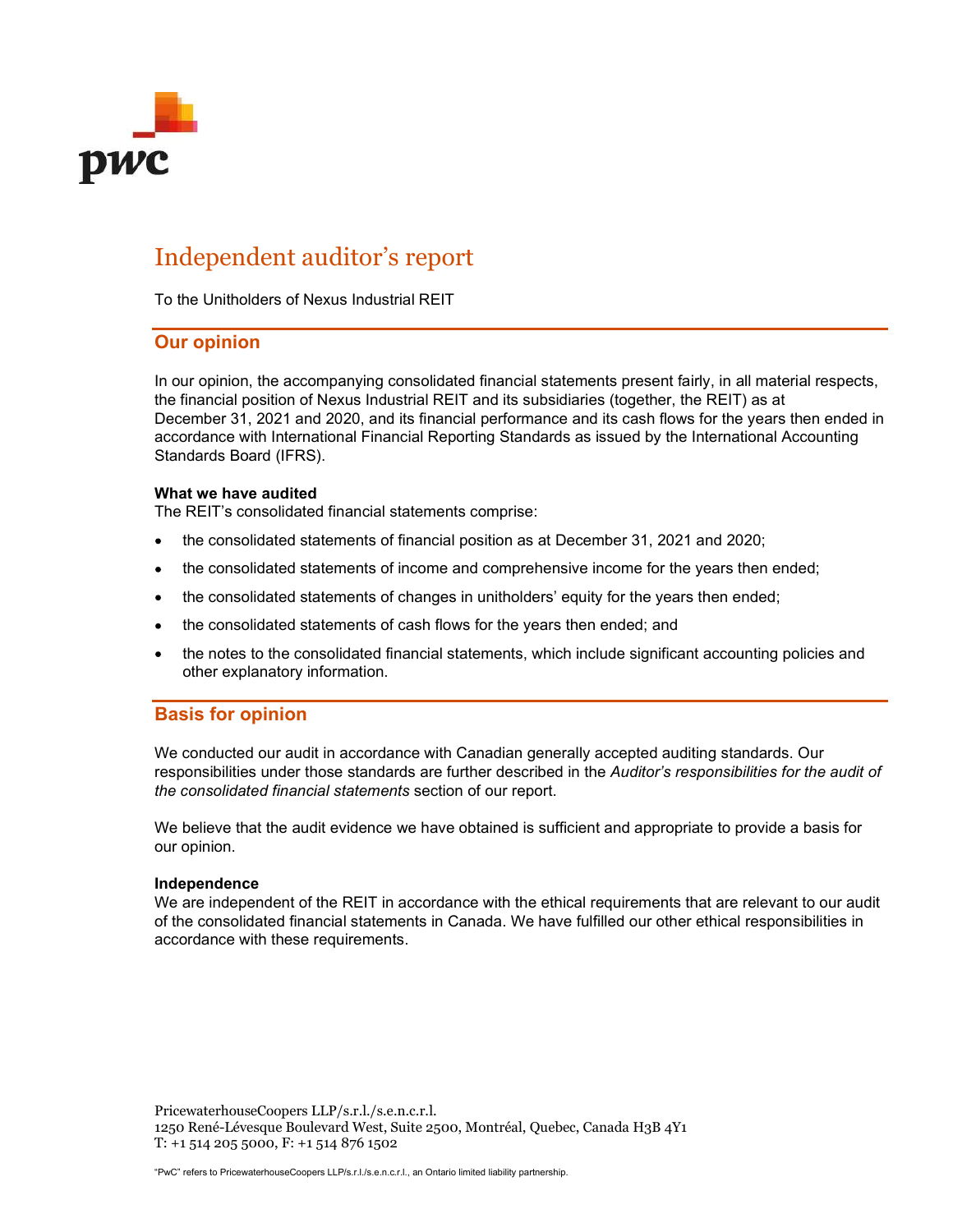

## Key audit matters

Key audit matters are those matters that, in our professional judgment, were of most significance in our audit of the consolidated financial statements for the year ended December 31, 2021. These matters were addressed in the context of our audit of the consolidated financial statements as a whole, and in forming our opinion thereon, and we do not provide a separate opinion on these matters.

### Fair valuation of investment properties

Refer to note 2 – Summary of significant accounting policies and note 4 – Investment properties to the consolidated financial statements.

The REIT measures its investment properties at fair value. Management evaluates the fair value of the entire real estate portfolio annually. The fair value of the investment properties as at December 31, 2021 was \$1,545.9 million. Fair value is determined with reference to external valuations and internal valuations based on the direct income capitalization method. In applying the direct income capitalization method, the stabilized net rental income of each property is divided by a capitalization rate appropriate for the property based on the market in which the property is located and the specific details of the property. Internal valuations are prepared by management, and external valuations are prepared by qualified external valuation professionals. The REIT obtains external valuations to supplement internal management valuations in support of the determination of the fair market value of investment properties. The application of the direct income capitalization method by management and their qualified external valuation professionals is subject to significant judgments, estimates and assumptions about market conditions as at the valuation date.

#### Key audit matter **How our audit addressed the key audit matter** How our audit addressed the key audit matter

Our approach to address the matter included the following procedures, among others:

Tested how management determined the fair value of investment properties, which included the following:

- Evaluated the reasonableness of the capitalization rates by comparing them to industry data for the same type of property in the same geographic area.
- Evaluated whether net stabilized net rental income was reasonable considering (i) the current and past leasing activity of the investment properties, (ii) the comparability with external market and industry data as applicable and (iii) whether these assumptions were aligned with evidence obtained in other areas of the audit.

#### For a sample of investment properties:

- Professionals with specialized skills and knowledge in the field of real estate valuations further assisted us in evaluating the appropriateness of the direct income capitalization method and in evaluating the reasonableness of the capitalization rates and stabilized net rental income as applicable, by comparing to externally available market data.
- Tested the underlying data used in the direct income capitalization method.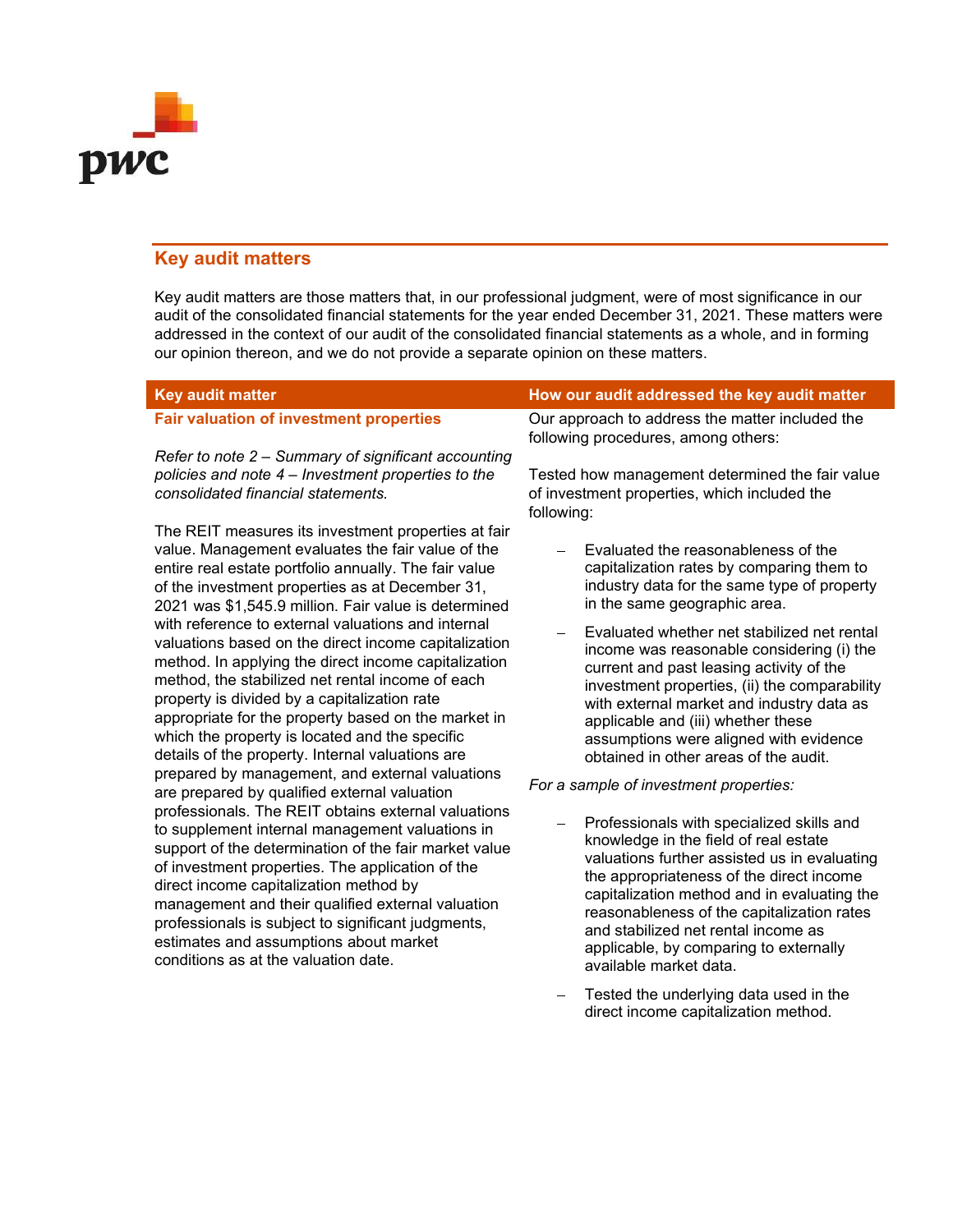

Key audit matter **How our audit addressed the key audit matter** 

The significant assumptions and estimates used by management when determining the fair value of investment properties are stabilized net rental income and capitalization rates.

We considered this a key audit matter due to the significant judgments made by management when determining the fair values of the investment properties and the high degree of complexity in assessing audit evidence related to the significant assumptions and estimates made by management. In addition, the audit effort involved the use of professionals with specialized skills and knowledge in the field of real estate valuations.

### Other information

Management is responsible for the other information. The other information comprises the Management's Discussion and Analysis.

Our opinion on the consolidated financial statements does not cover the other information, and we do not express any form of assurance conclusion thereon.

In connection with our audit of the consolidated financial statements, our responsibility is to read the other information identified above and, in doing so, consider whether the other information is materially inconsistent with the consolidated financial statements or our knowledge obtained in the audit, or otherwise appears to be materially misstated.

If, based on the work we have performed, we conclude that there is a material misstatement of this other information, we are required to report that fact. We have nothing to report in this regard.

## Responsibilities of management and those charged with governance for the consolidated financial statements

Management is responsible for the preparation and fair presentation of the consolidated financial statements in accordance with IFRS, and for such internal control as management determines is necessary to enable the preparation of consolidated financial statements that are free from material misstatement, whether due to fraud or error.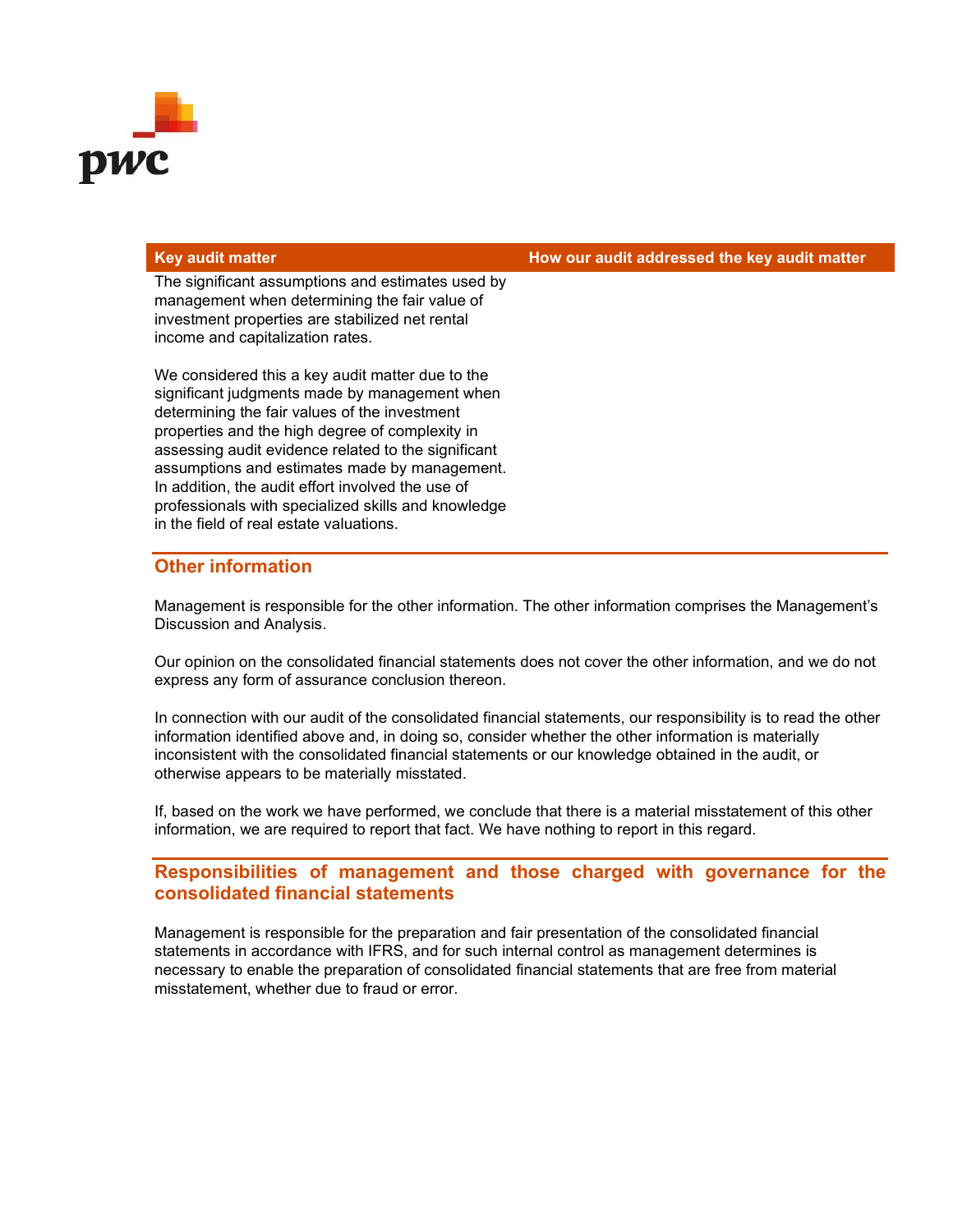

In preparing the consolidated financial statements, management is responsible for assessing the REIT's ability to continue as a going concern, disclosing, as applicable, matters related to going concern and using the going concern basis of accounting unless management either intends to liquidate the REIT or to cease operations, or has no realistic alternative but to do so.

Those charged with governance are responsible for overseeing the REIT's financial reporting process.

## Auditor's responsibilities for the audit of the consolidated financial statements

Our objectives are to obtain reasonable assurance about whether the consolidated financial statements as a whole are free from material misstatement, whether due to fraud or error, and to issue an auditor's report that includes our opinion. Reasonable assurance is a high level of assurance, but is not a guarantee that an audit conducted in accordance with Canadian generally accepted auditing standards will always detect a material misstatement when it exists. Misstatements can arise from fraud or error and are considered material if, individually or in the aggregate, they could reasonably be expected to influence the economic decisions of users taken on the basis of these consolidated financial statements.

As part of an audit in accordance with Canadian generally accepted auditing standards, we exercise professional judgment and maintain professional skepticism throughout the audit. We also:

- Identify and assess the risks of material misstatement of the consolidated financial statements, whether due to fraud or error, design and perform audit procedures responsive to those risks, and obtain audit evidence that is sufficient and appropriate to provide a basis for our opinion. The risk of not detecting a material misstatement resulting from fraud is higher than for one resulting from error, as fraud may involve collusion, forgery, intentional omissions, misrepresentations, or the override of internal control.
- Obtain an understanding of internal control relevant to the audit in order to design audit procedures that are appropriate in the circumstances, but not for the purpose of expressing an opinion on the effectiveness of the REIT's internal control.
- Evaluate the appropriateness of accounting policies used and the reasonableness of accounting estimates and related disclosures made by management.
- Conclude on the appropriateness of management's use of the going concern basis of accounting and, based on the audit evidence obtained, whether a material uncertainty exists related to events or conditions that may cast significant doubt on the REIT's ability to continue as a going concern. If we conclude that a material uncertainty exists, we are required to draw attention in our auditor's report to the related disclosures in the consolidated financial statements or, if such disclosures are inadequate, to modify our opinion. Our conclusions are based on the audit evidence obtained up to the date of our auditor's report. However, future events or conditions may cause the REIT to cease to continue as a going concern.
- Evaluate the overall presentation, structure and content of the consolidated financial statements, including the disclosures, and whether the consolidated financial statements represent the underlying transactions and events in a manner that achieves fair presentation.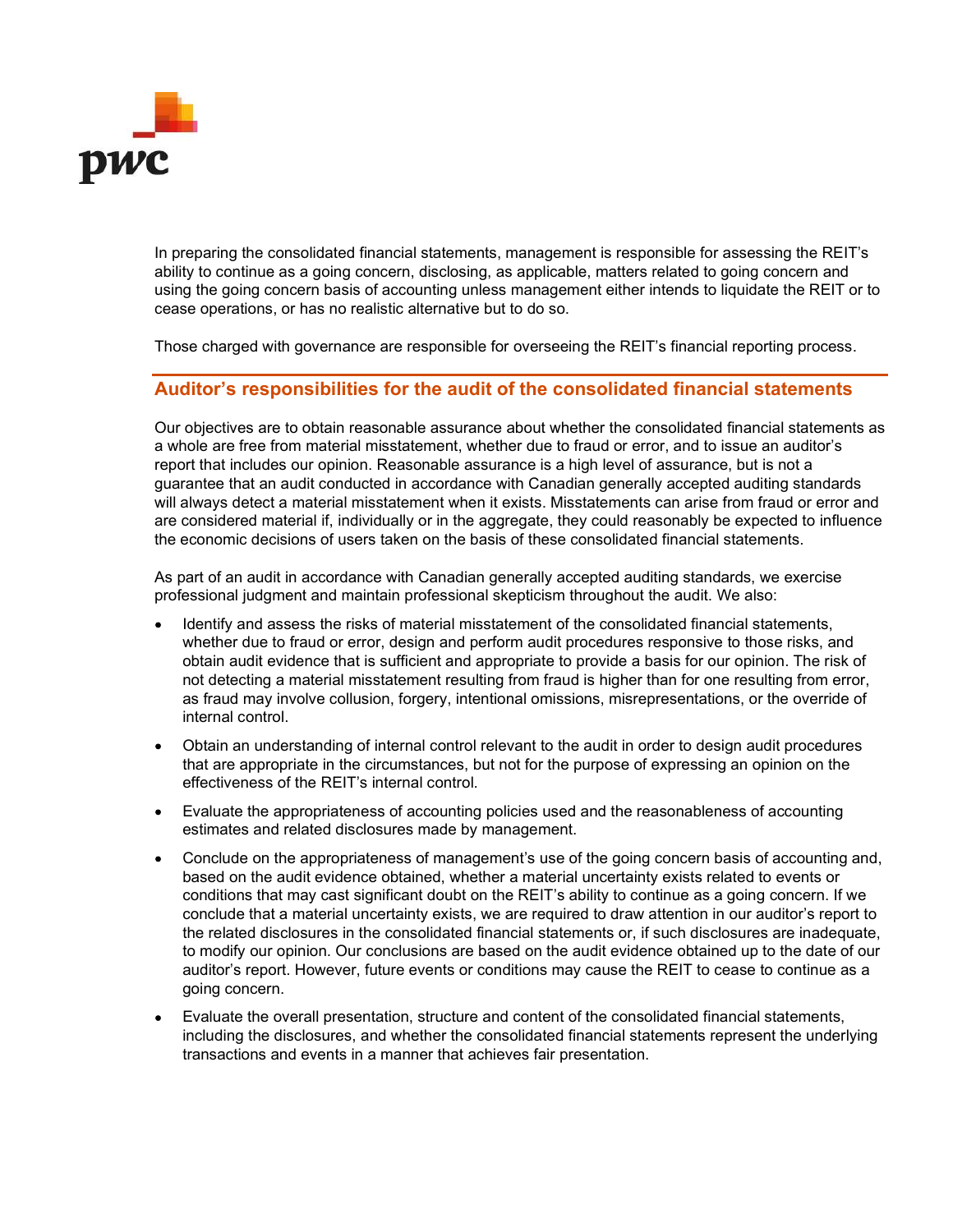

 Obtain sufficient appropriate audit evidence regarding the financial information of the entities or business activities within the REIT to express an opinion on the consolidated financial statements. We are responsible for the direction, supervision and performance of the group audit. We remain solely responsible for our audit opinion.

We communicate with those charged with governance regarding, among other matters, the planned scope and timing of the audit and significant audit findings, including any significant deficiencies in internal control that we identify during our audit.

We also provide those charged with governance with a statement that we have complied with relevant ethical requirements regarding independence, and to communicate with them all relationships and other matters that may reasonably be thought to bear on our independence, and where applicable, related safeguards.

From the matters communicated with those charged with governance, we determine those matters that were of most significance in the audit of the consolidated financial statements of the current period and are therefore the key audit matters. We describe these matters in our auditor's report unless law or regulation precludes public disclosure about the matter or when, in extremely rare circumstances, we determine that a matter should not be communicated in our report because the adverse consequences of doing so would reasonably be expected to outweigh the public interest benefits of such communication.

The engagement partner on the audit resulting in this independent auditor's report is Frédéric Lepage.

Pricewaterhouse Coopers LLP

Montréal, Quebec March 15, 2022

<sup>&</sup>lt;sup>1</sup> CPA auditor, CA, public accountancy permit No. A123475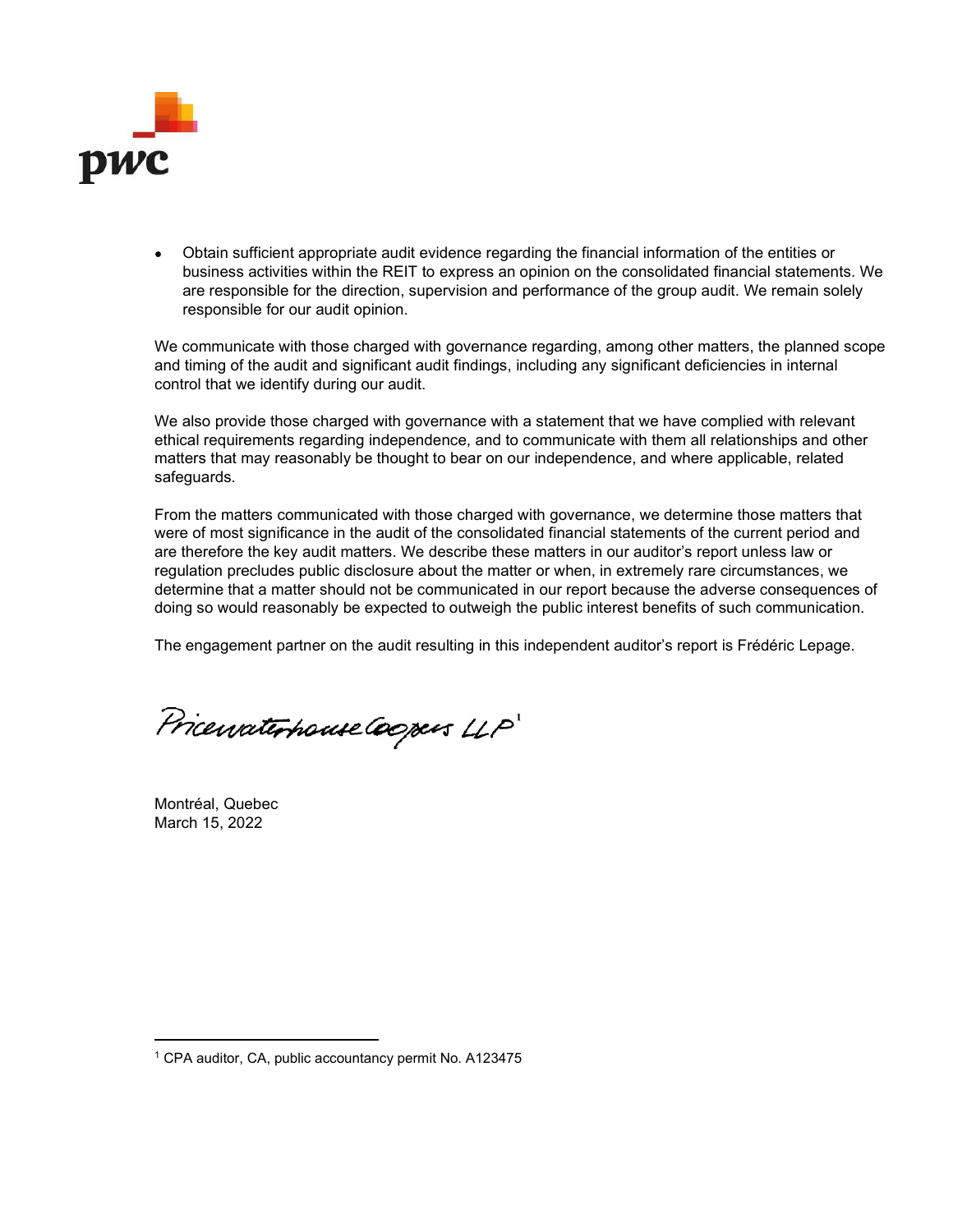Consolidated Statements of Financial Position As at December 31, 2021 and 2020

(In thousands of Canadian dollars)

|                                           | Note(s)                                | December 31,<br>2021<br>\$ | December 31,<br>2020<br>S |
|-------------------------------------------|----------------------------------------|----------------------------|---------------------------|
| <b>Non-current assets</b>                 |                                        |                            |                           |
| Investment properties                     | 3,4                                    | 1,545,866                  | 667,601                   |
| Equity investment in joint venture        | 5                                      | 9,178                      | 8,261                     |
| Restricted cash                           |                                        | 1,425                      | 1,536                     |
| Right-of-use assets                       | 6                                      | 1,086                      | 1,179                     |
| Other assets                              | 8                                      | 3,086                      | 64                        |
| <b>Current assets</b>                     |                                        | 1,560,641                  | 678,641                   |
| Cash                                      |                                        | 82,279                     | 13,993                    |
| Tenant and other receivables              | 7                                      | 2,747                      | 2,666                     |
| Deposits                                  | 22                                     | 3,800                      | 100                       |
| Prepaid expenses                          | 18                                     | 2,207                      | 5,807                     |
| Other assets                              | 8                                      | 6,483                      | 9,291                     |
|                                           |                                        | 97,516                     | 31,858                    |
| <b>Total assets</b>                       |                                        | 1,658,157                  | 710,499                   |
| <b>Non-current liabilities</b>            |                                        |                            |                           |
| Mortgages payable                         | 3,9                                    | 553,011                    | 239,413                   |
| <b>Credit Facilities</b>                  | 10                                     | 64,713                     | 64,903                    |
| Lease liabilities                         | 6                                      | 3,597                      | 3,670                     |
| Derivative financial instruments          | 17                                     | 455                        | 5,376                     |
| Class B LP Units                          | 11                                     | 248,150                    | 49,187                    |
| Unit-based compensation liabilities       | 12                                     | 1,957                      | 415                       |
| Other liabilities                         | 13 <sub>b</sub>                        | 9,570                      |                           |
| <b>Current liabilities</b>                |                                        | 881,453                    | 362,964                   |
| Mortgages payable                         | 3,9                                    | 58,152                     | 34,368                    |
| <b>Credit Facilities</b>                  | 10                                     |                            | 293                       |
| Lease liabilities                         | 6                                      | 73                         | 67                        |
| Distributions payable                     |                                        | 3,056                      | 1,492                     |
| Accounts payable and other liabilities    | 13a, 18                                | 25,939                     | 11,735                    |
|                                           |                                        | 87,220                     | 47,955                    |
| <b>Total liabilities</b>                  |                                        | 968,673                    | 410,919                   |
| <b>Equity</b>                             |                                        |                            |                           |
| Unitholders' equity                       | 14                                     | 536,883                    | 215,435                   |
| Retained earnings                         |                                        | 152,601                    | 84,145                    |
| Total unitholders' equity                 |                                        | 689,484                    | 299,580                   |
| Total liabilities and unitholders' equity |                                        | 1,658,157                  | 710,499                   |
| Commitments                               | 18                                     |                            |                           |
| Subsequent events                         | 22                                     |                            |                           |
| On behalf of the Board:                   |                                        |                            |                           |
| "Benjamin Rodney"<br><b>Trustee</b>       | "Floriana Cipollone"<br><b>Trustee</b> |                            |                           |
|                                           |                                        |                            |                           |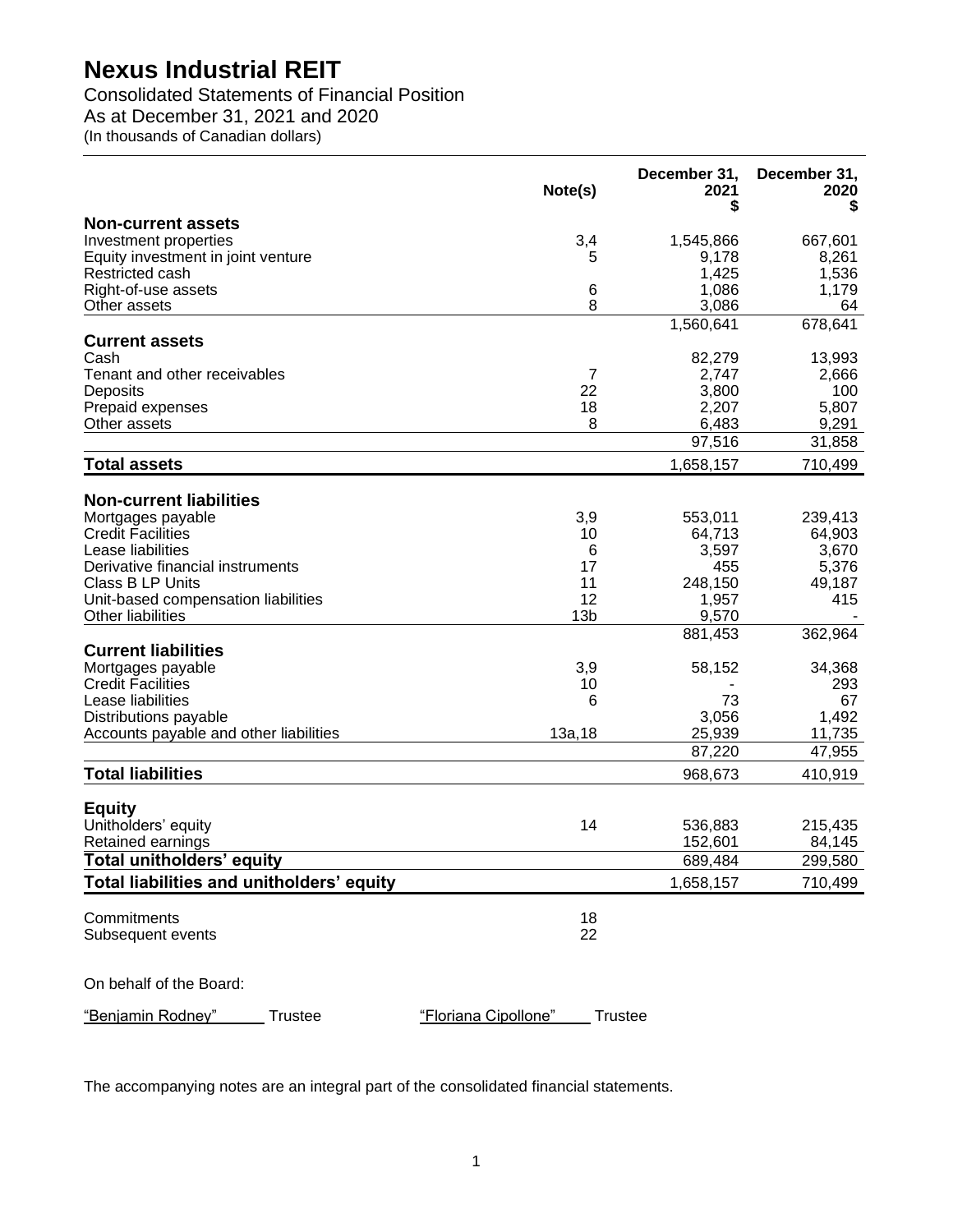Consolidated Statements of Income and Comprehensive Income For the years ended December 31, 2021 and 2020

(In thousands of Canadian dollars)

|                                                           | Note(s) | 2021      | 2020     |
|-----------------------------------------------------------|---------|-----------|----------|
| Net rental income                                         |         |           |          |
| Property revenues                                         | 16      | 83,559    | 61,386   |
| Property expenses                                         | 16      | (27,607)  | (22,159) |
| Net rental income                                         |         | 55,952    | 39,227   |
| General and administrative expense                        | 20      | (4, 855)  | (3, 474) |
| Fair value adjustment of investment properties            | 4       | 132,396   | 10,583   |
| Fair value adjustment of Class B LP Units                 | 11      | (71, 339) | 6,982    |
| Fair value adjustment of warrants                         |         |           |          |
| Fair value adjustment of unit options                     | 12      | (1,774)   | 333      |
| Fair value adjustment of restricted share units           | 12      | (309)     | (51)     |
| Fair value adjustment of derivative financial instruments | 17      | 4,920     | (6, 157) |
| Income from equity accounted investment in joint venture  | 5       | 917       | 865      |
| Loss on disposal of investment properties                 | 3       | (592)     |          |
| Other income                                              | 8       | 2,384     | 1,546    |
|                                                           |         | 117,700   | 49,855   |
| <b>Finance expense</b>                                    |         |           |          |
| Net interest expense                                      | 9,10    | (15, 218) | (11,001) |
| Distributions on Class B LP Units                         | 11      | (8,943)   | (3,619)  |
|                                                           |         | (24,161)  | (14,620) |
| Net income and comprehensive income                       |         | 93,539    | 35,235   |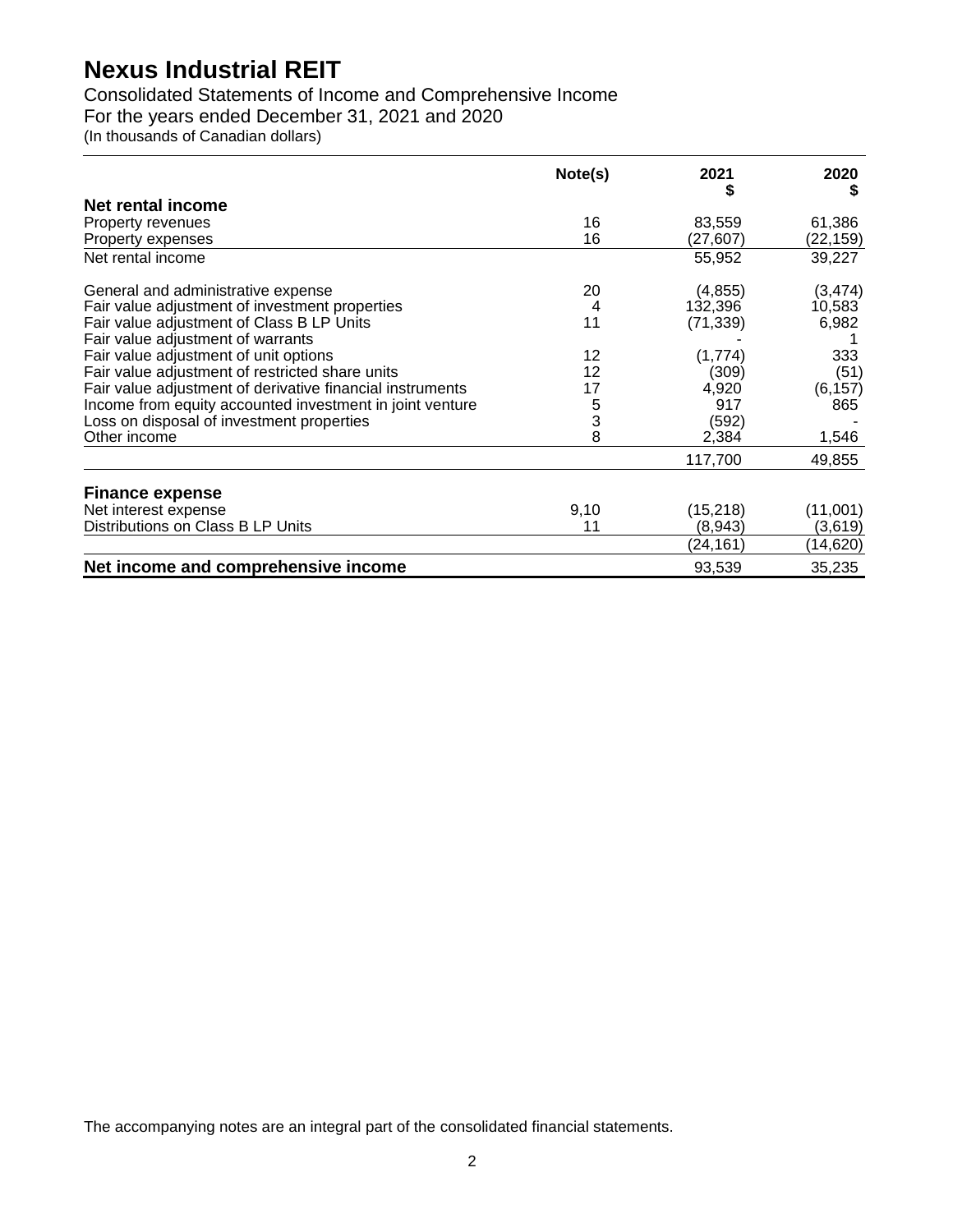Consolidated Statements of Changes in Unitholders' Equity For the years ended December 31, 2021 and 2020 (In thousands of Canadian dollars)

|                                                                                                             | <b>Note</b> | <b>Units</b> | Unitholders'<br><b>Equity</b> | <b>Retained</b><br><b>Earnings</b> | <b>Total</b>       |
|-------------------------------------------------------------------------------------------------------------|-------------|--------------|-------------------------------|------------------------------------|--------------------|
| Balance - January 1, 2021                                                                                   |             | 27,975,110   | 215,435                       | 84,145                             | 299,580            |
| Net income and comprehensive income<br><b>Distributions</b><br>Units issued under distribution reinvestment |             |              |                               | 93.539<br>(25,083)                 | 93,539<br>(25,083) |
| plan                                                                                                        | 15          | 267.815      | 2,624                         |                                    | 2,624              |
| Units issued under Option Plan                                                                              | 12          | 54.226       | 559                           |                                    | 559                |
| Units issued under Incentive Plan                                                                           | 12          | 24.067       | 201                           |                                    | 201                |
| Units issued under Employee Purchase Plan                                                                   | 12          | 6.907        | 84                            | ۰                                  | 84                 |
| Units issued for cash                                                                                       | 14          | 25.717.106   | 295,305                       |                                    | 295,305            |
| Unit issuance costs                                                                                         | 14          |              | (13, 739)                     |                                    | (13, 739)          |
| Class B LP Units exchanged for REIT Units                                                                   | 11          | 3,257,398    | 36,414                        |                                    | 36,414             |
| Balance - December 31, 2021                                                                                 |             | 57,302,629   | 536,883                       | 152.601                            | 689,484            |

|                                                                                                                          | <b>Note</b>   | <b>Units</b>                   | Unitholders'<br><b>Equity</b> | <b>Retained</b><br><b>Earnings</b> | Total                 |
|--------------------------------------------------------------------------------------------------------------------------|---------------|--------------------------------|-------------------------------|------------------------------------|-----------------------|
| Balance - January 1, 2020                                                                                                |               | 25,527,980                     | 197,073                       | 66,156                             | 263,229               |
| Net income and comprehensive income<br><b>Distributions</b><br>Units issued under distribution reinvestment              |               |                                | ۰<br>٠                        | 35.235<br>(17,246)                 | 35,235<br>(17, 246)   |
| plan                                                                                                                     | 15            | 338,678                        | 2.226                         |                                    | 2.226                 |
| Units issued under Incentive Plan<br>Units issued as purchase consideration<br>Class B LP Units exchanged for REIT Units | 12<br>3<br>11 | 13,837<br>1,269,048<br>825,567 | 92<br>10.754<br>5,290         |                                    | 92<br>10.754<br>5,290 |
| Balance - December 31, 2020                                                                                              |               | 27,975,110                     | 215,435                       | 84,145                             | 299,580               |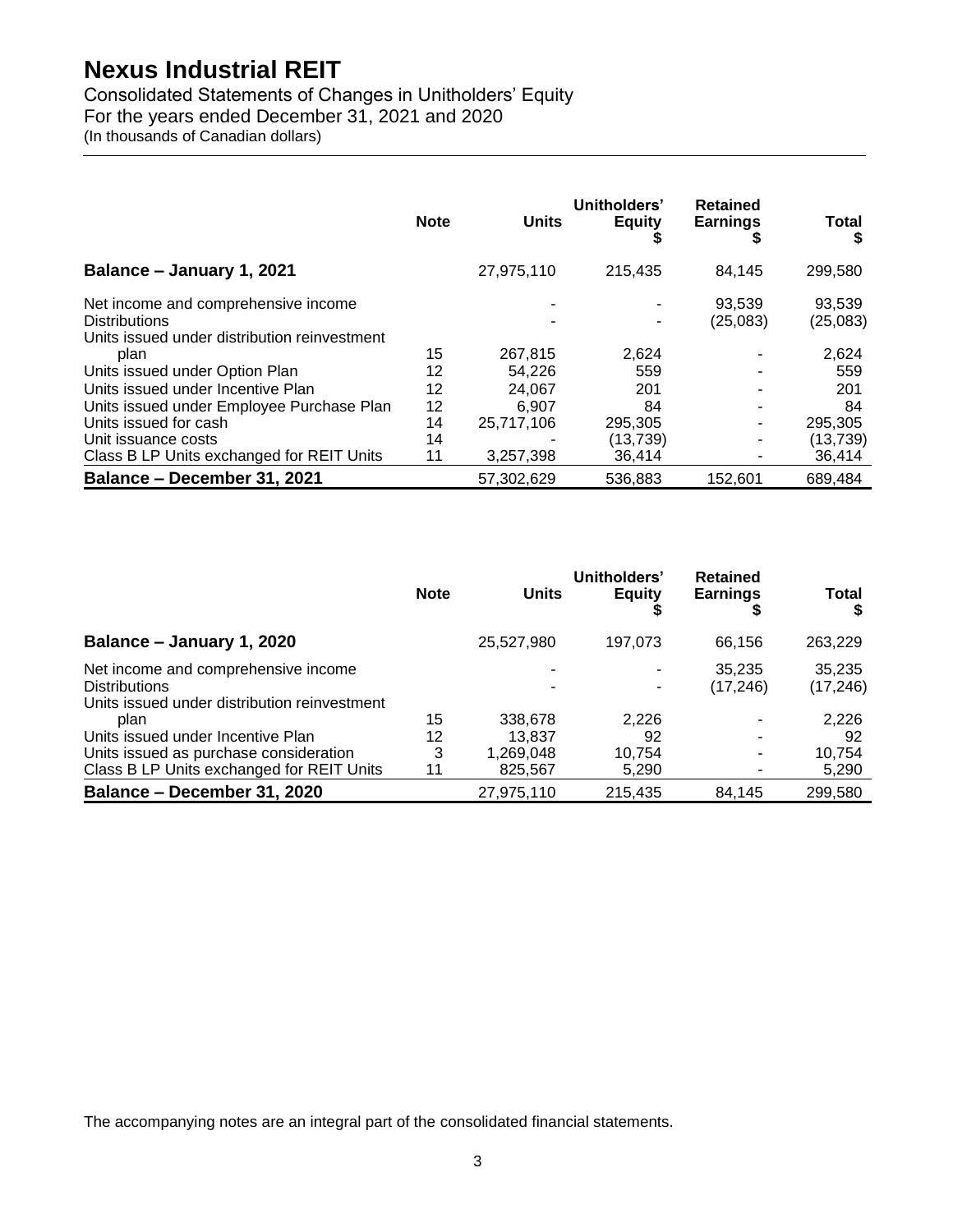## Consolidated Statements of Cash Flows

For the years ended December 31, 2021 and 2020

(In thousands of Canadian dollars)

|                                                                                             | Note(s)   | 2021                 | 2020<br>S            |
|---------------------------------------------------------------------------------------------|-----------|----------------------|----------------------|
| <b>Operating activities</b>                                                                 |           |                      |                      |
| Net income for the year                                                                     |           | 93,539               | 35,235               |
| Adjustment for items not involving cash:<br>Restricted share unit expense                   | 12        | 449                  | 287                  |
| Share of net income from equity accounted investment in joint                               |           |                      |                      |
| venture                                                                                     | 5         | (917)                | (865)                |
| Loss on disposals<br>Amortization of deferred financing costs                               | 3<br>9,10 | 592<br>445           | 323                  |
| Amortization of mortgage fair value adjustments                                             | 9         | (287)                | (252)                |
| Amortization of right-of-use assets                                                         | 6         | 93                   | 93                   |
| Amortization of tenant incentives and leasing costs                                         | 4         | 669                  | 637                  |
| Straight-line adjustments of rent                                                           |           | (803)                | (546)                |
| Fair value adjustment of investment properties<br>Fair value adjustment of Class B LP Units | 4<br>11   | (132, 396)<br>71,339 | (10, 583)<br>(6,982) |
| Fair value adjustment of warrants                                                           |           |                      | (1)                  |
| Fair value adjustment of unit options                                                       | 12        | 1,774                | (333)                |
| Fair value adjustment of restricted share units                                             | 12        | 309                  | 51                   |
| Fair value adjustment of derivative financial instruments                                   | 17        | (4,920)              | 6,157                |
| Changes in non-cash working capital:                                                        |           |                      |                      |
| Tenant and other receivables                                                                |           | (3,340)              | (365)                |
| Prepaid expenses<br>Deposits                                                                |           | (1, 181)<br>(3,700)  | 221<br>(100)         |
| Other current assets                                                                        |           | 160                  | 500                  |
| Accounts payable and other liabilities                                                      |           | 6,303                | 889                  |
| Changes in other non-current assets                                                         |           | (3,022)              | 24                   |
| Changes in restricted cash                                                                  |           | 111                  | (41)                 |
| Changes in other non-current liabilities                                                    |           | (222)                |                      |
| Total cash generated by operating activities                                                |           | 24,995               | 24,349               |
| <b>Investing activities</b>                                                                 |           |                      |                      |
| Acquisition of investment properties                                                        | 3         | (477, 176)           | (39, 416)            |
| Net proceeds on disposal of investment properties                                           | 3         | 13,295               |                      |
| Capital expenditures, tenant incentives and leasing costs                                   | 4         | (5, 373)             | (5,658)              |
| Total cash used in investing activities                                                     |           | (469,254)            | (45,074)             |
| <b>Financing activities</b>                                                                 |           |                      |                      |
| Proceeds from new financing                                                                 |           | 266,761              | 49,429               |
| Financing costs                                                                             |           | (1, 845)             | (509)                |
| Lease principal repayments<br>Mortgage principal repayments                                 |           | (67)<br>(12, 684)    | (61)<br>(7, 280)     |
| Net borrowing on (repayments of) the Credit Facilities                                      |           | (293)                | 154                  |
| Units issued for cash                                                                       | 14        | 295,305              |                      |
| Unit issuance costs                                                                         | 14        | (13, 739)            |                      |
| Distributions to unitholders                                                                |           | (20, 893)            | (14, 890)            |
| Total cash generated by financing activities                                                |           | 512,545              | 26,843               |
| Change in cash during the year                                                              |           | 68,286               | 6,118                |
| Cash - beginning of year                                                                    |           | 13,993               | 7,875                |
| Cash - end of year                                                                          |           | 82,279               | 13,993               |

Supplemental cash flow and non-cash information 21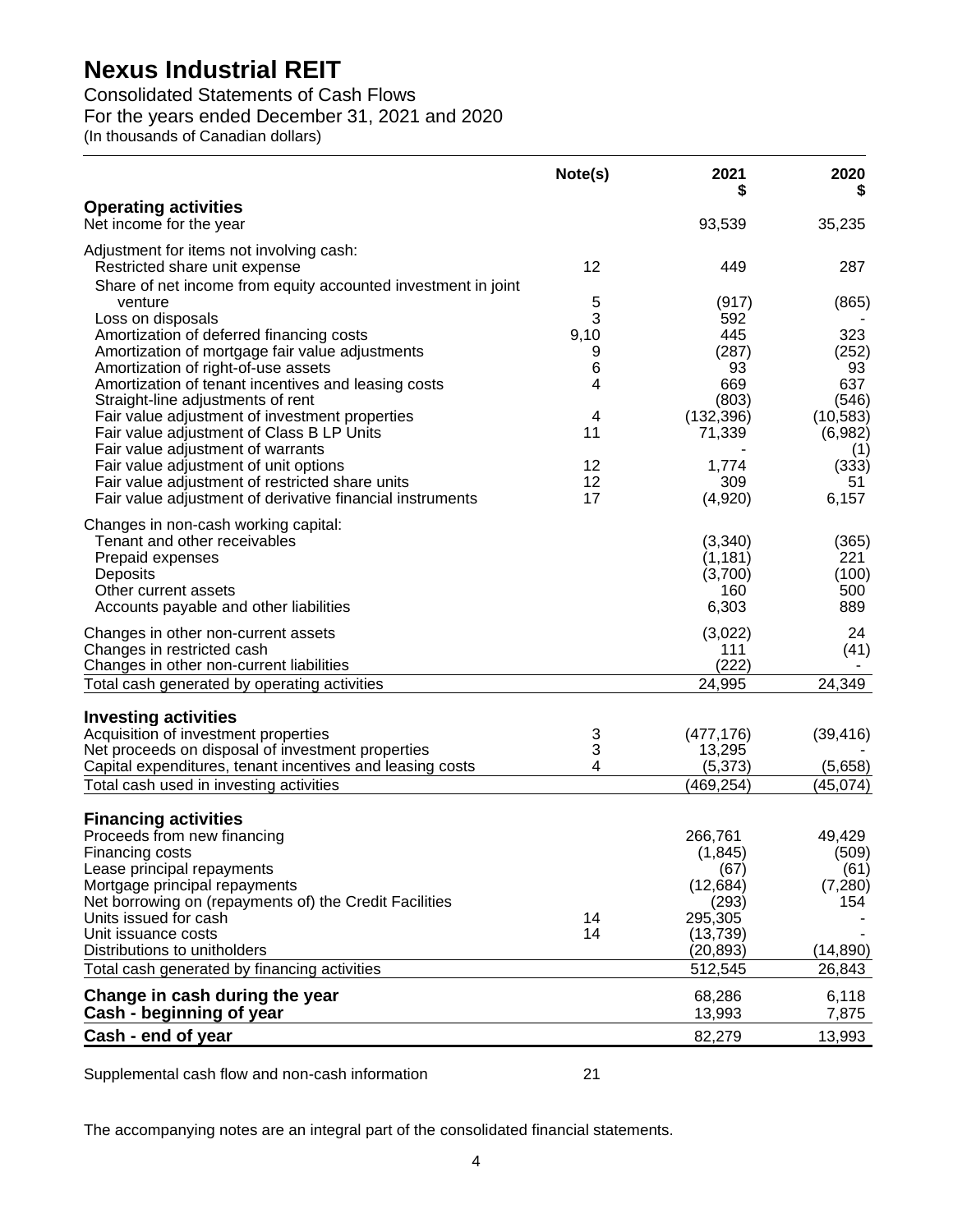Notes to Consolidated Financial Statements For the years ended December 31, 2021 and 2020 (In thousands of Canadian dollars)

### **1 Organization**

Nexus Industrial REIT (formerly Nexus Real Estate Investment Trust) is an unincorporated, open-ended real estate investment trust governed by the laws of the Province of Ontario pursuant to an amended and restated declaration of trust dated March 7, 2022. Nexus Industrial REIT and its subsidiaries, (together, "the REIT") own and operate commercial real estate properties across Canada. The registered office of the REIT is located at 211-1540 Cornwall Road, Oakville, ON, L6J 7W5.

On February 1, 2021, the REIT commenced trading on the Toronto Stock Exchange ("TSX") under the symbol "NXR.UN" and was delisted from the TSX Venture Exchange upon commencement of trading on the TSX. On January 29, 2021, the REIT's trust units ("REIT Units"), Class B LP Units of subsidiary limited partnerships of the REIT ("Class B LP Units") and associated special voting units were consolidated on the basis of one postconsolidation unit per four pre-consolidation units, (the "Consolidation").

### **2 Summary of significant accounting policies**

#### **Statement of compliance**

The consolidated financial statements of the REIT have been prepared by management in accordance with International Financial Reporting Standards ("IFRS"), as issued by the International Accounting Standards Board ("IASB").

#### **Basis of presentation**

The number of REIT Units, Class B LP Units, restricted share units and unit options, the exercise price of outstanding unit options and per unit amounts have been proportionately adjusted within these consolidated financial statements for all periods presented to reflect the Consolidation effected on January 29, 2021.

The consolidated financial statements have been prepared on a going concern basis and under the historical cost convention, except for the revaluation of investment properties, unit options, restricted share units and financial instruments classified as fair value through profit or loss (FVTPL), which are presented at fair value. These consolidated financial statements are presented in thousands of Canadian dollars, which is the functional currency of the REIT. The consolidated financial statements were authorized for issue by the board of trustees of the REIT on March 15, 2022.

#### **Principles of consolidation**

The consolidated financial statements include the accounts of the REIT and its subsidiaries. Subsidiaries are all entities over which the REIT has control. The REIT controls an entity when it is exposed to, or has rights to, variable returns from its involvement with the entity and has the ability to affect those returns through its power over the entity. All inter-entity transactions between the REIT and its subsidiaries have been eliminated in the consolidated financial statements.

#### **Joint arrangements**

The REIT enters joint arrangements via joint operations and joint ventures. Joint arrangements that involve the establishment of a separate entity in which each venture has rights to the net assets of the arrangement are referred to as joint ventures. The REIT reports its interests in joint ventures using the equity method of accounting. A joint operation is a joint arrangement whereby the parties that have joint control of the arrangement have rights to the assets, and obligations for the liabilities. In a co-ownership arrangement, the REIT owns jointly one or more investment properties with another party and has direct rights to the investment property, and obligations for the liabilities relating to the co-ownership. For co-ownerships, the REIT's consolidated financial statements reflect only the REIT's proportionate share of the assets, its share of any liabilities incurred directly, its share of any revenues earned, or expenses incurred by the joint operation and any expenses incurred directly.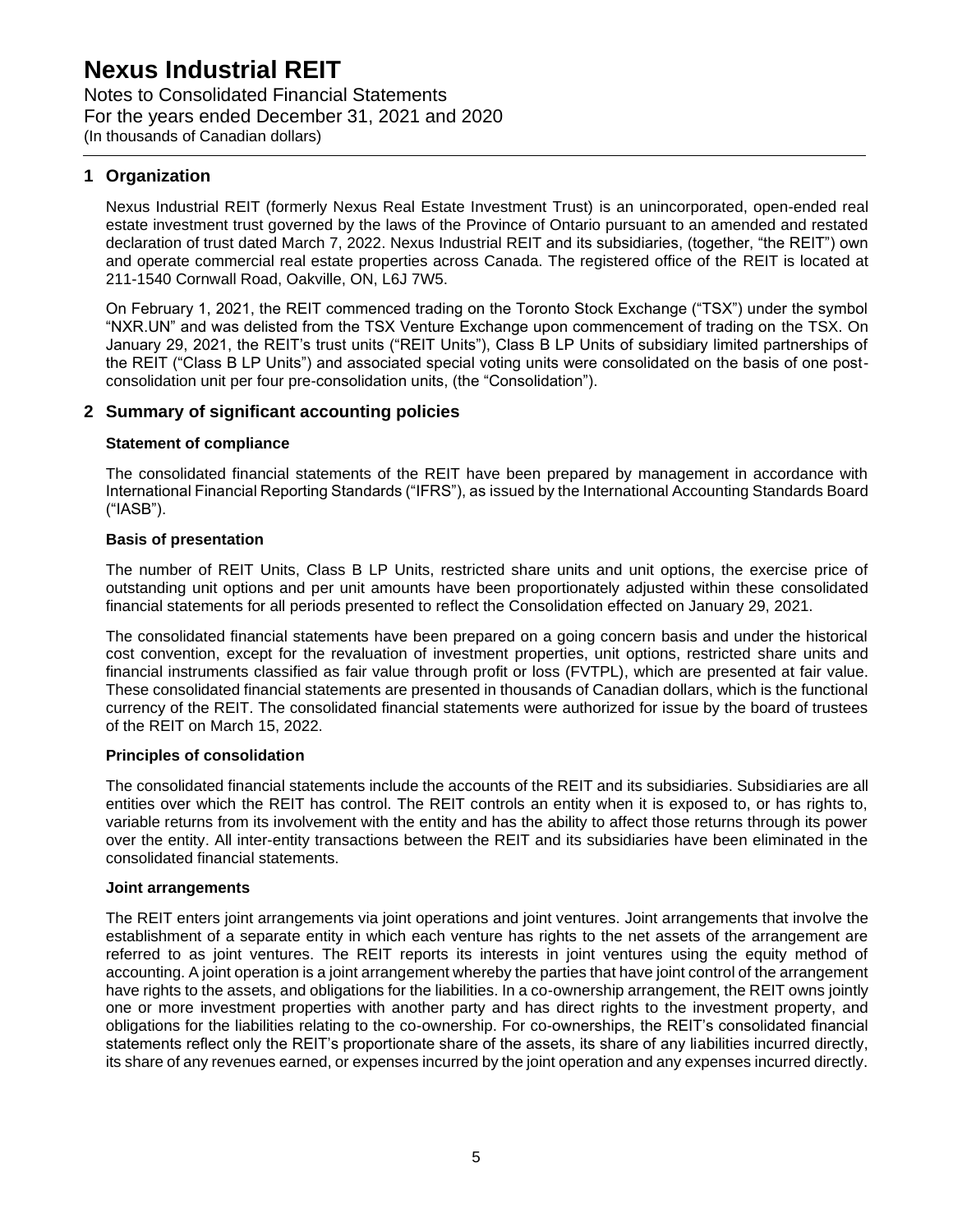Notes to Consolidated Financial Statements For the years ended December 31, 2021 and 2020 (In thousands of Canadian dollars)

#### **Segment reporting**

The REIT owns and operates investment properties in Canada. In measuring performance, the REIT does not distinguish its operations on a geographic or any other basis and, accordingly, the REIT has a single reportable segment for disclosure purposes.

#### **Financial instruments**

#### *Classification and measurement of financial assets and financial liabilities*

The REIT's financial instruments are initially recognized at fair value. Subsequent to initial recognition, financial assets and liabilities are classified and measured based on three categories: amortized cost, fair value through other comprehensive income (FVOCI), and fair value through profit or loss (FVTPL). Financial assets are not reclassified subsequent to their initial recognition, unless the REIT identifies changes in its business model in managing financial assets that necessitate reassessment of the classification of financial assets.

The following table summarizes the measurement of the REIT's financial instruments:

| <b>Financial instrument</b>                    | <b>Measurement</b> |
|------------------------------------------------|--------------------|
| Restricted cash                                | Amortized cost     |
| Cash                                           | Amortized cost     |
| Tenant and other receivables                   | Amortized cost     |
| Deposits                                       | Amortized cost     |
| Reserves held by mortgage lenders              | Amortized cost     |
| Other assets                                   | Amortized cost     |
| Class B LP Units                               | <b>FVTPL</b>       |
| Warrants                                       | <b>FVTPL</b>       |
| Interest rate swaps – not designated as hedges | <b>FVTPL</b>       |
| Investment in financial asset                  | <b>FVTPL</b>       |
| Mortgages payable                              | Amortized cost     |
| <b>Credit Facilities</b>                       | Amortized cost     |
| Accounts payable and other liabilities         | Amortized cost     |

#### *Impairment of financial assets*

For amounts receivable, the REIT applies the simplified approach permitted by IFRS 9, which requires expected lifetime losses to be recognized on initial recognition of the receivables. To measure the expected credit losses, the REIT has established a provision matrix that is based on its historical credit loss experience based on days past due, adjusted for forward-looking factors specific to the tenant and the economic environment. The REIT may also consider a financial asset to be in default when internal or external information indicates that it is unlikely to receive the outstanding contractual amounts in full. The REIT assumes that there is no significant increase in credit risk for instruments that have a low credit risk. The methodology is applied principally to cash and related bank deposits.

A provision for impairment is recorded through an allowance account, and the amount of the loss is recognized in the consolidated statement of income and comprehensive income within property expenses. Bad debt writeoffs occur when the REIT determines collection is not possible. Any subsequent recoveries of amounts previously written off are credited against property expenses in the consolidated statement of income and comprehensive income.

The REIT determines the fair value measurement based on the following hierarchy:

- Level 1 Unadjusted quoted prices in active markets for identical assets or liabilities;
- Level 2 Inputs other than quoted prices that are observable for the asset or liability either directly or indirectly; and
- Level 3 Inputs that are not based on observable market data.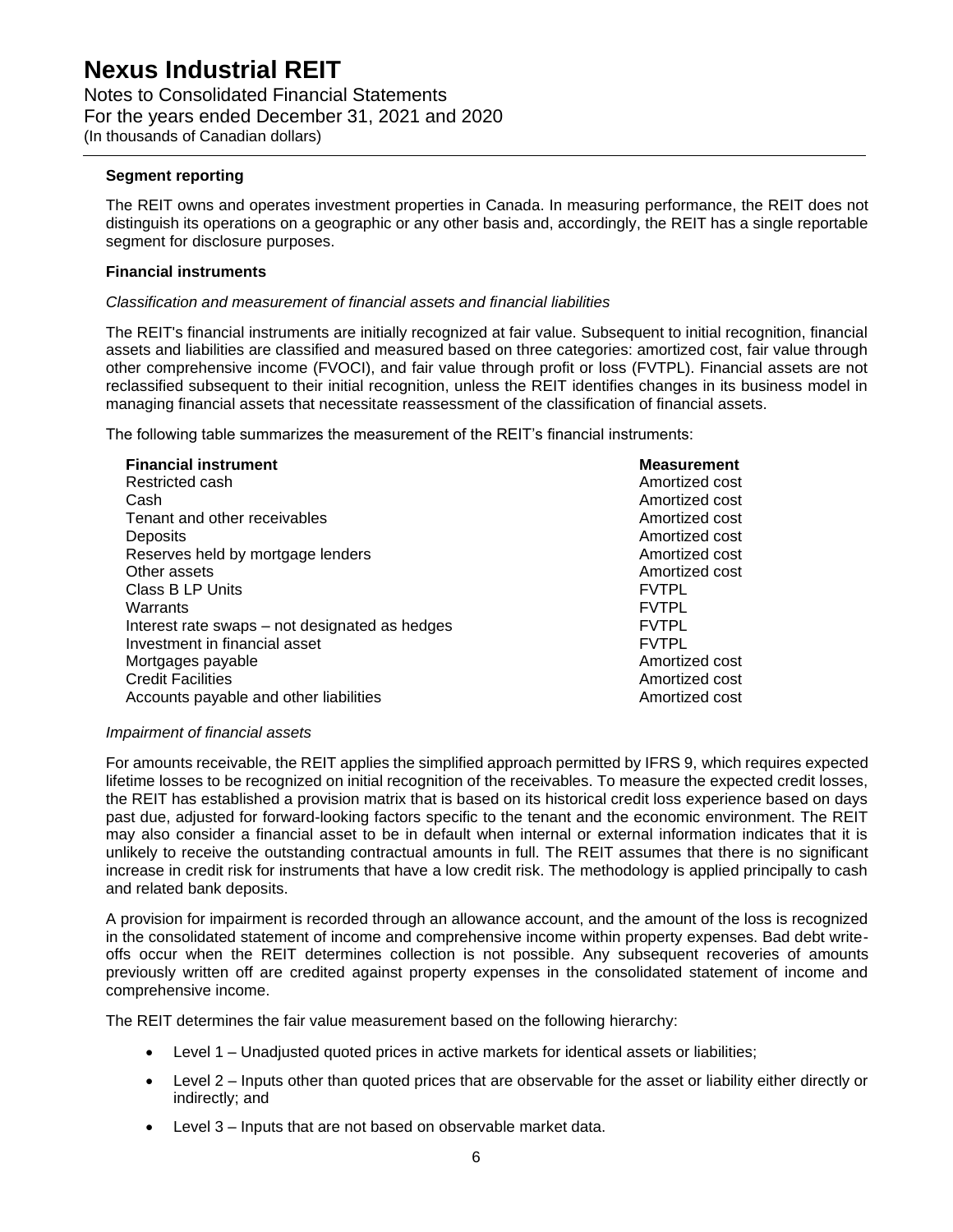Notes to Consolidated Financial Statements For the years ended December 31, 2021 and 2020 (In thousands of Canadian dollars)

Transaction costs relating to financial instruments measured at amortized cost are included in the carrying value of the financial instrument and amortized over the expected useful life of the instrument using the effective interest method. Financial assets are derecognized when contractual rights to the cash flow from the assets expire. Financial liabilities are derecognized when its contractual obligations are discharged, cancelled or expired.

#### **Investment properties**

A property is determined to be an investment property when it is principally held to earn rental income or for capital appreciation, or both. The REIT has selected the fair value method to account for its investment properties. Investment properties are initially recognized at the purchase price, including directly attributable costs. Subsequent to initial recognition, investment properties are carried at fair value. Fair value is determined with reference to external valuations and internal valuations. Internal valuations are primarily based on the direct income capitalization method, with gains or losses in the fair value of the investment properties recognized in the consolidated statement of income and comprehensive income in the period in which they arise.

Leasing costs include commissions paid to external leasing agents in negotiating and arranging tenant leases. Leasing costs are added to the carrying amount of investment properties. Tenant incentives, such as lessor improvements, may be provided to lessees to enter a lease. Tenant incentives are added to the carrying amount of investment properties. Leasing costs and tenant incentives are amortized on a straight-line basis over the term of the lease as a property expense.

The application of the direct income capitalization method results in these measurements being classified as Level 3 in the fair value hierarchy. In applying the direct income capitalization method, the stabilized net rental income of each property is divided by a capitalization rate appropriate for the property based on the market in which the property is located and the specific details of the property. Investment properties are valued based on the highest and best use for the properties. For all the REIT's investment properties, the current use is considered to be the highest and best use. The significant unobservable inputs used in the Level 3 valuation of the investment properties are the capitalization rate and the stabilized net rental income used in the calculations.

#### **Restricted cash**

Restricted cash includes amounts held in reserve by lenders to fund repairs and capital expenditures and to finance the intended acquisition of land at a REIT property that is subject to a land lease.

#### **Derivative financial instruments**

From time to time, the REIT enters into interest rate swap agreements in order to reduce the impact of fluctuating interest rates of certain mortgages and the Credit Facilities. These interest rate swaps usually require periodic exchanges of payments without the exchange of the notional principal amount on which the payments are based on and expire coterminous with the maturities of the corresponding debt. The interest rate swaps are not designated as hedging instruments under IFRS. The interest rate swaps are measured at fair value on initial recognition and are subsequently measured and classified at fair value through profit and loss, with changes in fair value presented in the consolidated statement of income and comprehensive income.

#### **Leases**

The REIT leases mainly land and buildings. Lease terms are negotiated on an individual basis and contain different terms and conditions. The lease agreements do not impose any covenants.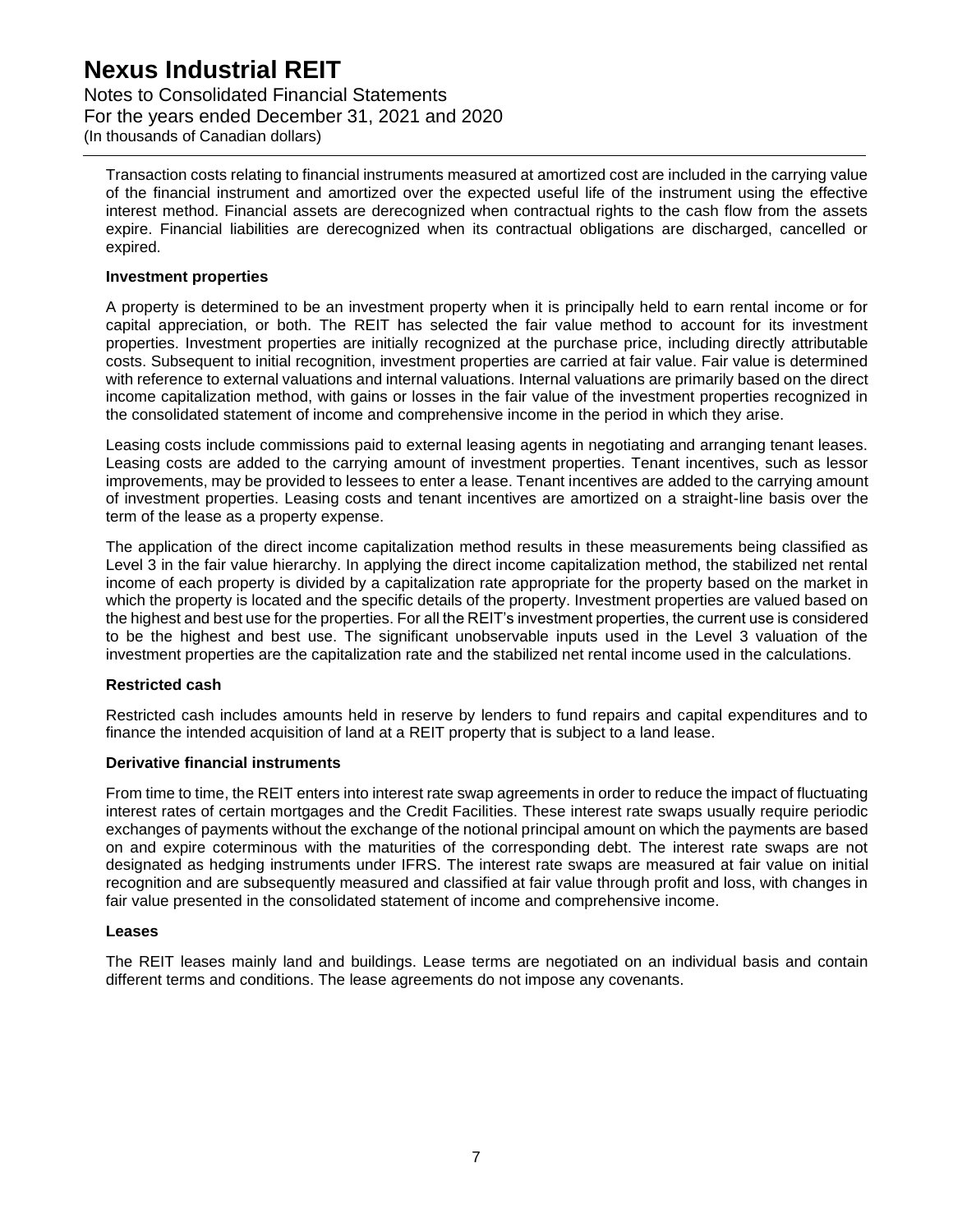Notes to Consolidated Financial Statements For the years ended December 31, 2021 and 2020 (In thousands of Canadian dollars)

At inception of a contract, the REIT assesses whether a contract is, or contains, a lease based on whether the contract conveys the right to control the use of an identified asset for a period of time in exchange for consideration. The REIT has chosen to account for each lease component. The REIT recognizes a right-of-use asset and a lease liability at the commencement date, which is the date the leased asset is available for use. Each lease payment is allocated between lease liabilities and financing costs. Financing costs are charged to the consolidated statement of income and comprehensive income over the lease period to produce a constant periodic rate of interest on the remaining balance of lease liabilities for each period. The right-of-use asset is initially measured at cost comprised of the following:

- the amount of the initial measurement of the lease liability;
- any lease payments made at or before the commencement date less any lease incentives received;
- any initial direct costs; and
- restoration costs.

The right-of-use asset is subsequently depreciated over the shorter of the underlying asset's useful life and the lease term on a straight-line basis. The lease term includes periods covered by an option to extend if the REIT is reasonably certain to exercise that option. Also, the lease term includes periods covered by an option to terminate if the REIT is reasonably certain not to exercise that option. The lease liability is initially measured at the present value of the lease payments that are not paid at the commencement date, discounted using the interest rate implicit in the lease or, if that rate cannot be readily determined, at the REIT's incremental borrowing rate. Generally, the REIT uses its incremental borrowing rate as the discount rate.

The lease liability includes the net present value of the following lease payments:

- fixed payments (including in-substance fixed payments), less any lease incentives receivable;
- variable lease payments that are based on an index or rate, initially measured using the index or the effective rate at the commencement date;
- amounts expected to be payable by the REIT under residual value guarantees;
- the exercise price of a purchase option if the REIT is reasonably certain to exercise that option; and
- payments of penalties for terminating the lease, if the lease term reflects the exercise of that option by the REIT.

The REIT has classified the right-of-use-assets in respect of land leases as investment property at fair value. Land lease related expense is recorded as net interest expense in the consolidated statements of income and comprehensive income.

The REIT has classified the right-of-use-assets in respect of office leases as non-current assets at amortized cost. Office lease related expense is recorded partially as general and administrative expense, resulting from the amortization of right-of-use assets, and partially as net interest expense in the consolidated statements of income and comprehensive income.

Lease principal repayments are classified as financing cash flows in the consolidated statements of cash flows.

#### *Remeasurement*

The right-of-use asset is periodically reduced by impairment losses, if any, and adjusted for certain remeasurements of the lease liability. The lease liability is remeasured when there is a change in future lease payments arising from a change in an index or rate, if there is a change in the REIT's estimate of the amount expected to be payable under a residual value guarantee, or if the REIT changes its assessment of whether it will exercise a purchase, extension or termination option. When the lease liability is remeasured in this way, a corresponding adjustment is made to the carrying amount of the right-of-use asset or is recorded in profit or loss if the carrying amount of the right-of-use asset has been reduced to zero.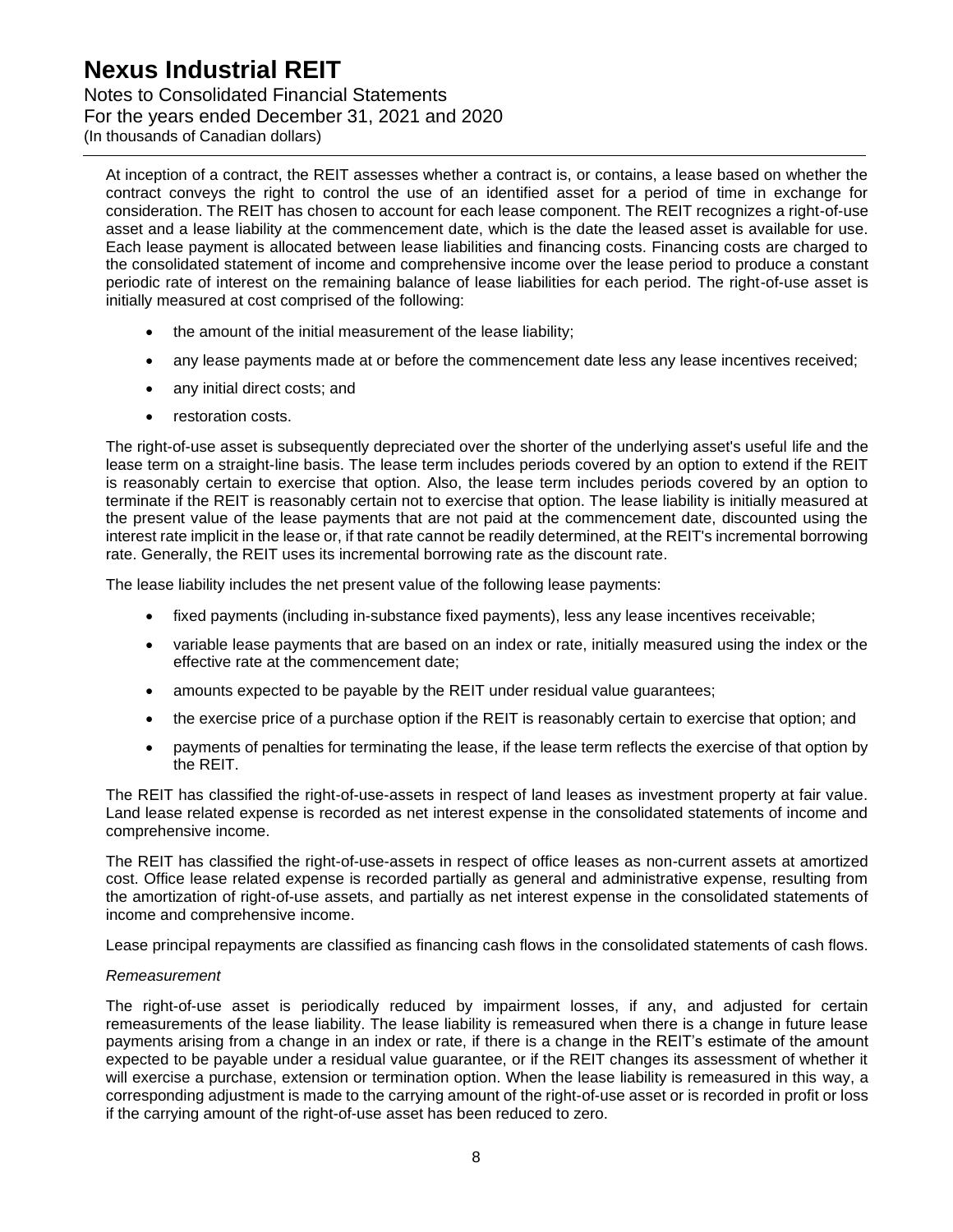Notes to Consolidated Financial Statements For the years ended December 31, 2021 and 2020 (In thousands of Canadian dollars)

#### *Exceptions to the application of IFRS 16*

The REIT has elected to apply exemptions related to the recognition of short-term or low-value leases at the transition date. Under this exemption, the REIT is not required to recognize right-of-use assets and lease liabilities for such leases.

### **Unit equity**

The REIT is an open-ended real estate investment trust, and units of the REIT are redeemable (puttable) at the option of the REIT's unitholders. IAS 32, *Financial Instruments: Presentation*, requires puttable instruments to be accounted for as financial liabilities, except where certain conditions as detailed in IAS 32 are met. This exemption is known as the Puttable Instrument Exemption. The units of the REIT meet the Puttable Instrument Exemption criteria and, accordingly, are classified and presented as equity in the consolidated statement of financial position. In addition to REIT Units, Class B LP Units may be issued. These units do not qualify for the Puttable Instrument Exemption and are classified as liabilities on the consolidated statement of financial position. They are remeasured at each reporting date to fair value with gains and losses reported within the consolidated statement of income and comprehensive income.

#### **Unit option plan**

Unit options are recorded as a liability and the fair value method is used to account for all unit options issued. Gains or losses in the fair value of unit options are recognized over the vesting period (if any) based on the fair value of the unit options through the application of the Black-Scholes option valuation model. The REIT accounts for the options as an expense over the vesting period of the options using the fair value of the underlying units, as determined by the closing price of the REIT's publicly traded units on the reporting date. Changes in the liability subsequent to the vesting date of the award and prior to the settlement date, resulting from changes in the market value of the REIT's units, are recorded as a charge to income in the period incurred.

#### **Restricted share unit plan**

The restricted share unit plan is measured at fair value at the date of grant and amortized to expense from the effective date of the grant to the final vesting date. The expense is recognized on a proportionate basis consistent with the vesting features of each tranche of the grant. The expense for restricted share units granted under the plan is recognized in general and administrative expense with a corresponding liability recognized based upon the fair value of the REIT's units. During the period in which the restricted share units are outstanding, the liability is adjusted for changes in the market value of the REIT's units, with such adjustments being recognized as a fair value adjustment within the consolidated statement of income and comprehensive income in the period in which they occur. The liability balance is reduced as restricted share units are settled for REIT Units and recorded in equity.

#### **Employee unit purchase plan**

REIT contributions to the employee unit purchase plan are recognized as an asset, measured at fair value at the purchase date, and amortized to expense over the one-year vesting period.

#### **Revenue recognition**

The REIT earns revenue from its tenants from various sources consisting of base rent for the use of space leased, recoveries of property taxes and insurance and service revenue from utilities, cleaning and property maintenance costs.

Revenue from lease components is recognized on a straight-line basis over the lease term and includes the recovery of property taxes and insurance (rental income).

Revenue related to the service component of the REIT's leases is accounted for in accordance with IFRS 15, *Revenue from Contracts with Customers*. These services consist primarily of utilities, cleaning and property maintenance costs for which the revenue is recognized over time, typically as the costs are incurred, which is when the services are rendered (revenue from services).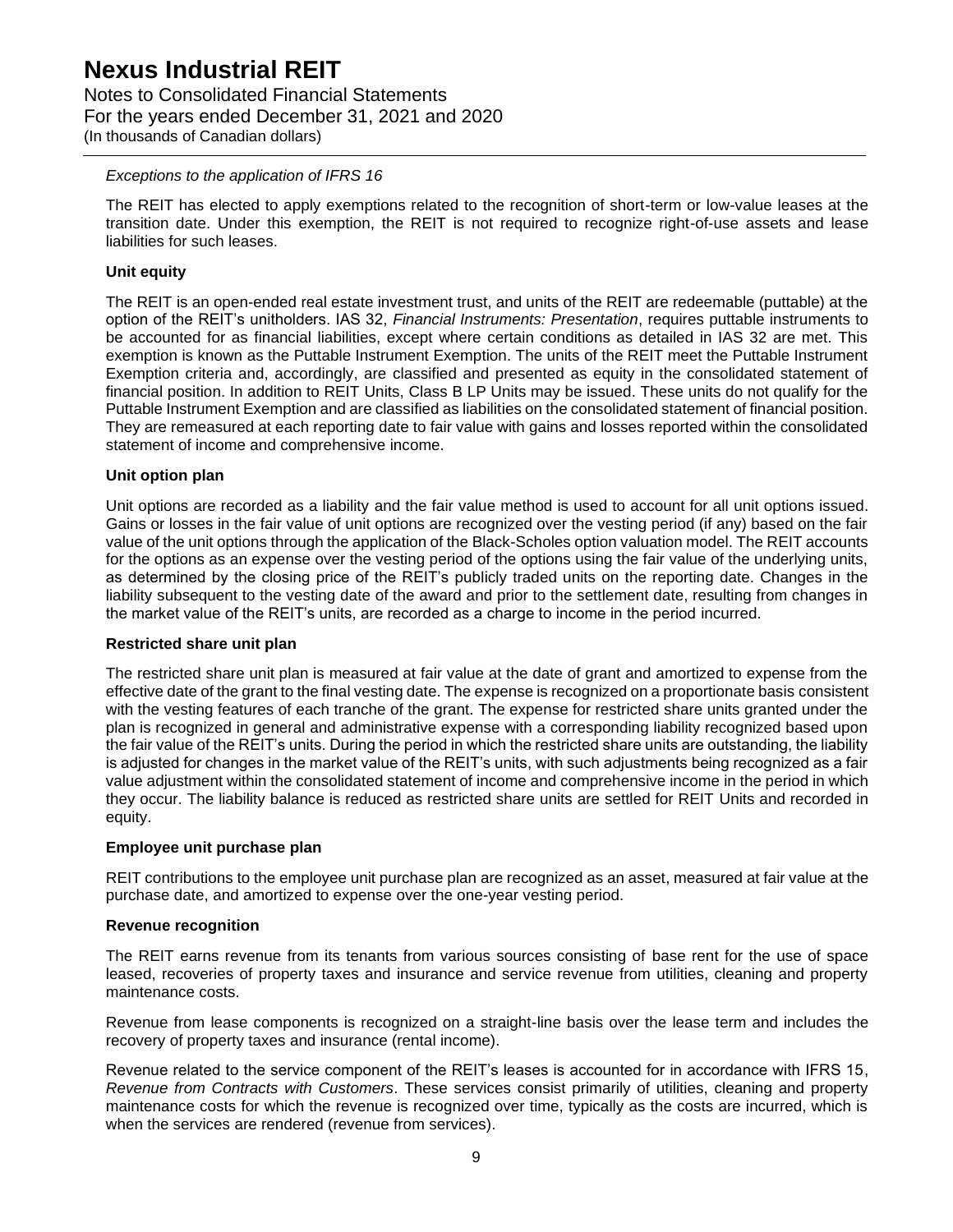Notes to Consolidated Financial Statements For the years ended December 31, 2021 and 2020 (In thousands of Canadian dollars)

#### **Government assistance**

The REIT recognizes government assistance, in the form of grants or forgivable loans, when there is reasonable assurance that the REIT will be able to comply with the conditions attached to the assistance and that the assistance will be received.

#### *COVID-19 Rent Relief*

The REIT accounts for rental abatements in connection with the Canada Emergency Commercial Rent Assistance ("CECRA") program and provincial COVID-19 rent relief programs under the derecognition rules of IFRS 9*, Financial Instruments*. Financial assets, such as tenant and other receivables, are derecognized when all or a portion of outstanding amounts will be forgiven or abated, and no further collection activities will be pursued. The forgiveness or abatement of the tenant receivable is recognized as a property expense in the consolidated statement of income and comprehensive income (see note 16).

#### **Current and deferred income taxes**

The REIT currently qualifies as a "mutual fund trust" under the *Income Tax Act* (Canada). The REIT expects to distribute or designate all its taxable income to unitholders and is entitled to deduct such distributions for income tax purposes.

The legislation relating to the federal income taxation of a Specified Investment Flow Through ("SIFT") trust or partnership was enacted on June 22, 2007. Under the SIFT rules, certain distributions from a SIFT will not be deductible in computing the SIFT's taxable income and the SIFT will be subject to tax on such distributions at a rate that is substantially equivalent to the general tax rate applicable to Canadian corporations. However, distributions paid by a SIFT as a return of capital should generally not be subject to tax. Under the SIFT rules, the taxation regime will not apply to a real estate investment trust that meets prescribed conditions relating to the nature of its assets and revenue (the REIT Conditions). The REIT has reviewed the SIFT rules and has assessed its interpretation and application to the REIT's assets and revenue. While there are uncertainties in the interpretation and application of the SIFT rules, the REIT believes it meets the REIT Conditions and accordingly, no net current income tax expense or deferred income tax expense has been recorded in the consolidated statement of income and comprehensive income in respect of the REIT.

However, certain of the REIT's subsidiaries are incorporated companies. For these companies, the REIT follows the asset and liability method of accounting for income taxes. Under this method, income tax is recognized in the consolidated statement of income and comprehensive income except to the extent it relates to items recognized in equity, in which case the income tax is also recognized in equity. Current tax assets and liabilities are recognized at the amount expected to be paid or received from tax authorities using rates enacted or substantively enacted at the date of the consolidated statement of financial position. Deferred tax assets and liabilities are recognized at the tax rates enacted or substantively enacted at the date of the consolidated statement of financial position for the years that an asset is expected to be realized or a liability is expected to be settled. Deferred tax assets are recognized only to the extent that it is probable that future taxable profit will be generated and available for the asset to be utilized against. Income tax expense arising from the taxation of subsidiaries which are incorporated companies is not significant and is recorded within general and administrative expenses in the consolidated statement of income and comprehensive income.

#### **Distributions**

Distributions to unitholders are recognized as a liability in the period in which the distributions are approved by the Board of Trustees and are recorded as a reduction of retained earnings.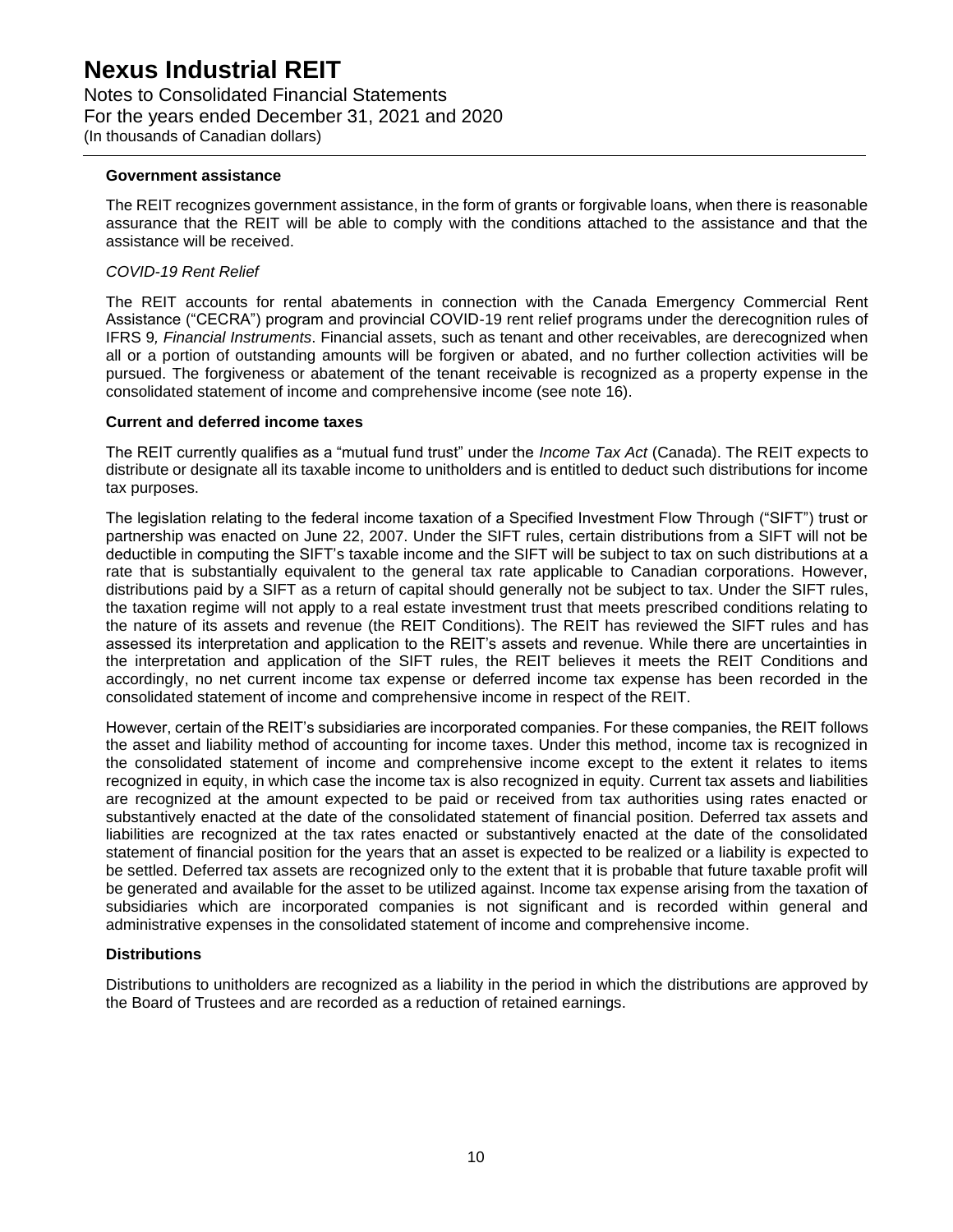Notes to Consolidated Financial Statements For the years ended December 31, 2021 and 2020 (In thousands of Canadian dollars)

#### **Significant accounting judgments, estimates and assumptions**

The preparation of financial statements in conformity with IFRS requires management to make estimates and assumptions that affect the application of accounting policies and reported amounts of assets, liabilities and contingent liabilities at the date of the financial statements and the reported amount of revenues and expenses during the period. Actual results may differ materially from these estimates. The estimates and judgments used in determining the recorded amount for asset, liabilities and equity in the financial statements include the following:

#### *Coronavirus disease 2019*

The duration and full impact of the COVID-19 pandemic are unknown. As such, it is not possible to reliably estimate COVID-19 related impacts on the REIT's financial results and operations. Any estimates are therefore subject to significant uncertainty and may materially and adversely vary from actual outcomes. There is increased estimation uncertainty in determining the fair value of the REIT's investment properties and the recoverability of amounts receivable. Estimates and assumptions used in these consolidated financial statements are based on information available to the REIT as at the end of the reporting period.

#### *Valuation of investment properties*

Fair value is determined with reference to external valuations and internal valuations. Internal valuations are primarily based on the direct income capitalization method. The critical assumptions and estimates used by management when determining the fair value of investment properties are stabilized net rental income and capitalization rates (see note 4). Management determines fair value internally utilizing financial information, external market data and capitalization rates determined by reference to third party appraisals and reports published by industry experts including commercial real estate brokerages.

#### *Allowance for expected credit losses*

The REIT recognizes an allowance for expected credit losses for financial assets measured at amortized cost at each balance sheet date. The REIT's assessment of expected credit losses is subjective and is based upon forward looking assessments of collectability. As a result, any expected credit loss is uncertain and the assumptions upon which it is based may change due to factors including uncertainty caused by COVID-19. The REIT reviews receivables on a continuous basis and determines potentially uncollectible accounts on a tenantby-tenant basis, considering their credit risk and records an allowance based on expected credit losses as a property expense in the consolidated statement of income and comprehensive income.

#### *Unit options*

The estimates used when determining the fair value of unit-based compensation are the average expected unit option holding period, the average expected volatility rate and the average risk-free interest rate. For vested options, the holding period used is estimated to be half of the remaining life of the option. For unvested options, the average expected unit option holding period is estimated to be the period until the options vest plus half of the period from vesting to expiry. The average expected volatility rate is estimated based on the historical volatility of comparable companies over a period approximating the average expected unit option holding period. The average risk-free interest rate is based on Government of Canada bonds with terms consistent with the average expected unit option holding period.

### **New accounting standards adopted by the REIT**

#### *IFRS 7, 9 and IAS 39, Financial Instruments, IFRS 4, Insurance Contracts and IFRS 16, Leases*

On January 1, 2021, the REIT adopted amendments to IFRS 7, 9, IAS 39, IFRS 4 and IFRS 16. The amendments address issues that might affect financial reporting after the reform of an interest rate benchmark, including its replacement with alternative benchmark rates. The amendments primarily relate to modifications in the basis for determining contractual cash flows of financial assets, financial liabilities, and lease liabilities. The adoption of these amendments had no impact on the REIT's consolidated financial statements.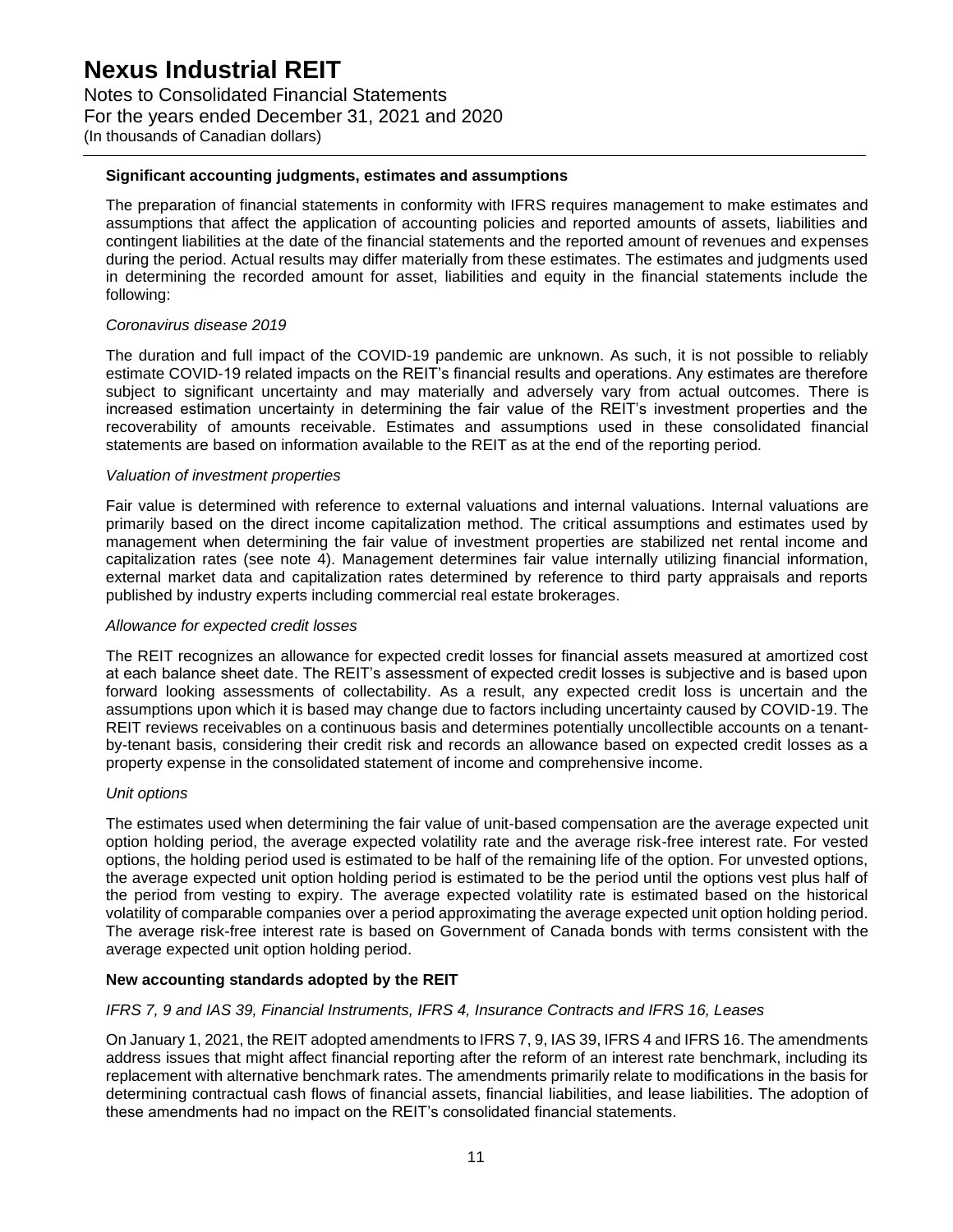Notes to Consolidated Financial Statements For the years ended December 31, 2021 and 2020 (In thousands of Canadian dollars)

#### **Standards issued but not yet effective**

There are pending changes to IFRS which are not yet effective for the current period and have not been applied in the preparation of the REIT's consolidated financial statements:

#### *IAS 1, Classification of Liabilities as Current or Non-Current*

On January 23, 2020, the IASB issued "Classification of Liabilities as Current or Non-Current (Amendments to IAS 1)". The amendments clarify that the classification of liabilities as current or non-current should be based on rights that are in existence at the end of the reporting period. The amendments also clarify the definition of "settlement" and provide situations which would be considered as a settlement of a liability. The amendments are effective January 1, 2023, with earlier application permitted. The REIT is currently evaluating the impact of these amendments on its consolidated financial statements.

### **3 Acquisitions and disposals**

#### *1)* **Acquisitions**

The impact of the acquisitions completed during the year ended December 31, 2021 is as follows:

| 323<br>12,550<br>12,873<br>12,857<br>December 30th<br>16'<br>97,229<br>December 9th<br>98.183<br>(1,052)<br>98<br>274<br>(60, 440)<br>36,515<br>a<br>19,335<br>74<br>19,365<br>November 19th<br>19,409<br>(44<br>16,345<br>1,055<br>(16, 448)<br>44,070<br>447<br>61,470<br>44,575<br>November 1st<br>360<br>11.500<br>11.860<br>102<br>October 13th<br>11.758<br>2,401<br>241,095<br>243,496<br>(1, 191)<br>242,305<br>October 1 <sup>st</sup><br>d<br>September 9th<br>19,750<br>19.797<br>19.716<br>47<br>181<br>65<br>267<br>July 23rd<br>19.700<br>19.765<br>19,498<br>58<br>205<br>July 16th<br>12,050<br>12.108<br>11,903<br>'287'<br>397<br>44,000<br>2,892<br>47,289<br>Calgary, AB and Headingley, MB<br>July 2 <sup>nd</sup><br>47,002<br>е,<br>479<br>July 14th<br>14,665<br>15,144<br>(51)<br>15,093<br>364<br>June 11 <sup>th</sup><br>13.800<br>14.164<br>14.164<br>72<br>June 10 <sup>th</sup><br>16,300<br>16.372<br>(74)<br>16,298<br>7,217<br>2,562<br>103,500<br>113,279<br>(567<br>(7, 913)<br>April 1 <sup>st</sup><br>104,799<br>73<br>(468)<br>14,013<br>13,545<br>Edmonton, ON<br>March 1 <sup>st</sup><br>14,000<br>(60)<br>25,342<br>8,428<br>718,268<br>629,393<br>684,498<br>(4,074)<br>(84, 801) | Property location                                                                                                                                                                                                      | Note | Acquisition<br>date | Purchase<br>price | Fair value<br>adjustment <sup>(1)</sup> | Transaction<br>costs | Investment<br>properties<br>acquired | Working<br>capital<br>acquired | Mortgages<br>assumed <sup>(2)</sup> | Net assets<br>acquired |
|--------------------------------------------------------------------------------------------------------------------------------------------------------------------------------------------------------------------------------------------------------------------------------------------------------------------------------------------------------------------------------------------------------------------------------------------------------------------------------------------------------------------------------------------------------------------------------------------------------------------------------------------------------------------------------------------------------------------------------------------------------------------------------------------------------------------------------------------------------------------------------------------------------------------------------------------------------------------------------------------------------------------------------------------------------------------------------------------------------------------------------------------------------------------------------------------------------------------------------|------------------------------------------------------------------------------------------------------------------------------------------------------------------------------------------------------------------------|------|---------------------|-------------------|-----------------------------------------|----------------------|--------------------------------------|--------------------------------|-------------------------------------|------------------------|
|                                                                                                                                                                                                                                                                                                                                                                                                                                                                                                                                                                                                                                                                                                                                                                                                                                                                                                                                                                                                                                                                                                                                                                                                                                | London. ON<br>Pointe-Claire, QC<br>Nisku. AB<br>London, ON<br>Windsor, ON<br>Moncton, NB and Regina, SK<br>Red Deer, AB<br>Edmonton, AB<br>Edmonton, AB<br>Windsor, ON<br>St. Thomas. ON<br>Red Deer, AB<br>London, ON |      |                     |                   |                                         |                      |                                      |                                |                                     |                        |
|                                                                                                                                                                                                                                                                                                                                                                                                                                                                                                                                                                                                                                                                                                                                                                                                                                                                                                                                                                                                                                                                                                                                                                                                                                |                                                                                                                                                                                                                        |      |                     |                   |                                         |                      |                                      |                                |                                     |                        |

 $(1)$  Fair value adjustment for Class B LP units issued, and mortgage assumed on acquisition. (2) Mortgage assumed on acquisition inclusive of fair value adjustment.

| Consideration:          |         |
|-------------------------|---------|
| Cash                    | 477,176 |
| Deferred consideration  | 10.720  |
| Class B LP Units issued | 141.497 |
|                         | 629.393 |

- a) On December 9, 2021, the REIT acquired a 50% interest in an industrial property located in Pointe-Claire, Quebec for a contractual purchase price of \$98,183.
- b) On November 19, 2021, the REIT acquired a single-tenant industrial property in Nisku, Alberta, for a contractual purchase price of \$19,335 (\$15,250 USD).
- c) On November 1, 2021, the REIT acquired an industrial property located in London, Ontario, for a contractual purchase price of \$44,070. The purchase price was partially satisfied through the issuance of 3,303,275 Class B LP Units at a deemed value of \$8.63 per unit which are convertible to REIT Units on a one-to-one basis with the balance, net of closing adjustments, satisfied in cash. The fair value of the units issued as purchase consideration, on the date of issuance, was measured at the closing price of the REIT's units on November 1, 2021 of \$13.31 per unit. The property was initially recorded at \$59,537, the fair value of the consideration paid. The carrying amount of the property was subsequently adjusted to the acquisition date fair value of the property of \$44,070.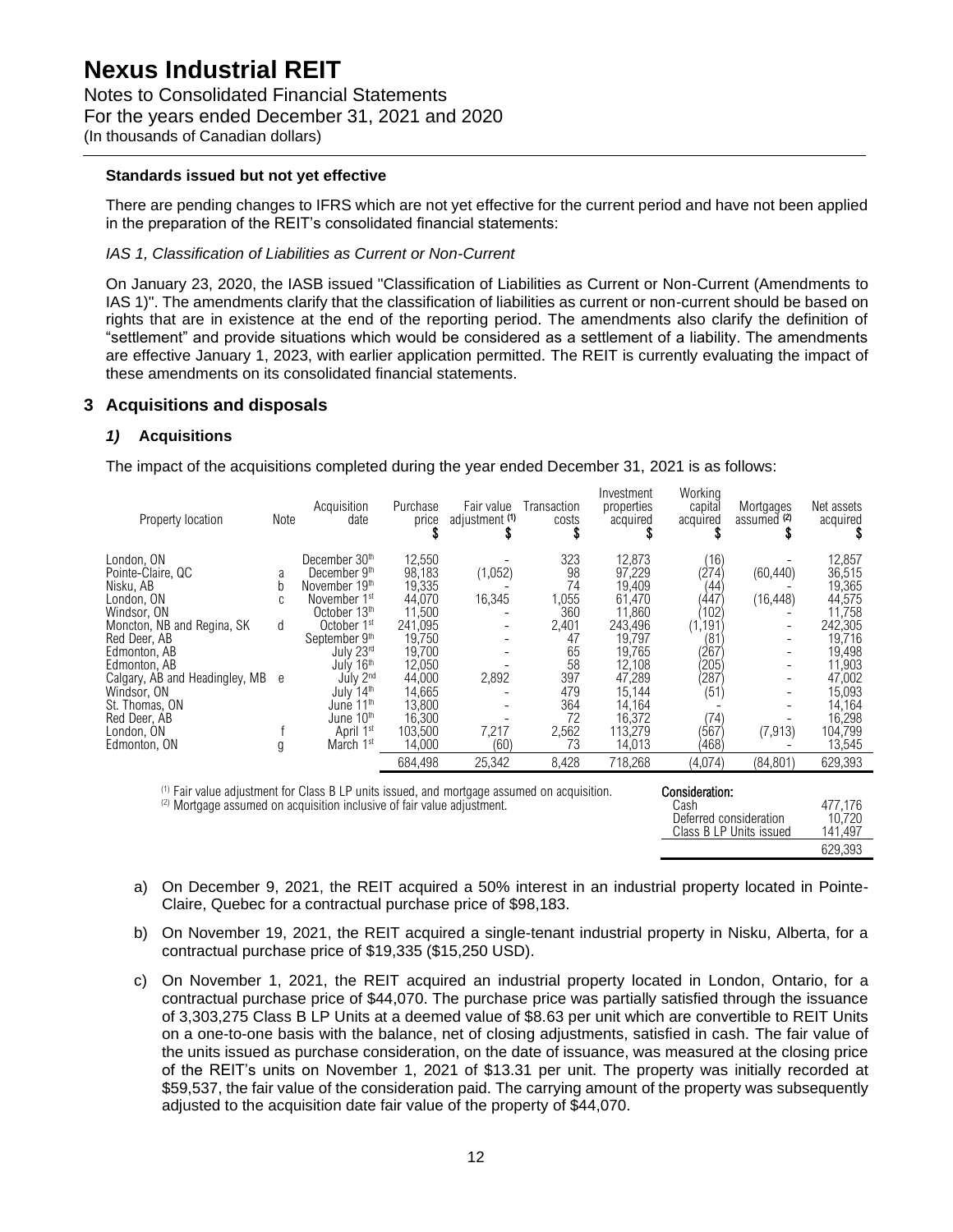Notes to Consolidated Financial Statements For the years ended December 31, 2021 and 2020 (In thousands of Canadian dollars)

- d) On October 1, 2021, the REIT acquired three single-tenant distribution centres located in Moncton, New Brunswick and Regina, Saskatchewan for a contractual purchase price of \$230,375 plus deferred consideration of \$10,720 (see note 13).
- e) On July 2, 2021, the REIT acquired two single-tenant industrial properties located in Calgary, Alberta and Headingley, Manitoba (the "Valard Properties"), for a contractual purchase price of \$44,000. The purchase price was partially satisfied through the issuance of 1,821,925 Class B LP Units at a deemed value of \$8.45 per unit which are convertible to REIT Units on a one-to-one basis with the balance, net of closing adjustments, satisfied in cash. The fair value of the units issued as purchase consideration, on the date of issuance, was measured at the closing price of the REIT's units on July 2, 2021 of \$10.04 per unit. The Valard Properties were initially recorded at \$46,892, the fair value of the consideration paid. The carrying amount was subsequently adjusted to the acquisition date fair value of the Valard Properties of \$44,000.
- f) On April 1, 2021, the REIT acquired six industrial properties located in London, Ontario (the "London Properties"), for a contractual purchase price of \$103,500. The purchase price was partially satisfied through the issuance of 8,586,407 Class B LP Units at a deemed value of \$7.64 per unit which are convertible to REIT Units on a one-to-one basis with the balance, net of closing adjustments, satisfied in cash. The fair value of the units issued as purchase consideration, on the date of issuance, was measured at the closing price of the REIT's units on April 1, 2021 of \$8.42 per unit. The London Properties were initially recorded at \$110,717, the fair value of the consideration paid. The carrying amount was subsequently adjusted to the acquisition date fair value of the London Properties of \$103,500.
- g) On March 1, 2021, the REIT acquired two industrial properties located in Edmonton, Alberta (the "Edmonton Properties"), for a contractual purchase price of \$14,000. The purchase price was partially satisfied through the issuance of 853,659 Class B LP Units at a deemed value of \$8.20 per unit which are convertible to REIT Units on a one-to-one basis with the balance, net of closing adjustments, satisfied in cash. The fair value of the units issued as purchase consideration, on the date of issuance, was measured at the closing price of the REIT's units on March 1, 2021 of \$8.13 per unit. The Edmonton Properties were initially recorded at \$13,940, the fair value of the consideration paid. The carrying amount was subsequently adjusted to the acquisition date fair value of the Edmonton Properties of \$14,000.

The impact of the acquisitions completed during the year ended December 31, 2020 is as follows:

| Property location                                                            | Note | Acquisition<br>date                                                                              | Purchase<br>price                   | Class B LP<br>Units<br>fair value<br>adjustment<br>Φ | Transaction<br>costs     | Investment<br>properties<br>acquired | Working<br>capital<br>acquired                                                                          | Mortgage<br>assumed | Net assets<br>acquired                        |
|------------------------------------------------------------------------------|------|--------------------------------------------------------------------------------------------------|-------------------------------------|------------------------------------------------------|--------------------------|--------------------------------------|---------------------------------------------------------------------------------------------------------|---------------------|-----------------------------------------------|
| Ajax, ON<br>Moncton. NB<br>Rocky View County, AB<br>Regina and Saskatoon, SK | h    | December 31 <sup>st</sup><br>December 1 <sup>st</sup><br>October 1 <sup>st</sup><br>February 3rd | 25,282<br>8,000<br>13,750<br>17,400 | $(1, 128)$<br>(1,127)<br>911                         | 680<br>149<br>141<br>166 | 25,962<br>8.021<br>12,764<br>18.477  | 2,946<br>19'<br>(101'                                                                                   |                     | 28,908<br>8.002<br>12,663<br>18,477           |
|                                                                              |      |                                                                                                  | 64,432                              | (344)                                                | 1,136                    | 65,224                               | 2,826                                                                                                   |                     | 68,050                                        |
|                                                                              |      |                                                                                                  |                                     |                                                      |                          |                                      | Consideration:<br>Cash<br>Deferred consideration<br>Class B LP Units issued<br><b>REIT Units issued</b> |                     | 39,294<br>3,000<br>15,002<br>10,754<br>68,050 |

h) On December 31, 2020, the REIT acquired a 50 percent interest in an industrial property located in Ajax, Ontario for a contractual purchase price of \$28,500. The REIT satisfied \$25,500 of the purchase price on the closing date and the remaining \$3,000 of purchase price will be satisfied in cash from mortgage financing to be placed on the property following completion of an approximately 95,000 square foot expansion which the vendor is obligated to complete at its own cost. In respect of the estimated cost of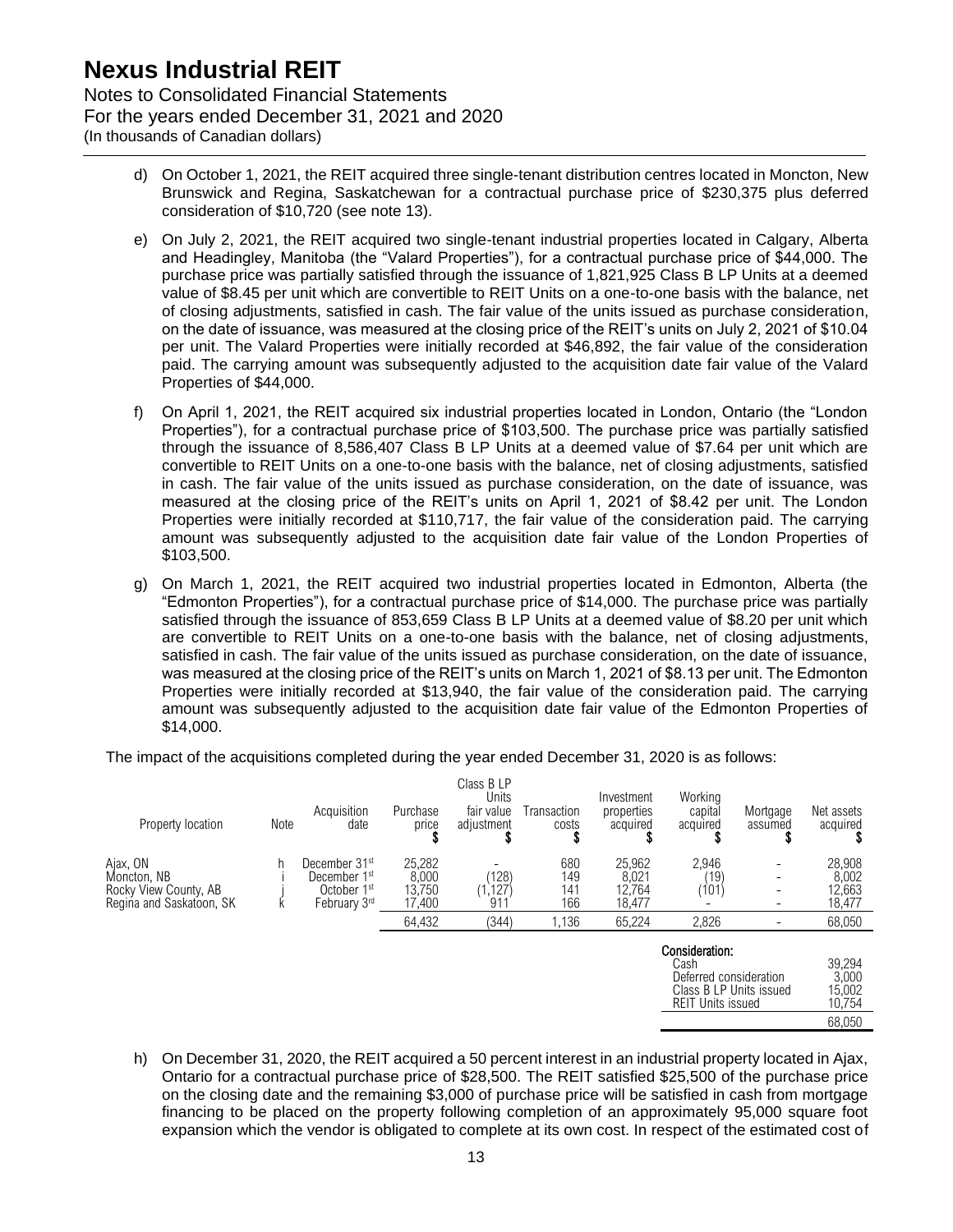Notes to Consolidated Financial Statements For the years ended December 31, 2021 and 2020 (In thousands of Canadian dollars)

> the expansion, \$2,947 of the purchase price has been classified as prepaid development costs. Over the period commencing December 31, 2020 and ending when the expansion is complete, the REIT will receive vendor rent obligation payments from the vendor, which are estimated to total \$271. The property was initially recorded at \$25,282. The carrying value was subsequently adjusted to the acquisition date fair value of the property of \$25,553.

- i) On December 1, 2020, the REIT acquired a single-tenant industrial property located in Moncton, New-Brunswick, for a contractual purchase price of \$8,000. The purchase price was partially satisfied through the issuance of 400,000 REIT Units at a deemed value of \$8.00 per unit with the balance, net of closing adjustments, satisfied in cash. The fair value of the units issued as purchase consideration, on the date of issuance, was measured at the closing price of the REIT's units on December 1, 2020 of \$7.68 per unit. The property was initially recorded at \$7,872, the fair value of the consideration paid. The carrying amount was subsequently adjusted to \$8,000, the acquisition date fair value of the property.
- j) On October 1, 2020, the REIT acquired a single-tenant industrial property located in Rocky View County, Alberta, within the Calgary Metropolitan Region for a contractual purchase price of \$13,750. The purchase price was partially satisfied through the issuance of 687,500 Class B LP Units at a deemed value of \$8.00 per unit which are convertible to REIT Units on a one-to-one basis with the balance, net of closing adjustments, satisfied in cash. The fair value of the units issued as purchase consideration, on the date of issuance, was measured at the closing price of the REIT's units on October 1, 2020 of \$6.36 per unit. The property was initially recorded at \$12,623, the fair value of the consideration paid. The carrying amount was subsequently adjusted to the acquisition date fair value of the property of \$13,750.
- k) On February 3, 2020, the REIT acquired three industrial properties located in Regina and Saskatoon, Saskatchewan (the "Access Properties") for a contractual purchase price of \$17,400. The purchase price was satisfied through the issuance of 1,202,381 Class B LP Units, which are convertible to REIT Units on a one-to-one basis, and 869,048 REIT Units, with both the REIT Units and the Class B LP Units issued at a deemed value of \$8.40 per unit, with closing adjustments satisfied in cash. The fair value of the units issued as purchase consideration, on the date of issuance, was measured at the closing price of the REIT's units on February 3, 2020 of \$8.84 per unit. The properties were initially recorded at \$18,311, the fair value of the consideration paid. The carrying amount was subsequently adjusted to the acquisition date fair value of the properties of \$17,400.

### *2)* **Disposals**

On November 24, 2021, the REIT sold a property located in Beamsville, Ontario, for a selling price of \$11,000. Net of selling costs of \$497, debt repayment costs of \$81 and repayment of a \$1,812 mortgage secured against the property, the REIT received net cash proceeds of \$8,610. The sale of the property generated a loss on disposal of \$497.

On March 16, 2021, the REIT sold a property located in Lachine, Quebec, for a selling price of \$2,900. Net of selling costs of \$108, the REIT received cash proceeds of \$2,792. The sale of the property generated a loss on disposal of \$95.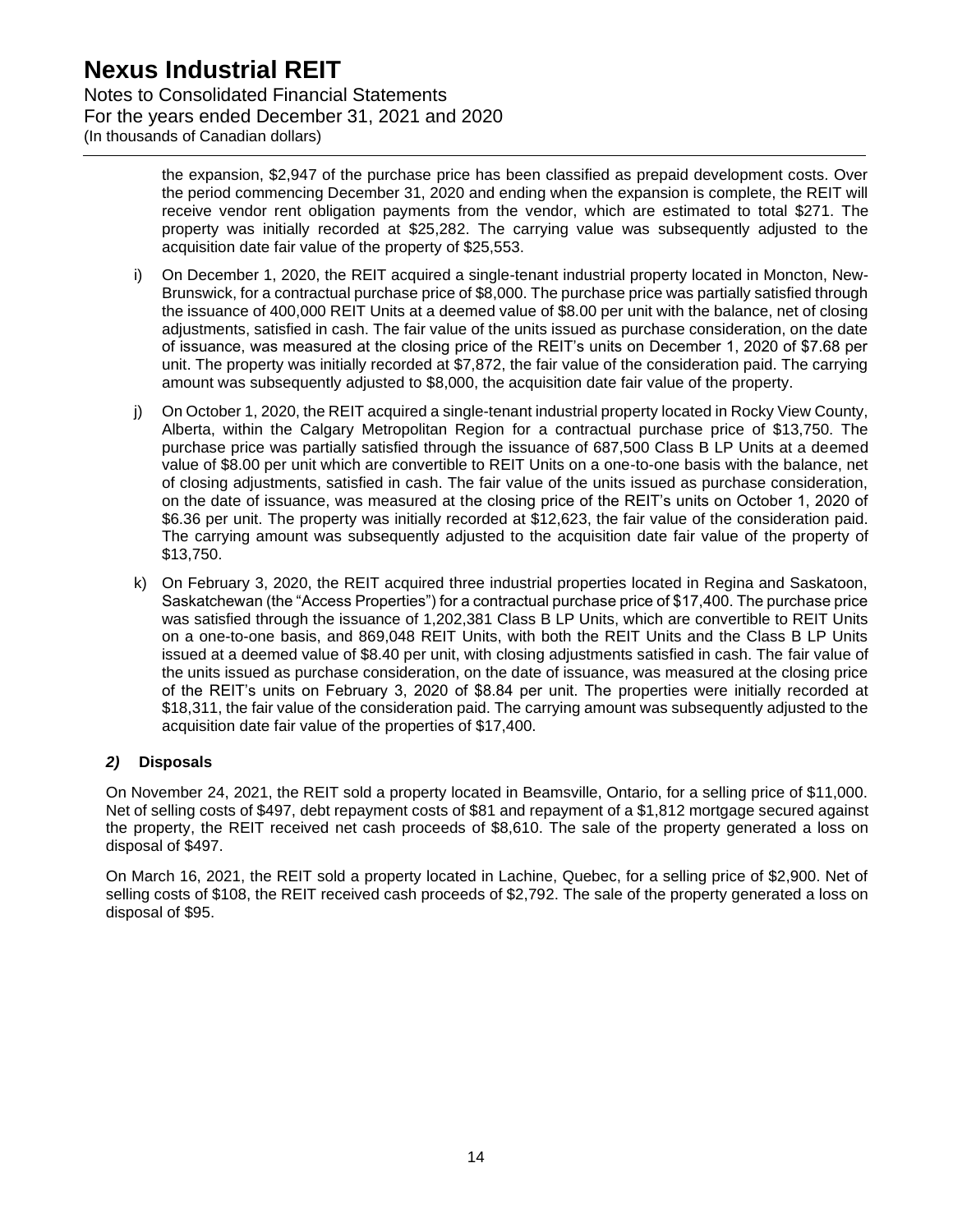Notes to Consolidated Financial Statements For the years ended December 31, 2021 and 2020 (In thousands of Canadian dollars)

### **4 Investment properties**

|                                                                                                                                                                                    | <b>Note</b> | December 31,<br>2021<br>\$         | December 31,<br>2020              |
|------------------------------------------------------------------------------------------------------------------------------------------------------------------------------------|-------------|------------------------------------|-----------------------------------|
| Balance, beginning of year                                                                                                                                                         |             | 667,601                            | 584,773                           |
| Acquisition of investment properties<br>Additions - capital expenditures<br>Additions - tenant incentives and leasing costs<br>Amortization of tenant incentives and leasing costs | 3           | 718.268<br>5,083<br>1,361<br>(669) | 65,224<br>5,097<br>2,061<br>(637) |
| Reclassified from prepaid development costs                                                                                                                                        | 8           | 3.450                              | 500                               |
| Disposal of investment properties<br>Fair value adjustment                                                                                                                         | 3           | (13,900)<br>164,672                | 10,583                            |
| Balance, end of year                                                                                                                                                               |             | 1,545,866                          | 667,601                           |

Acquisition of investment properties includes \$8,428 of transaction costs (December 31, 2021 - \$1,136).

The REIT obtains third party appraisals to supplement internal management valuations in support of the determination of the fair market value of investment properties. Investment properties with an aggregate fair value of \$781,165 were valued by qualified external valuation professionals during the year ended December 31, 2021.

The fair value of the investment properties as at December 31, 2021 was determined primarily through the application of the direct capitalization method, with certain adjustments for the present value of rents determined to be above or below market rents.

The fair value of the investment properties as at December 31, 2021 represents the REIT's best estimate based on available information as at the end of the reporting period. The REIT will continue to monitor the effect of the economic environment on the valuation of its investment properties.

The key valuation metrics used in determining the fair value of the investment properties are as detailed below:

|                                      | December 31,<br>2021 | December 31,<br>2020 |  |
|--------------------------------------|----------------------|----------------------|--|
| Weighted average capitalization rate | 5.47%                | $6.51\%$             |  |
| Range of capitalization rates        | $3.90\%$ - 9.50%     | 4.50% - 9.50%        |  |
| Stabilized net operating income      | \$84.169             | \$43.613             |  |

The fair value of the investment properties is most sensitive to changes in capitalization rates. As at December 31, 2021, a 0.25% increase in the weighted average capitalization rate would result in a decrease of approximately \$67,300 in the determination of the fair value of the investment properties. A 0.25% decrease in the weighted average capitalization rate would result in an increase of approximately \$73,749 in the determination of the fair value of the investment properties.

The calculation of the fair value of investment properties using the direct income capitalization method results in the measurement being classified as Level 3 in the fair value hierarchy. Significant unobservable inputs used in the Level 3 valuation of the investment properties are the capitalization rate and the stabilized net operating income applied in the valuations. Generally, an increase in stabilized net operating income or a decrease in capitalization rates will result in an increase in the fair value of investment properties. Conversely, a decrease in stabilized net operating income or an increase in capitalization rates will generally result in a decrease in the fair value of investment properties.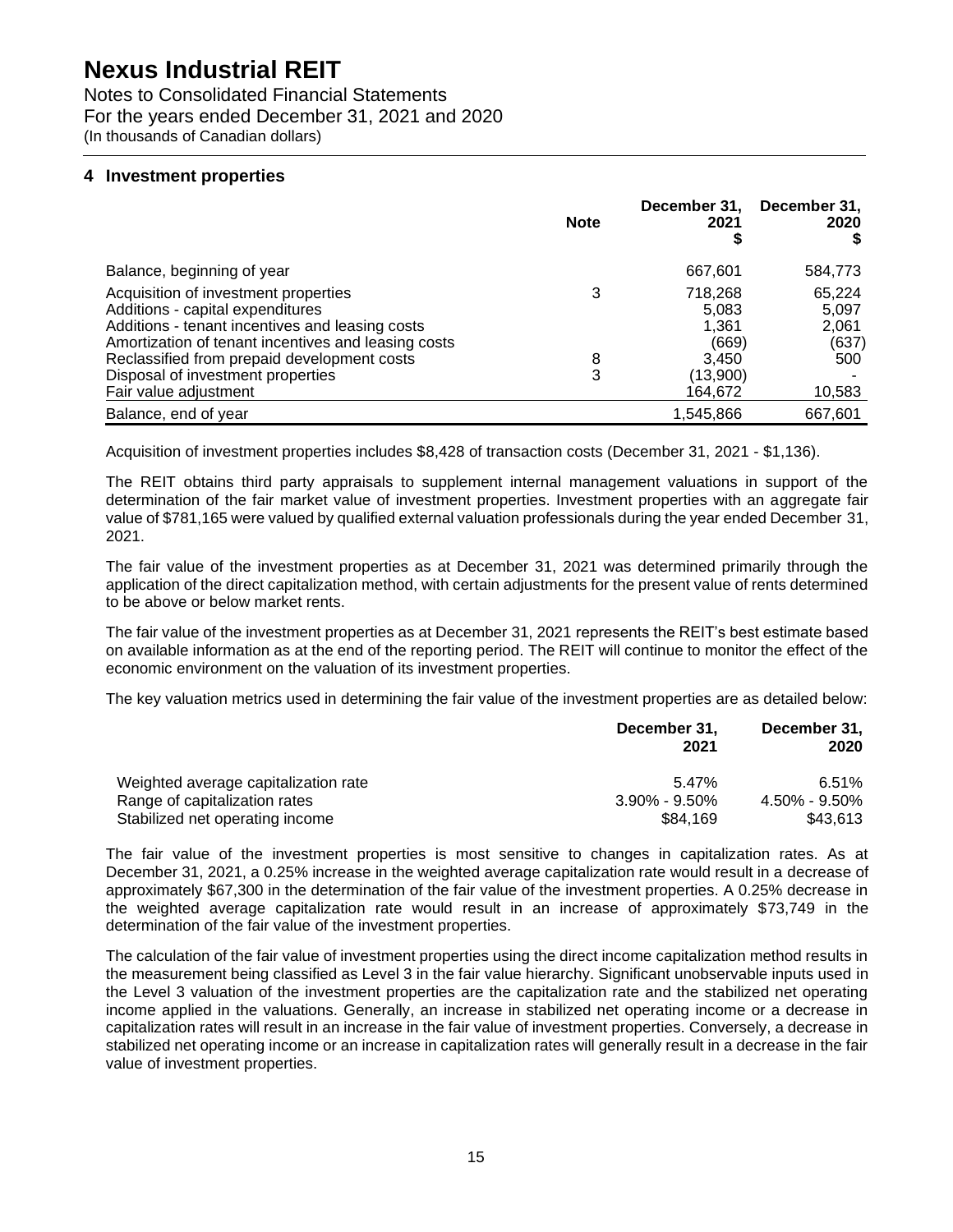Notes to Consolidated Financial Statements For the years ended December 31, 2021 and 2020 (In thousands of Canadian dollars)

### **5 Equity investment in joint venture**

The REIT has a 50% interest in Société en Commandite 2045 Stanley, the limited partnership that owns the office building located at 2039-2047 rue Stanley in Montreal.

The following table summarizes the equity investment in the joint venture:

|                                                      | December 31,<br>2021 | <b>December 31,</b><br>2020 |
|------------------------------------------------------|----------------------|-----------------------------|
| Balance, beginning of year                           | 8.261                | 7.396                       |
| Share of net income from investment in joint venture | 917                  | 865                         |
| Balance, end of year                                 | 9.178                | 8.261                       |

The following table summarizes the cumulative financial information of the joint venture:

|                                 | December 31,<br>2021 | December 31,<br>2020 |
|---------------------------------|----------------------|----------------------|
| Investment property             | 33,242               | 33,250               |
| Other non-current assets        | 884                  | 746                  |
| Current assets                  | 528                  | 645                  |
| Non-current liabilities         | (14, 921)            | (16, 589)            |
| <b>Current liabilities</b>      | (1,377)              | (1,530)              |
| Net assets                      | 18,356               | 16,522               |
| 50% investment in joint venture | 9,178                | 8,261                |

|                                                           | For the years ended<br>December 31, |         |
|-----------------------------------------------------------|-------------------------------------|---------|
|                                                           | 2021                                | 2020    |
| Net rental income                                         |                                     |         |
| Property revenues                                         | 3.781                               | 3,666   |
| Property expenses                                         | (1,755)                             | (1,781) |
| Net rental income                                         | 2,026                               | 1,885   |
| General and administrative expense                        | (171)                               | (168)   |
| Fair value adjustment of investment properties            | (253)                               | 1,538   |
| Fair value adjustment of derivative financial instruments | 766                                 | (961)   |
| Net interest expense                                      | (535)                               | (564)   |
| Net income and comprehensive income                       | 1,833                               | 1,730   |
| Share of net income and comprehensive income from 50%     |                                     |         |
| investment in joint venture                               | 917                                 | 865     |

### **6 Leases**

The REIT has a leasehold interest in a property subject to a 66-year land lease, which commenced on May 1, 2006, and has two ten-year options to renew.

The REIT has a leasehold interest in a property subject to a 25-year land lease, which commenced on May 25, 2012, and has two five-year options to renew. The REIT has the option to purchase the land subject to the land lease, and this option may first be exercised in December 2022.

The REIT has the rights and obligations of a 20-year term lease of 7,170 square feet of office space in a property that the REIT owns at 50% through an investment in a joint venture. The lease commenced on January 1, 2018.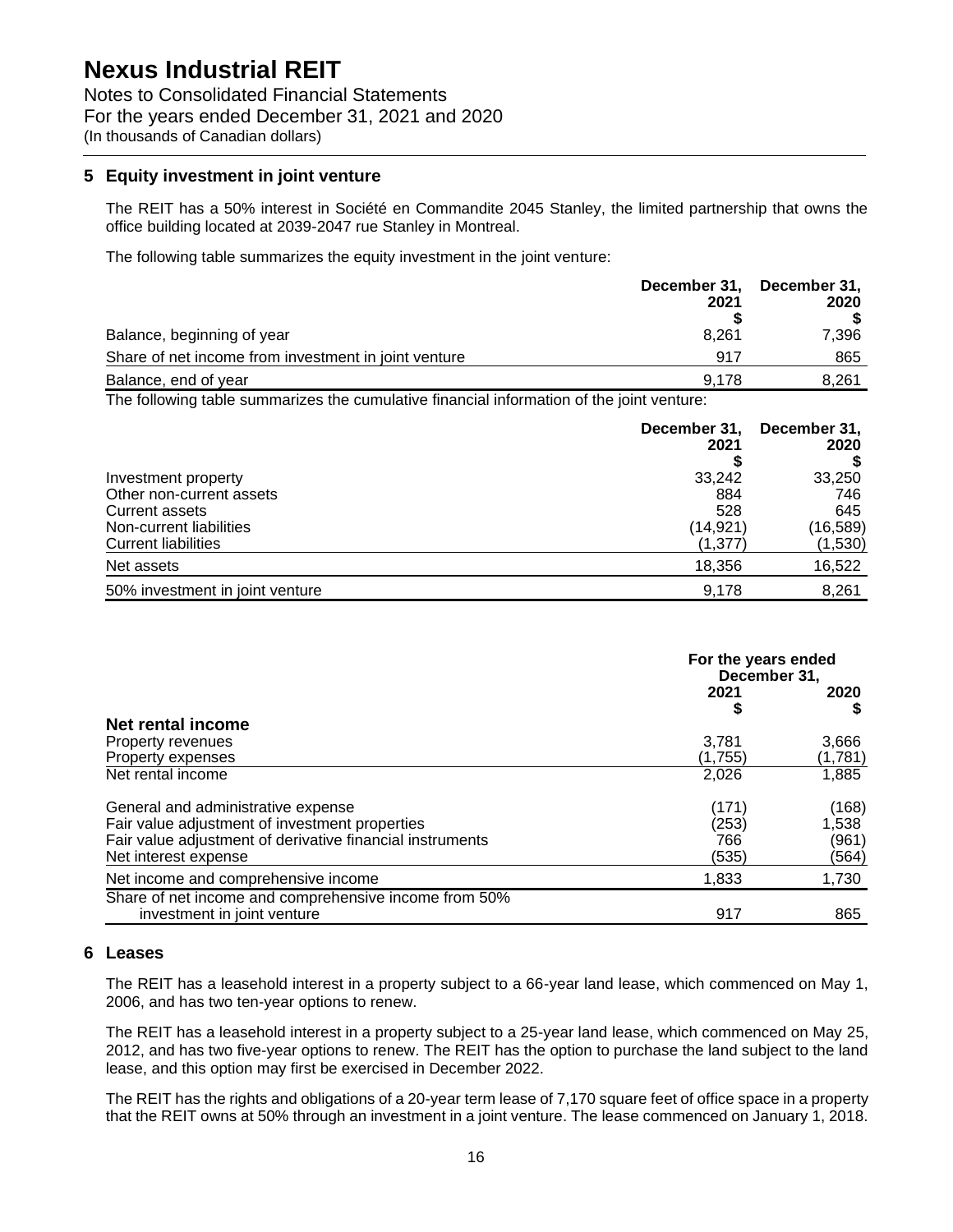Notes to Consolidated Financial Statements For the years ended December 31, 2021 and 2020 (In thousands of Canadian dollars)

The REIT has the rights and obligations of a 5-year term lease of 1,760 square feet of office space. The lease commenced on November 1, 2018.

The following table summarizes the changes in right-of-use assets for the years ended December 31, 2021 and December 31, 2020: **\$**

| Balance as at January 1, 2020       | 1,272 |
|-------------------------------------|-------|
| Amortization of right-of-use assets | (93)  |
| Balance as at December 31, 2020     | 1.179 |
| Amortization of right-of-use assets | (93)  |
| Balance as at December 31, 2021     | 1,086 |
|                                     |       |

| Cost                     | .365  |
|--------------------------|-------|
| Accumulated amortization | (279) |
| Net book value           | 1,086 |

As of December 31, 2021, investment properties include right-of-use-assets with respect to land leases of \$2,234 (December 31, 2020 - \$2,234).

Amounts payable in addition to base rents under leases as recovery of variable expenses such as property taxes, insurance and repairs and maintenance are not included in lease liabilities and totalled \$162 (2020 – \$155) for the year ended December 31, 2021.

For the year ended December 31, 2021, amortization of right-of-use assets of \$93 (2020 - \$93) is included in the consolidated statement of income and comprehensive income.

The following table summarizes the changes in lease liabilities for the years ended December 31, 2021 and December 31, 2020:

|                                 | <b>Land leases</b><br>\$ | <b>Office leases</b><br>\$ | Total |
|---------------------------------|--------------------------|----------------------------|-------|
| Balance as at January 1, 2020   | 2,285                    | 1,514                      | 3,799 |
| Lease principal repayments      | (9)                      | (53)                       | (62)  |
| Balance as at December 31, 2020 | 2,276                    | 1,461                      | 3,737 |
| Lease principal repayments      | (9)                      | (58)                       | (67)  |
| Balance as at December 31, 2021 | 2,267                    | 1,403                      | 3,670 |
| Current portion                 | 12                       | 61                         | 73    |
| Non-current portion             | 2,255                    | 1,342                      | 3,597 |
|                                 | 2,267                    | 1.403                      | 3,670 |

For the year ended December 31, 2021, interest expense on lease liabilities of \$221 (2020 - \$225) is included in the consolidated statement of income and comprehensive income.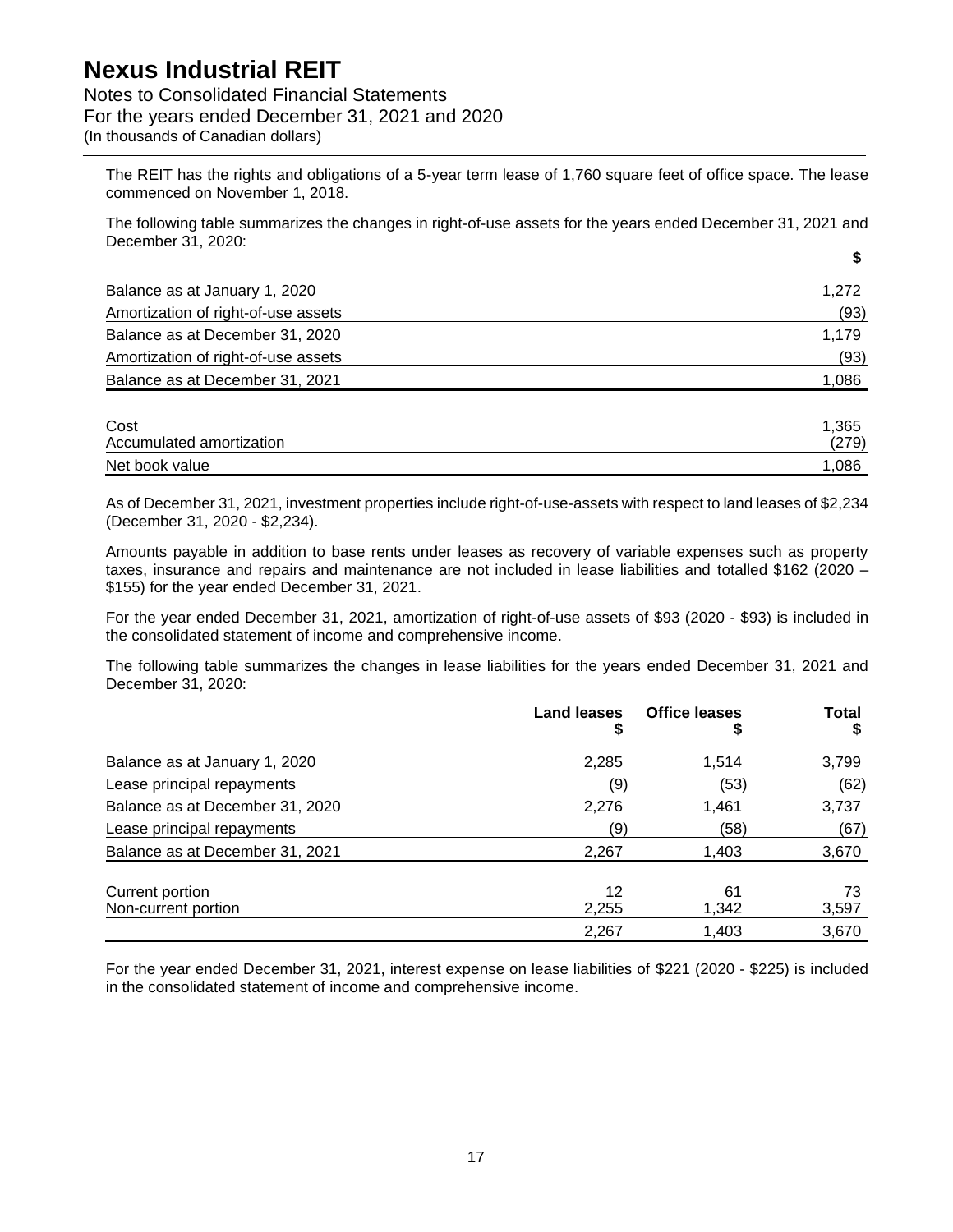Notes to Consolidated Financial Statements For the years ended December 31, 2021 and 2020 (In thousands of Canadian dollars)

### **7 Tenant and other receivables**

The REIT leases industrial, office and retail properties to tenants under operating leases. Minimum rental commitments on non-cancellable tenant operating leases over their remaining terms are as follows:

|                                 | December 31,<br>2021<br>\$ |
|---------------------------------|----------------------------|
| 2022<br>2023                    | 83,089<br>76,194           |
| 2024                            | 70,713                     |
| 2025                            | 59,742                     |
| 2026<br>Thereafter              | 45,532<br>286,230          |
| Balance as at December 31, 2021 | 621,500                    |

### **8 Other assets**

Other assets are comprised as follows:

|                                                | December 31,<br>2021<br>\$ | December 31,<br>2020<br>C |
|------------------------------------------------|----------------------------|---------------------------|
| Prepaid development costs                      | 198                        | 3,648                     |
| Vendor rent obligations                        | 1.525                      | 1,642                     |
| Property tax reserves held by mortgage lenders | 414                        | 277                       |
| Cumulative straight-line rent adjustments      | 3.054                      | 2,252                     |
| Restricted cash                                | 630                        | 1,266                     |
| Prepaid acquisition costs                      | 542                        | 83                        |
| Investment in financial asset                  | 3.000                      |                           |
| Other                                          | 206                        | 187                       |
| Balance, end of year                           | 9,569                      | 9,355                     |
| Less: Current portion                          | (6, 483)                   | (9, 291)                  |
| Non-current balance, end of year               | 3.086                      | 64                        |

As at December 31, 2021, the vendor rent obligations of \$1,525 represent the total amount of rent estimated to be collectible from the vendors in the future until property improvements are complete and tenant leases have commenced.

As at December 31, 2021, the vendor rent obligation related to the REIT's Richmond, BC property was \$1,525 (December 31, 2020 - \$1,371). This amount is an estimate of the total expected to be due to the REIT during the completion of the buildout, where the vendor is responsible for the construction costs, and prior to commencement of tenant leases.

As at December 31, 2021, the vendor rent obligation related to the Ajax Property was \$nil (December 31, 2020 - \$271). This amount is an estimate of the total expected to be due to the REIT during the completion of the building expansion and prior to commencement of a tenant lease.

During the year ended December 31, 2021, a total of \$2,384 (2020 - \$1,546) of vendor rent obligation was accrued and recorded in other income in the consolidated statement of income and comprehensive income in respect of the REIT's Richmond, BC property.

On November 16, 2021 the REIT acquired an interest in a limited partnership for \$3,000. The limited partnership owns development land. The REIT has accounted for the interest in the limited partnership as a FVTPL financial asset. The fair value of the investment was \$3,000 as at December 31, 2021.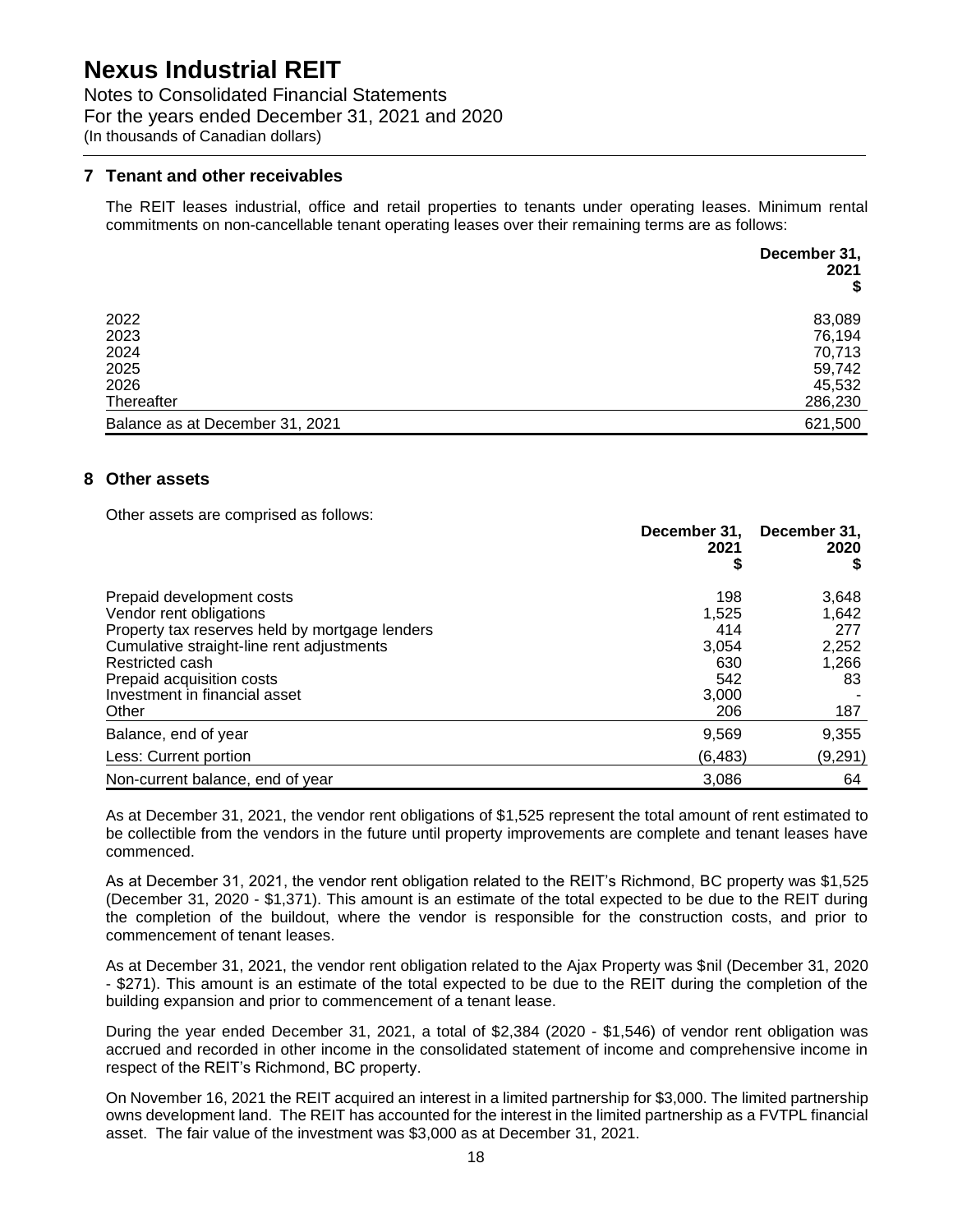Notes to Consolidated Financial Statements For the years ended December 31, 2021 and 2020 (In thousands of Canadian dollars)

### **9 Mortgages payable**

As at December 31, 2021, the mortgages payable are secured by charges against 74 of the REIT's investment properties. The weighted average interest rate, including deferred financing costs and interest rate swap agreements, of the mortgages payable is 3.28% (December 31, 2020 – 3.66%) and the weighted average term to maturity is 6.61 years (December 31, 2020 – 3.95 years). The breakdown of future principal repayments, including mortgage maturity, is presented in the following table:

|            | <b>Scheduled</b><br>repayments | <b>Principal</b><br>maturities<br>\$ | <b>Total</b><br>\$ |
|------------|--------------------------------|--------------------------------------|--------------------|
| 2022       | 16,591                         | 41,543                               | 58,134             |
| 2023       | 15,617                         | 48,922                               | 64,539             |
| 2024       | 13,944                         | 43,319                               | 57,263             |
| 2025       | 12.470                         | 61,570                               | 74,040             |
| 2026       | 9.712                          | 86,056                               | 95,768             |
| Thereafter | 48,008                         | 215,012                              | 263,020            |
| Total      | 116,342                        | 496,422                              | 612,764            |

The following table summarizes the changes in mortgages payable for the years ended December 31, 2021 and 2020:

|                                                                                                                                                                                                                                                                                                                            | <b>Note</b> | December 31,<br>2021                                 | December 31,<br>2020<br>S             |
|----------------------------------------------------------------------------------------------------------------------------------------------------------------------------------------------------------------------------------------------------------------------------------------------------------------------------|-------------|------------------------------------------------------|---------------------------------------|
| Mortgages payable, beginning of year<br>New mortgage financing<br>Principal repaid on disposal of investment properties<br>Mortgages assumed<br>Principal repayments                                                                                                                                                       |             | 274,231<br>266,761<br>(1, 812)<br>84,456<br>(10,872) | 232,082<br>49,429<br>(7, 280)         |
| Mortgages payable, end of year                                                                                                                                                                                                                                                                                             |             | 612,764                                              | 274,231                               |
| Less: Deferred financing costs, beginning of year<br>Less: Additions to deferred financing costs<br>Plus: Amortization of deferred financing costs<br>Plus: Fair value adjustment of mortgages, beginning of year<br>Plus: Additions to fair value adjustment of mortgages<br>Less: Amortization of fair value adjustments |             | (911)<br>(1,586)<br>376<br>462<br>345<br>(287)       | (692)<br>(509)<br>289<br>714<br>(252) |
| Balance, end of year                                                                                                                                                                                                                                                                                                       |             | 611,163                                              | 273,781                               |
| Less: Current portion                                                                                                                                                                                                                                                                                                      |             | (58, 152)                                            | (34, 368)                             |
| Non-current balance, end of year                                                                                                                                                                                                                                                                                           |             | 553,011                                              | 239,413                               |

### **10 Credit Facilities**

On June 24, 2021, the REIT entered into a new \$40,000 revolving credit facility agreement ("Credit Facility 3"). The revolving credit facility matures on June 24, 2024 and is secured against three of the REIT's investment properties. The revolving credit facility allows the REIT to draw against the facility in the form of prime rate advances or bankers' acceptances. Prime rate advances bear interest at 90 basis points per annum over the lender's Canadian prime borrowing rate. Bankers' acceptance advances bear interest at 190 basis points per annum over the floating bankers' acceptance rate. The unadvanced portion of the revolving credit facility is subject to a predetermined standby fee. As at December 31, 2021, this revolving credit facility was undrawn.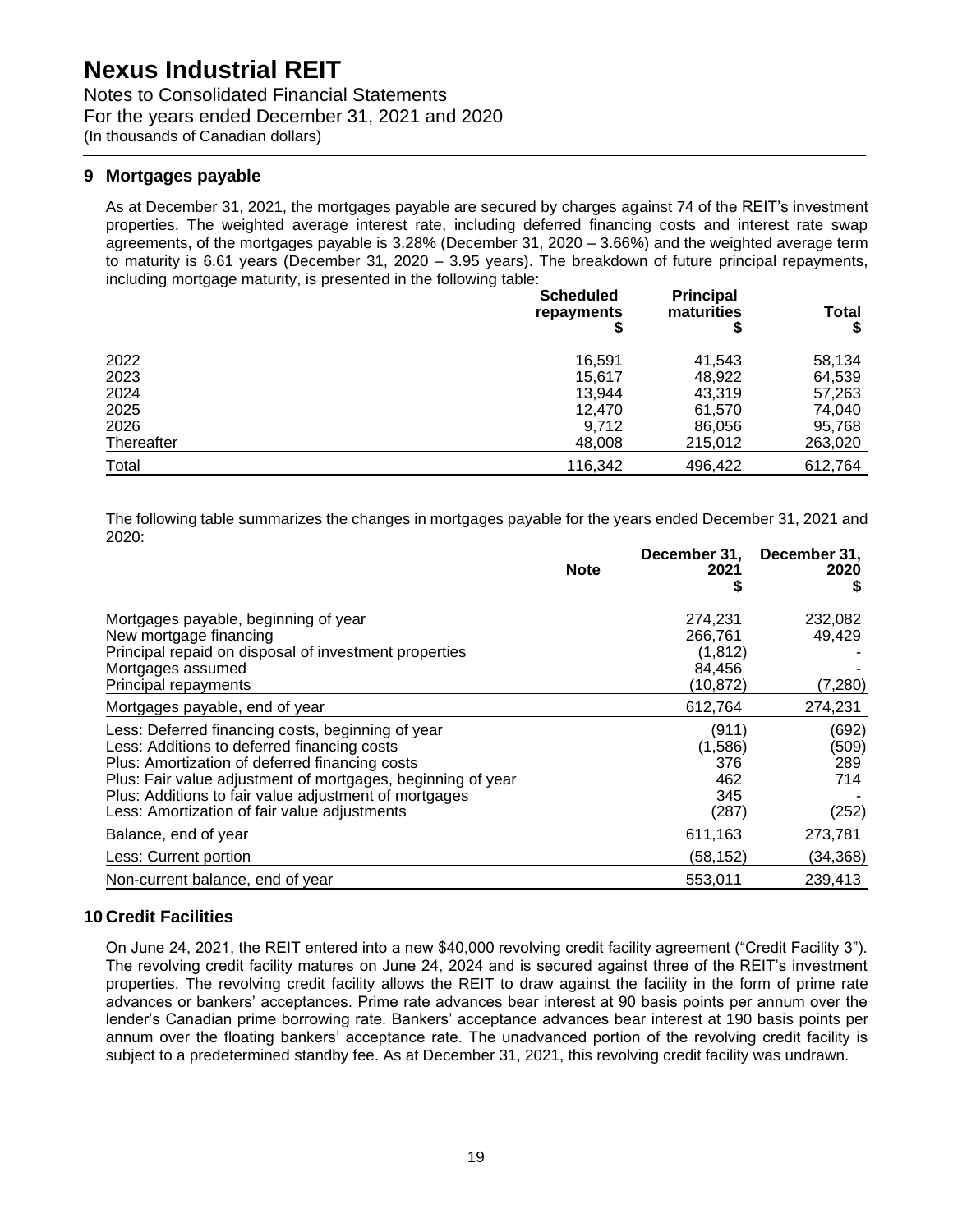Notes to Consolidated Financial Statements For the years ended December 31, 2021 and 2020 (In thousands of Canadian dollars)

The REIT has a \$500 revolving line of credit ("Credit Facility 2") bearing interest at 100 basis points per annum over the Canadian prime borrowing rate. This line of credit is secured against six of the REIT's investment properties and allows the REIT to draw down a yearly average maximum of 75% of the \$500 credit limit. As at December 31, 2021, this line of credit was undrawn (December 31, 2020 - undrawn).

On September 13, 2019, the REIT refinanced its existing credit facility to a fixed-term facility of \$65,000 and a revolving credit facility of \$5,000 (collectively "Credit Facility 1"). Credit Facility 1 matures on September 13, 2024 and is secured against 13 of the REIT's investment properties. The \$65,000 fixed-term facility bears interest at the 30-day bankers' acceptance rate plus 150 basis points. Concurrent with the refinancing, the REIT entered into interest rate swap agreements totalling \$65,000 to swap floating 30-day bankers' acceptance rates for a fixed rate of 1.65%, such that the interest rate on the fixed-term facility, including the 150-basis point spread, is fixed at 3.15%. The \$5,000 revolving credit facility allows the REIT to draw against the facility in the form of prime rate advances or bankers' acceptances. Prime rate advances bear interest at 100 basis points per annum over the Canadian prime borrowing rate. Bankers' acceptance advances bear interest at 200 basis points per annum over the floating bankers' acceptance rate.

On April 6, 2020, the REIT received working capital relief loans totalling \$500 under Credit Facility 1 as part of the lender's COVID-19 relief programs. These working capital relief loans were set at an amount that approximates three months' interest payments under the Credit Facility 1. The working capital relief loans bear interest of 100 basis points over the lender's prime lending rate, can be early repaid without penalty and were required to be repaid by July 31, 2021. As at December 31, 2021, \$nil (December 31, 2020 - \$293) relating to these working capital relief loans remained outstanding.

(Credit Facility 1, Credit Facility 2 and Credit Facility 3, collectively "the Credit Facilities")

Funds drawn against the Credit Facilities are as follows:

|                                                       | December 31,<br>2021<br>\$ | December 31,<br>2020 |
|-------------------------------------------------------|----------------------------|----------------------|
| Fixed-term borrowings<br>Working capital relief loans | 65,000                     | 65,000<br>293        |
| Total drawn against the Credit Facilities             | 65,000                     | 65,293               |
| Less: Deferred financing costs                        | (287)                      | (97)                 |
| Balance, end of year                                  | 64,713                     | 65,196               |
| Less: Current portion                                 |                            | (263)                |
| Non-current balance, end of year                      | 64.713                     | 64,903               |

Details of the amounts drawn under the Credit Facilities on December 31, 2021 are as follows:

|                       | <b>Principal amount</b> | Interest rate | <b>Repricing date</b>           |
|-----------------------|-------------------------|---------------|---------------------------------|
| Fixed-term borrowings | 65,000                  | $1.94\%$ (1)  | January 13, 2022 <sup>(1)</sup> |

(1) The REIT entered into interest rate swap agreements in September 2019 to swap floating rate interest for a fixed rate of 3.15% over the term of Credit Facility 1 (see note 17).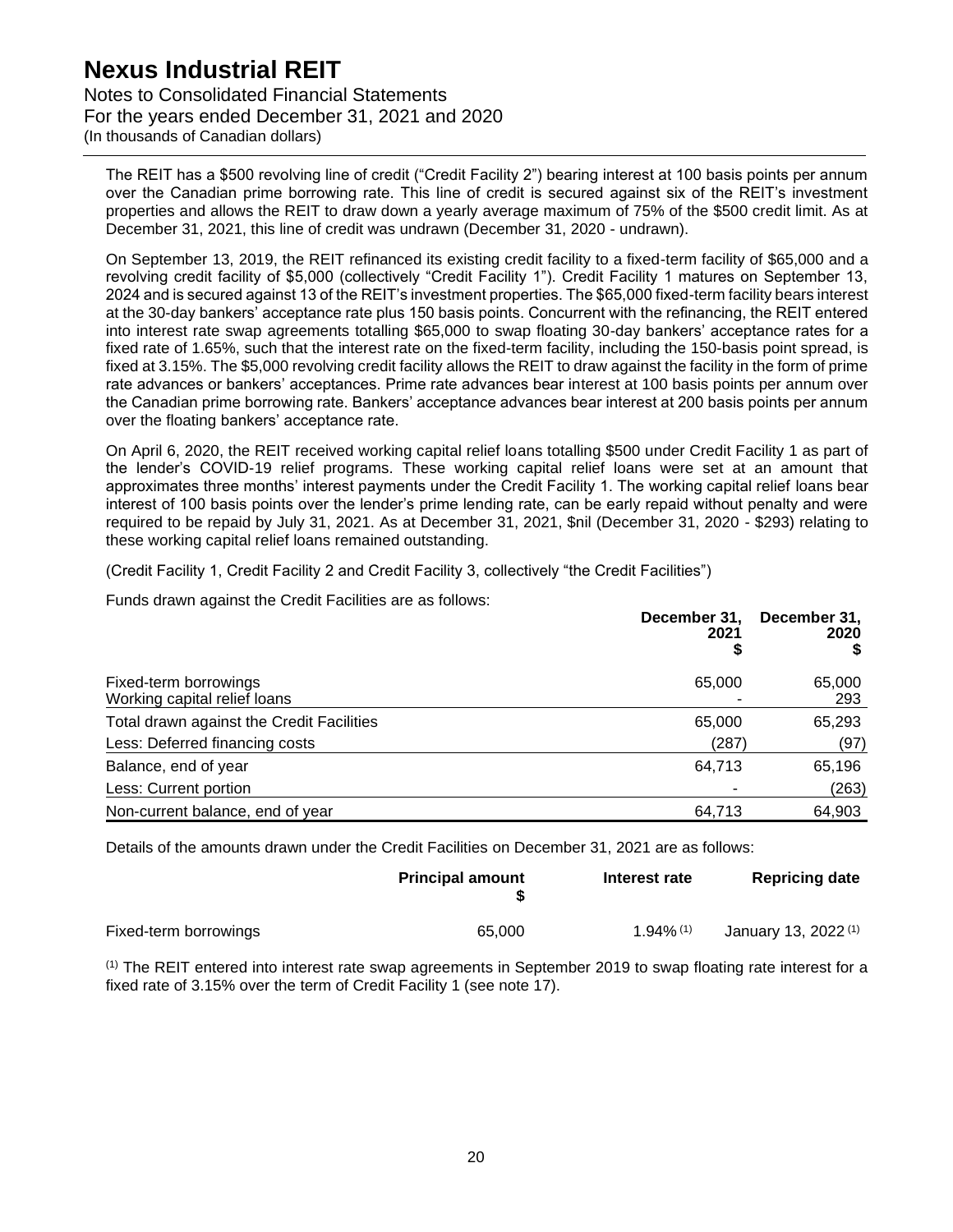Notes to Consolidated Financial Statements For the years ended December 31, 2021 and 2020 (In thousands of Canadian dollars)

The following table summarizes the changes in the Credit Facilities for the years ended December 31, 2021 and 2020:

|                                                                                                                                                | December 31,<br>2021<br>\$ | December 31,<br>2020   |
|------------------------------------------------------------------------------------------------------------------------------------------------|----------------------------|------------------------|
| Drawn against Credit Facilities, beginning of year<br>New working capital relief loans<br>Net repayments                                       | 65,293<br>(293)            | 65,139<br>500<br>(346) |
| Drawn against Credit Facilities, end of year                                                                                                   | 65,000                     | 65,293                 |
| Less: Deferred financing costs, beginning of year<br>Less: Deferred financing costs incurred<br>Plus: Amortization of deferred financing costs | (97)<br>(259)<br>69        | (130)<br>33            |
| Balance, end of year                                                                                                                           | 64,713                     | 65,196                 |

### **11 Class B LP Units**

The following table summarizes the changes in Class B LP Units for the year ended December 31, 2021:

|                                                                                                                 | <b>Note</b> | <b>Units</b> | Amount    |
|-----------------------------------------------------------------------------------------------------------------|-------------|--------------|-----------|
| Balance - January 1, 2021                                                                                       |             | 6,371,372    | 49,187    |
| Class B LP Units issued as purchase price consideration<br>Class B LP Units issued in settlement of contractual | 3           | 14,565,266   | 141,497   |
| obligations                                                                                                     | 18          | 1,983,418    | 22.541    |
| Class B LP Units exchanged for REIT Units                                                                       |             | (3,257,398)  | (36, 414) |
| Fair value adjustment                                                                                           |             |              | 71,339    |
| Balance - December 31, 2021                                                                                     |             | 19,662,658   | 248,150   |

Distributions in the amount of \$8,943 (2020 - \$3,619) were declared payable to holders of Class B LP Units for the year ended December 31, 2021. These amounts have been recognized as finance expense in the consolidated statement of income and comprehensive income. Distributions payable in the amount of \$1,049 were accrued as at December 31, 2021 (December 31, 2020 - \$332).

The following table summarizes the changes in Class B LP Units for the year ended December 31, 2020:

|                                                                                                                 | <b>Note</b> | <b>Units</b>          | Amount            |
|-----------------------------------------------------------------------------------------------------------------|-------------|-----------------------|-------------------|
| Balance - January 1, 2020                                                                                       |             | 4,553,955             | 39,528            |
| Class B LP Units issued as purchase price consideration<br>Class B LP Units issued in settlement of contractual | 3           | 1,889,881             | 15,002            |
| obligations<br>Class B LP Units exchanged for REIT Units                                                        | 18          | 753.103<br>(825, 567) | 6,929<br>(5,290)  |
| Fair value adjustment<br>Balance - December 31, 2020                                                            |             | 6,371,372             | (6,982)<br>49,187 |
|                                                                                                                 |             |                       |                   |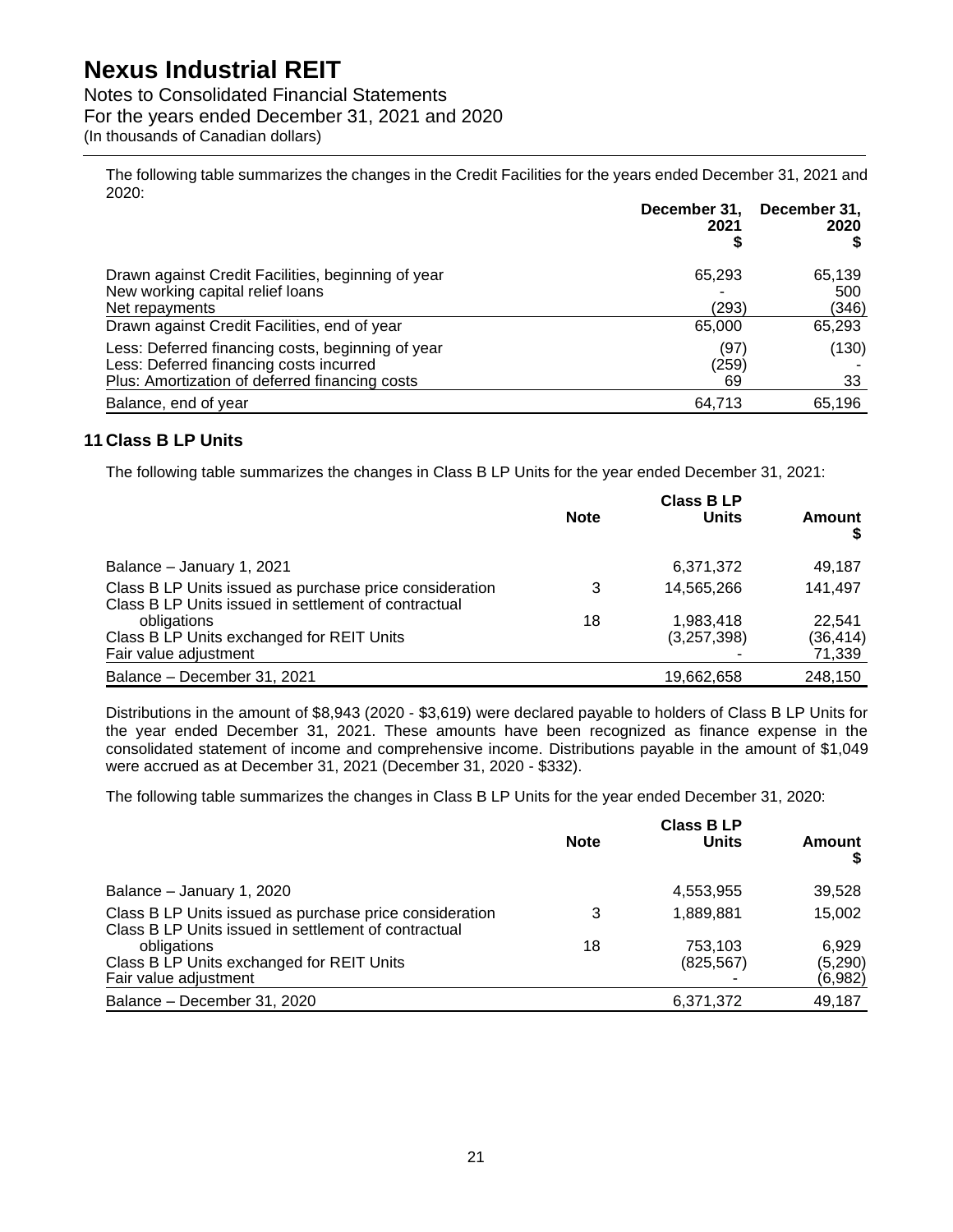Notes to Consolidated Financial Statements For the years ended December 31, 2021 and 2020 (In thousands of Canadian dollars)

### **12 Unit-based compensation**

Unit-based compensation liabilities are comprised as follows:

|                                           | December 31,<br>2021 | December 31,<br>2020<br>S |  |
|-------------------------------------------|----------------------|---------------------------|--|
| Unit options                              | 1.404                | 189                       |  |
| Restricted share units                    | 553                  | 226                       |  |
| Total unit-based compensation liabilities | 1.957                | 415                       |  |

### *1) Unit options*

The REIT adopted a unit-based compensation plan (the "Option Plan") effective January 13, 2014. On June 4, 2021, the Option Plan was amended to allow for the cashless exercise of options. Under the terms of the Option Plan, the Board of Trustees may from time to time, at its discretion, grant options to purchase units of the REIT to trustees, officers and employees of the REIT and its affiliates, agents in connection with equity offerings and other consultants. The maximum number of options and restricted share units that may be reserved under the Option Plan and the Incentive Plan (as defined hereafter) is 10% of the outstanding units of the REIT.

The following table presents the changes in unit options for the years ended December 31, 2021 and 2020:

|                                                | <b>Number of unit</b><br>options | Weighted<br>average<br>5 | Weighted<br>average<br>remaining<br><b>Exercise price contractual life</b> | Number of<br>vested unit<br>options |
|------------------------------------------------|----------------------------------|--------------------------|----------------------------------------------------------------------------|-------------------------------------|
| Outstanding as at January 1, 2020              | 635,450                          | 8.16                     | 2.51                                                                       | 495,867                             |
| Unit options forfeited<br>Unit options expired | (62,500)<br>(16,700)             | 8.40<br>10.16            |                                                                            |                                     |
| Outstanding as at December 31, 2020            | 556,250                          | 8.08                     | 1.51                                                                       | 556,250                             |
| Unit options exercised                         | (200,000)                        | 7.52                     |                                                                            |                                     |
| Outstanding as at December 31, 2021            | 356,250                          | 8.40                     | 0.95                                                                       | 356,250                             |

The weighted average share price when share options were exercised during the year ended December 31, 2021, was \$10.32 (\$nil for the year ended December 31, 2020)

The following table presents the details of unit options outstanding as at December 31, 2021:

| <b>Exercise price</b><br>\$ | <b>Number of unit</b> | Weighted<br>average<br>remaining<br>options contractual life | Number of<br>vested unit<br>options |
|-----------------------------|-----------------------|--------------------------------------------------------------|-------------------------------------|
| 8.40                        | 356,250               | 0.95                                                         | 356,250                             |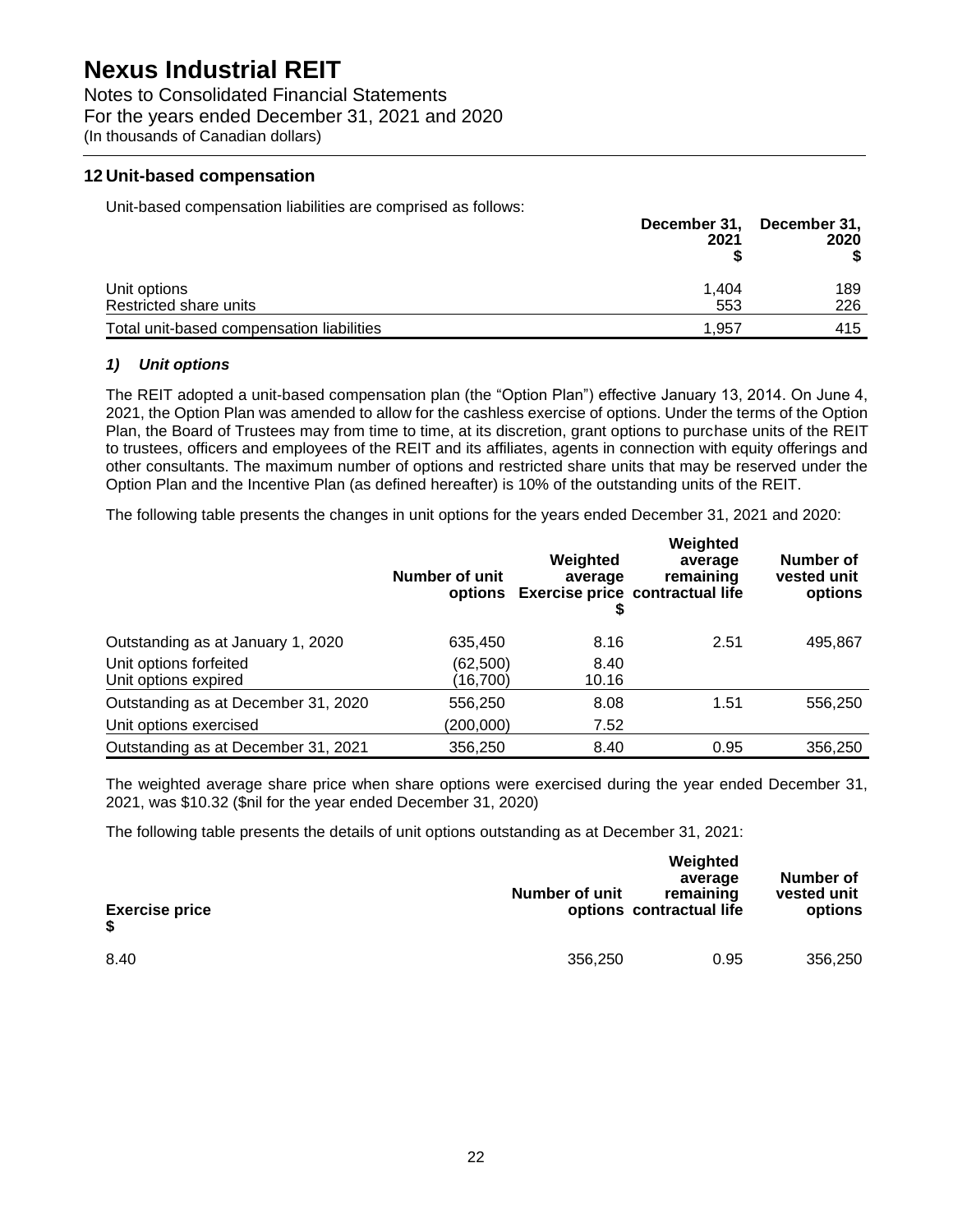Notes to Consolidated Financial Statements For the years ended December 31, 2021 and 2020 (In thousands of Canadian dollars)

The following table presents the details of unit options outstanding as at December 31, 2020:

| <b>Exercise price</b><br>\$ | <b>Number of unit</b> | Weighted<br>average<br>remaining<br>options contractual life | Number of<br>vested unit<br>options |
|-----------------------------|-----------------------|--------------------------------------------------------------|-------------------------------------|
| 7.52                        | 200,000               | 0.65                                                         | 200,000                             |
| 8.40                        | 356,250               | 1.99                                                         | 356,250                             |
|                             | 556,250               | 1.51                                                         | 556,250                             |

Options are fair valued applying the Black-Scholes method. The average expected volatility rate used in the valuation is estimated based on the historical volatility of comparable companies over a period of time approximating the average expected unit option holding period. The average risk-free interest rate used is based on Government of Canada bonds with terms consistent with the average expected unit option holding period. For vested options, the average expected unit option holding period used is estimated to be half of the life of the option. For unvested options, the average expected unit option holding period is estimated to be the period until the options vest plus half of the period from vesting to expiry.

The key assumptions used in determining the fair value of the unit options are as detailed below:

|                                                       | December 31,<br>2021 | December 31.<br>2020 |  |
|-------------------------------------------------------|----------------------|----------------------|--|
| Weighted average expected unit option life (in years) | 0.48                 | 0.75                 |  |
| Weighted average volatility rate                      | 25.00%               | 25.00%               |  |
| Weighted average risk-free interest rate              | 0.32%                | 0.12%                |  |
| Distribution yield                                    | 5.07%                | 8.29%                |  |

#### *2) Restricted share units*

The REIT adopted an incentive unit plan (the "Incentive Plan") effective June 22, 2018. Under the Incentive Plan, the Board of Trustees may grant restricted share units ("RSUs") of the REIT to trustees, officers and employees of the REIT and consultants. The REIT is authorized to issue up to 1,112,176 units under the Incentive Plan. The maximum number of restricted share units and options that may be reserved under the Incentive Plan and the Option Plan is 10% of the outstanding units of the REIT.

On March 31, 2021, the REIT granted an aggregate of 65,646 RSUs with a fair value at the grant date of \$8.22. These RSUs vest one-third on the date of issuance, one-third on February 28, 2022 and one-third on February 28, 2023.

On March 25, 2020, the REIT granted an aggregate of 54,367 RSUs with a fair value at the grant date of \$5.80. These RSUs vest one-third on the date of issuance, one-third on February 28, 2021 and one-third on February 28, 2022.

The initial fair value of each RSU granted is determined based on the volume-weighted average trading price of units of the REIT for the five trading days prior to the valuation date. The RSUs are remeasured to fair value at each reporting date with gains and losses reported within the consolidated statement of income and comprehensive income.

During the year ended December 31, 2021, a total of \$449 (2020 - \$284) of expense for restricted share units granted under the plan was recognized in general and administrative expense.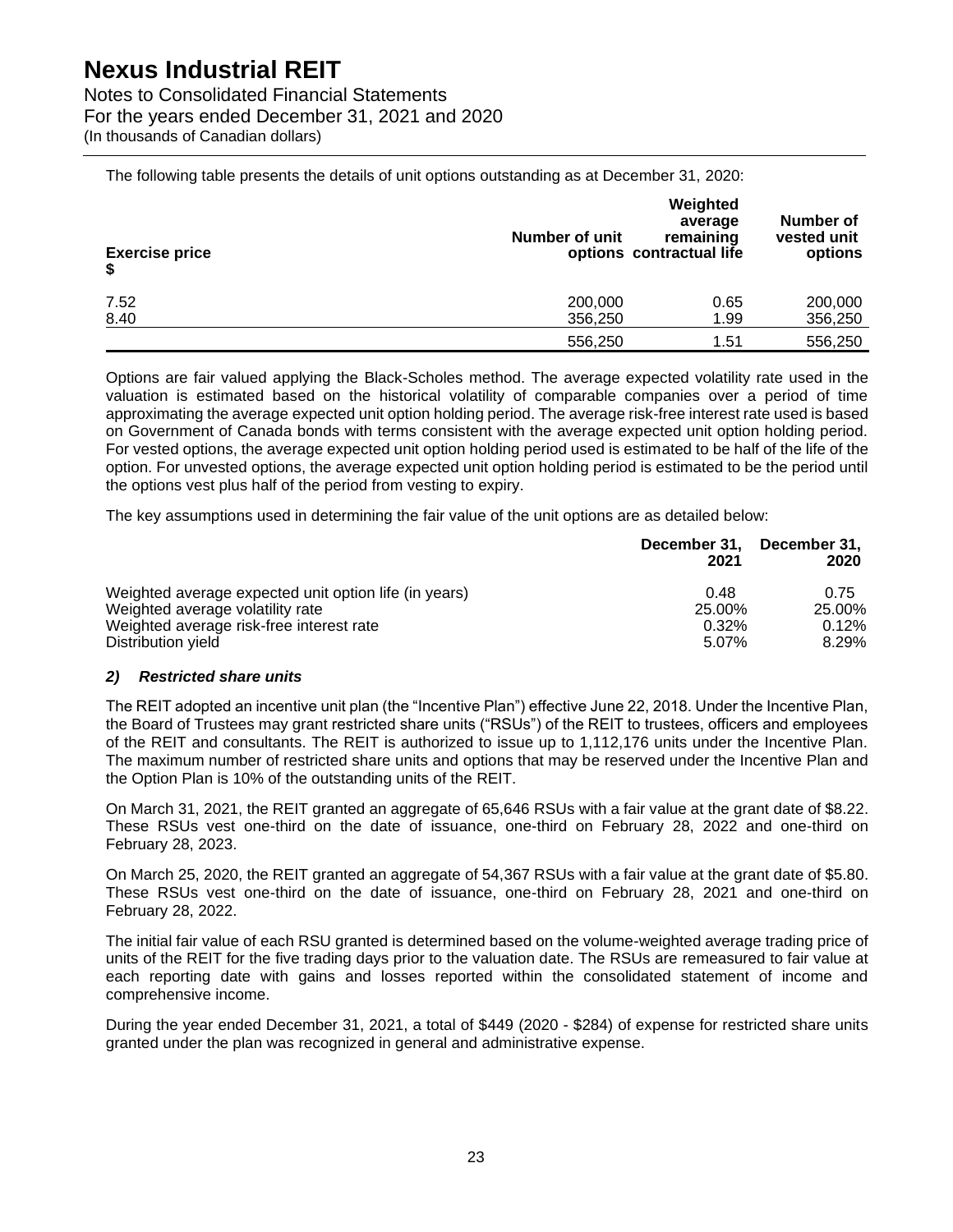Notes to Consolidated Financial Statements For the years ended December 31, 2021 and 2020 (In thousands of Canadian dollars)

### *3) Employee unit purchase plan*

The REIT adopted an employee unit purchase plan (the "Employee Purchase Plan") effective August 30, 2021. Under the Employee Purchase Plan, employees of the REIT may contribute up to \$7.5 per calendar year to the plan ("Employee Contributions"), and Employee Contributions will be matched by a contribution from the REIT equivalent to 100% of the Employee Contributions ("REIT Contributions"). REIT Contributions will vest one year following each purchase date. All contributions received in respect of each participant in the Employee Purchase Plan shall be paid in full on behalf of such participant to purchase REIT Units from treasury or, at the election of the REIT, through market purchases carried out by an independent broker through the facilities of the TSX. REIT Units issued from treasury will be issued at the volume weighted average trading price of REIT Units for the five trading days prior to each respective purchase date.

During the year ended December 31, 2021, 6,906 REIT Units (2020 – nil REIT Units) were issued from treasury at a weighted average price of \$12.07 per unit in respect of \$42 of Employee Contributions and \$42 of REIT Contributions. 3,403 REIT Units issued in respect of REIT Contributions were unvested and remained in the Employee Purchase Plan at December 31, 2021 (2020 – nil REIT Units).

Included in other current assets as at December 31, 2021, related to REIT Contributions, is unamortized compensation expense of \$20 (2020 - \$nil). During the year ended December 31, 2021, a total of \$23 (2020 - \$nil) of expense for REIT Contributions was recognized in general and administrative expense.

### **13 Accounts payable and other liabilities**

|                                        | <b>Note</b> | December 31,<br>2021<br>\$ | December 31,<br>2020 |
|----------------------------------------|-------------|----------------------------|----------------------|
| Estimated value enhancement payable    | 18          | 5,805                      |                      |
| Purchase consideration payable         | 3           | 3,000                      | 3,000                |
| Prepaid rent                           |             | 4,360                      | 1,675                |
| Security deposits                      |             | 2,667                      | 1,890                |
| Accrued interest expense               |             | 2,591                      | 910                  |
| Sales and other taxes payable          |             | 920                        | 1.171                |
| Trade payables and accrued liabilities |             | 5,668                      | 3,089                |
| <b>Other liabilities</b>               |             | 928                        |                      |
| Current balance, end of year           |             | 25,939                     | 11,735               |

a) Accounts payable and other liabilities are comprised as follows:

b) Other liabilities – non-current as at December 31, 2021 of \$9,570 (December 31, 2020 - \$nil) represents deferred consideration related to the acquisition of an investment property. The deferred consideration is payable in quarterly instalments amortized over a 10-year period.

### **14 Unitholders' equity**

The REIT is authorized to issue an unlimited number of units and special voting units. Each unit entitles the holder to a single vote at any meeting of unitholders and entitles the holder to receive a pro rata share of all distributions and in the event of termination or winding up of the REIT, in the net assets of the REIT remaining after satisfaction of all liabilities. The units are redeemable at any time at the demand of the holders to receive a price per unit as determined by the REIT's declaration of trust. Among other conditions for redemption, the total amount payable by the REIT in respect of units surrendered for redemption shall not exceed \$50,000 in any one calendar month.

The declaration of trust provides for the issuance of special voting units which have no economic entitlement in the REIT or in the distribution of assets of the REIT but are used to provide voting rights proportionate to the votes of the units to holders of securities exchangeable into units, including Class B LP Units.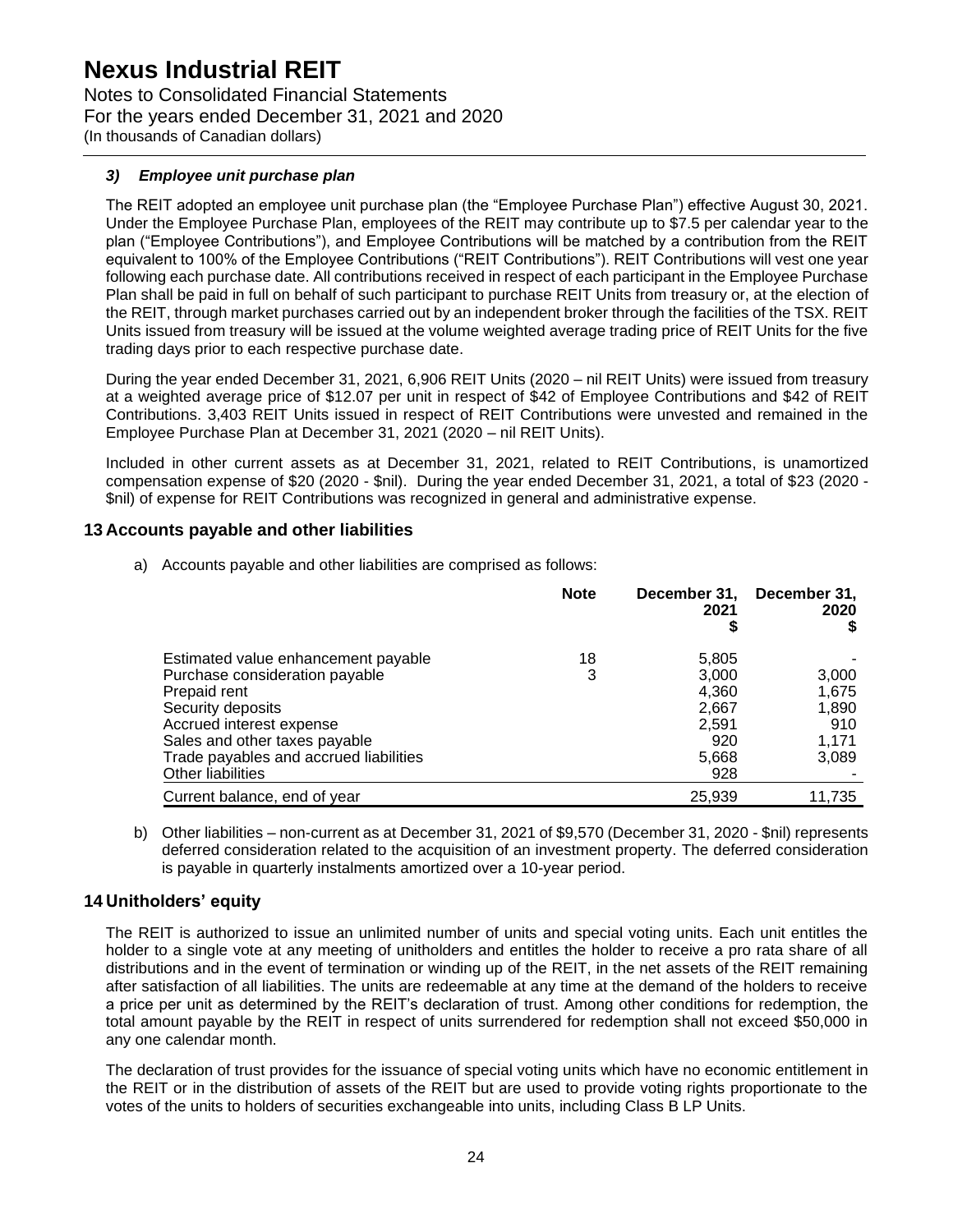Notes to Consolidated Financial Statements For the years ended December 31, 2021 and 2020 (In thousands of Canadian dollars)

On March 4, 2021, 4,255,000 REIT Units were issued at \$8.20 per unit in a bought deal equity financing. Gross proceeds of the financing were \$34,891 and net proceeds were \$32,924.

On August 23, 2021, 9,918,750 REIT Units were issued at \$11.30 per unit in a bought deal equity financing. Gross proceeds of the financing were \$112,082 and net proceeds were \$106,853.

On September 24, 2021, the REIT established an at-the-market equity program ("ATM Program") allowing the REIT to issue, at its discretion, up to \$50,000 worth of REIT Units to the public from time to time at prevailing market prices at the time of sale. The ATM Program will be effective until August 17, 2023, unless previously terminated.

On November 22, 2021, 11,543,356 REIT Units were issued at \$12.85 per unit in a bought deal equity financing. Gross proceeds of the financing were \$148,332 and net proceeds were \$141,864.

The following table presents the changes in unitholders' equity for the year ended December 31, 2021:

|                                                                                                       | <b>Note</b> | <b>Units</b>            | Amount            |
|-------------------------------------------------------------------------------------------------------|-------------|-------------------------|-------------------|
| Balance - January 1, 2021                                                                             |             | 27,975,110              | 215,435           |
| Units issued under distribution reinvestment plan<br>Units issued under Option Plan                   | 15<br>12    | 267.815<br>54.226       | 2,624<br>559      |
| Units issued under Incentive Plan                                                                     | 12          | 24.067                  | 201               |
| Units issued under Employee Purchase Plan, net of \$17 of<br>issuance costs                           | 12          | 6.907                   | 67                |
| Units issued for cash, net of \$13,722 of issuance costs<br>Class B LP Units exchanged for REIT Units | 11          | 25,717,106<br>3,257,398 | 281,583<br>36,414 |
| Balance - December 31, 2021                                                                           |             | 57,302,629              | 536,883           |

The following table presents the changes in unitholders' equity for the year ended December 31, 2020:

|                                                                                           | <b>Note</b> | <b>Units</b>         | Amount          |
|-------------------------------------------------------------------------------------------|-------------|----------------------|-----------------|
| Balance - January 1, 2020                                                                 |             | 25,527,980           | 197,073         |
| Units issued under distribution reinvestment plan<br>Units issued under Incentive Plan    | 15<br>12    | 338,678<br>13.837    | 2,226<br>92     |
| Units issued as purchase price consideration<br>Class B LP Units exchanged for REIT Units | 3<br>11     | 1,269,048<br>825,567 | 10,754<br>5,290 |
| Balance - December 31, 2020                                                               |             | 27,975,110           | 215.435         |

### **15 Distribution reinvestment plan**

The REIT adopted a distribution reinvestment plan ("DRIP)" on February 20, 2014, pursuant to which resident Canadian holders are entitled to elect to have all or some of the cash distributions of the REIT automatically reinvested in additional units at a price per unit calculated by reference to the weighted average of the trading price for the units for the five trading days immediately preceding the relevant distribution date. Eligible unitholders who so elect will receive a bonus distribution of units equal to 4% of each distribution that was reinvested by them under the DRIP. During the year ended December 31, 2021, 267,815 units (2020 – 338,678 units) were issued under the DRIP for a stated value of \$2,624 (2020 - \$2,226).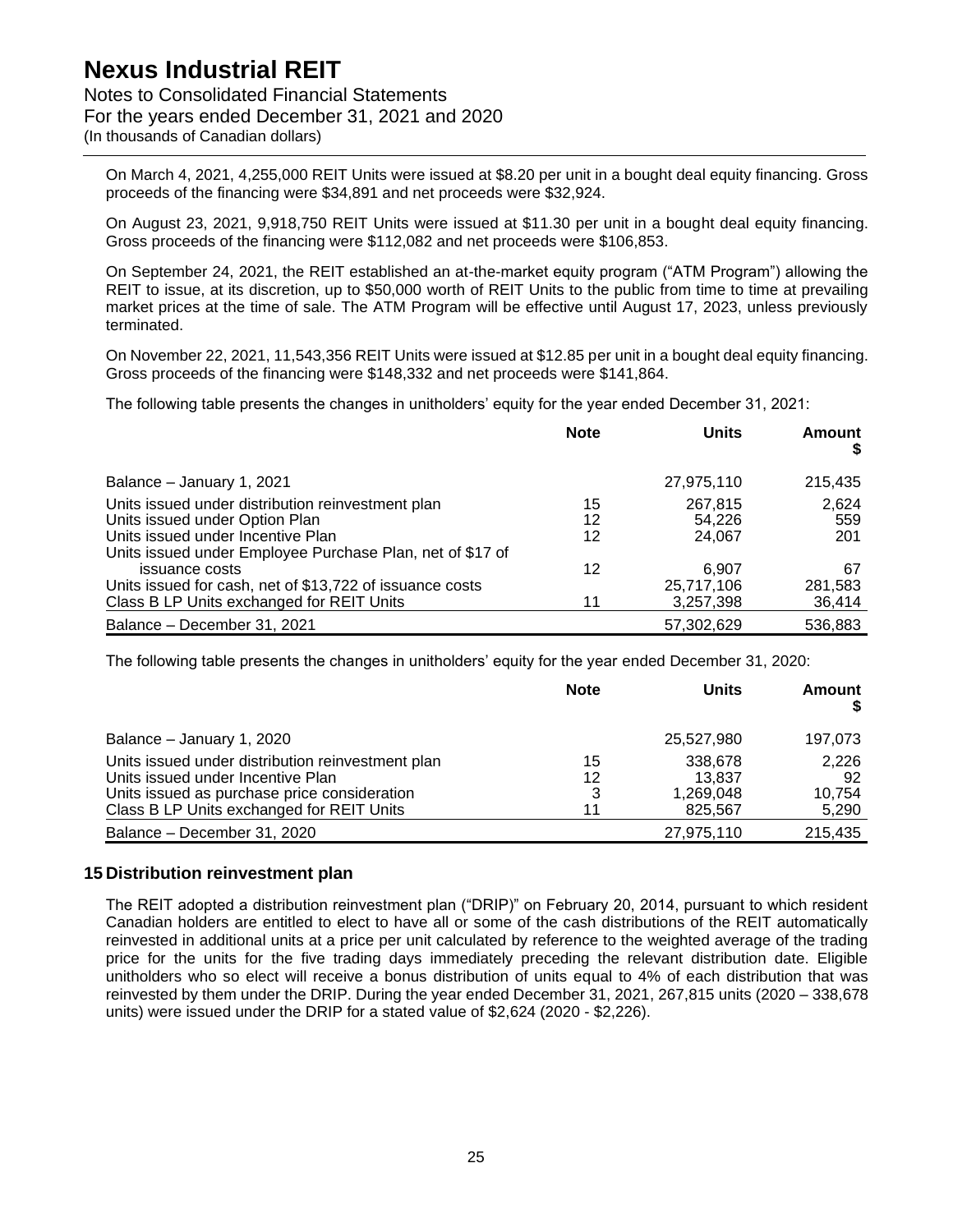Notes to Consolidated Financial Statements For the years ended December 31, 2021 and 2020 (In thousands of Canadian dollars)

### **16 Property revenues**

The following table presents the main components of property revenues according to their nature:

|                                        |              | For the years ended<br>December 31, |  |  |
|----------------------------------------|--------------|-------------------------------------|--|--|
|                                        | 2021         | 2020                                |  |  |
| Rental income                          | 74,582       | 53,101                              |  |  |
| Revenue from services<br>Other revenue | 8,072<br>905 | 7,301<br>984                        |  |  |
| Property revenues                      | 83,559       | 61.386                              |  |  |

The CECRA program was available to eligible tenants for the months of April through September 2020. Under the CECRA program, the REIT effectively abated 25% of gross rents for the period in which an eligible tenant was included in this program. On September 30, 2020, a program was enacted by the Government of Quebec which reduced the amount effectively abated by the REIT from 25% to 12.5% for tenants of properties located in Quebec that were included in the CECRA program.

During the year ended December 31, 2020 the REIT recorded a total of \$543 of government funding under its rent relief programs. All funds were received in 2020 and no additional amounts were received during the year ended December 31, 2021. The CECRA rent abatement, net of the Quebec program contribution which is presented as a property expense was \$260 during the year ended December 31, 2020 and there was no expense during the year ended December 31, 2021. During the year ended December 31, 2021, the REIT had a provision balance of \$52 (2020 – \$289) relating to a limited number of tenants which did not qualify for CECRA but had demonstrated significant financial hardship due to COVID-19. In other cases, the REIT entered into agreements to defer portions of rental payments. As at December 31, 2021, a total of \$5 (December 31, 2020 – \$531) of rent was deferred.

### **17 Financial instruments**

#### *Fair value*

The fair value of cash, restricted cash, tenant and other receivables, deposits, other assets - current, and accounts payable and other liabilities - current approximates carrying values due to the short-term nature of these instruments. The fair value of the mortgages payable and other liabilities – non-current as at December 31, 2021 are approximately \$605,657 (2020 - \$283,203) and \$9,570 (2020 - \$nil), respectively.

The fair value of prime rate and bankers' acceptance advances under the Credit Facilities approximates carrying value due to the short-term or variable rate nature of these instruments.

The fair values of the mortgages payable and other liabilities – non-current have been calculated using Level 2 inputs by discounting the expected cash flows of each debt using a discount rate based on the Government of Canada benchmark bond yield for instruments of similar maturity, adjusted for the risk profile specific to the REIT and the investment properties.

As at December 31, 2021, the REIT has classified the fair value measurement of non-current liabilities as follows: mortgages payable (Level 2), other liabilities – non-current (Level 2), Credit Facilities (Level 2) and Class B LP Units (Level 2). There was no transfer between the levels during the fiscal year 2021.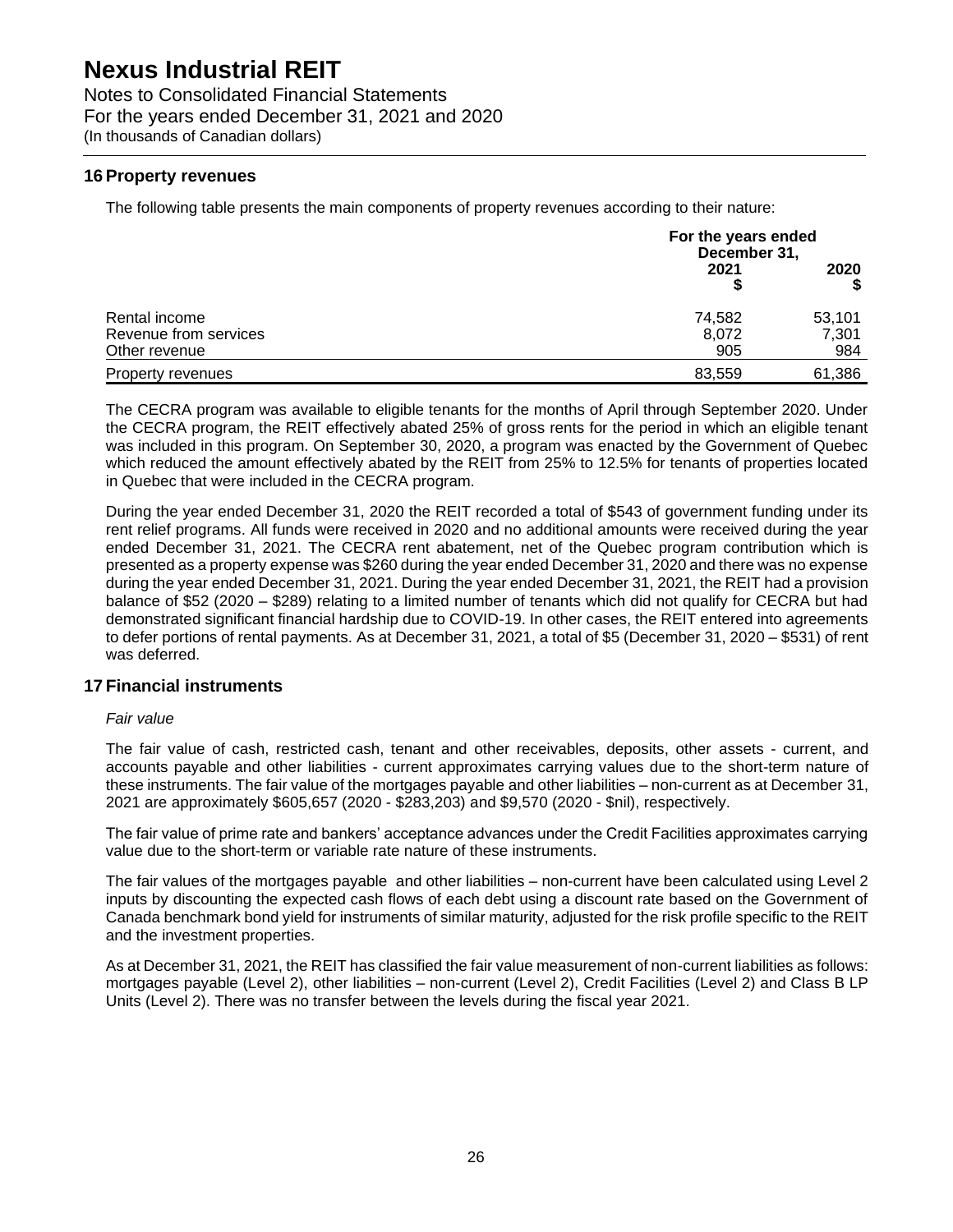Notes to Consolidated Financial Statements For the years ended December 31, 2021 and 2020 (In thousands of Canadian dollars)

### *Liquidity risk*

Liquidity risk is the risk that the REIT will not have the financial resources required to meet its financial obligations as they come due. The REIT manages this risk by ensuring it has sufficient cash on hand or borrowing capacity to meet obligations as they come due by forecasting cash flows from operations, cash required for investing activities and cash from financing activities. As at December 31, 2021, the REIT had cash of \$82,279 (December 31, 2020 - \$13,993), mortgages payable of \$612,764 (December 31, 2020 - \$274,231), a Credit Facilities balance of \$65,000 (December 31, 2020 - \$65,293) and accounts payable and other liabilities of \$35,509 (December 31, 2020 - \$11,735). The REIT had a working capital of \$10,296 as at December 31, 2021 (December 31, 2020 - \$16,097 deficit). Excluding the current portion of mortgages payable of \$58,152, the working capital would be a surplus of \$68,448. The REIT expects that it will be able to refinance the mortgages on their maturities. The REIT has access to undrawn funds under the Credit Facilities and expects to generate sufficient cash from operations to satisfy its financial liabilities as they come due.

The contractual maturities and repayment obligations of the REIT's financial liabilities are as follows:

|            | <b>Accounts</b><br>payable<br>and<br>other<br><b>liabilities</b><br>\$ | Lease<br><b>liabilities</b><br>\$ | <b>Credit</b><br><b>Facilities</b><br>principal<br>repayment | Interest on<br>fixed<br>portion of<br><b>Credit</b><br><b>Facilities</b> | <b>Mortgages</b><br>payable | Mortgage<br>interest | <b>Total</b> |
|------------|------------------------------------------------------------------------|-----------------------------------|--------------------------------------------------------------|--------------------------------------------------------------------------|-----------------------------|----------------------|--------------|
| 2022       | 25,939                                                                 | 288                               |                                                              | 2.048                                                                    | 58,134                      | 18.343               | 104,752      |
| 2023       | 960                                                                    | 297                               | ٠                                                            | 2.048                                                                    | 64,539                      | 16.444               | 84,288       |
| 2024       | 992                                                                    | 270                               | 65,000                                                       | 1,536                                                                    | 57,263                      | 14,281               | 139,342      |
| 2025       | 1,026                                                                  | 270                               | ۰                                                            |                                                                          | 74.040                      | 12.200               | 87,536       |
| 2026       | 1,060                                                                  | 275                               | $\overline{\phantom{0}}$                                     |                                                                          | 95.768                      | 11,672               | 108.775      |
| Thereafter | 5,532                                                                  | 5,648                             | ۰                                                            |                                                                          | 263,020                     | 36,693               | 310,893      |
|            | 35,509                                                                 | 7,048                             | 65,000                                                       | 5,632                                                                    | 612,764                     | 109,633              | 835,586      |

#### *Interest rate risk*

Interest rate risk is the risk that the fair value or future cash flows of a financial instrument will fluctuate due to changes in market interest rates. There is a risk that the REIT may not be able to renegotiate its mortgages and Credit Facilities at maturity on terms as favourable as the existing mortgages payable and Credit Facilities. As at December 31, 2021, there was a total of \$182,348 (December 31, 2020 - \$142,678) of mortgage and Credit Facilities borrowings which bear interest at floating bankers' acceptance or Canadian prime rates plus a fixed spread. There is a risk that prevailing interest rates could increase, and those increases could be significant. The REIT mitigates interest rate risk by maintaining reasonable levels of debt to investment property value and aims to structure new debt to stagger the maturities to ensure that the majority of debt does not come due for repayment in any one particular year. As at December 31, 2021, the REIT has interest rate swap agreements totalling \$182,348 (2020 - \$142,384) to mitigate interest rate risk arising from floating rate debt.

The REIT is a party to interest rate swap agreements to swap floating rate interest for fixed rate interest over the terms of certain mortgages and over the term of the Credit Facility 1. The interest rate swap agreements expire coterminous with the maturity of the corresponding mortgages and Credit Facility 1.

The fair value measurements of the interest rate swap agreements have been classified as Level 2, as they are based mainly on observable market data.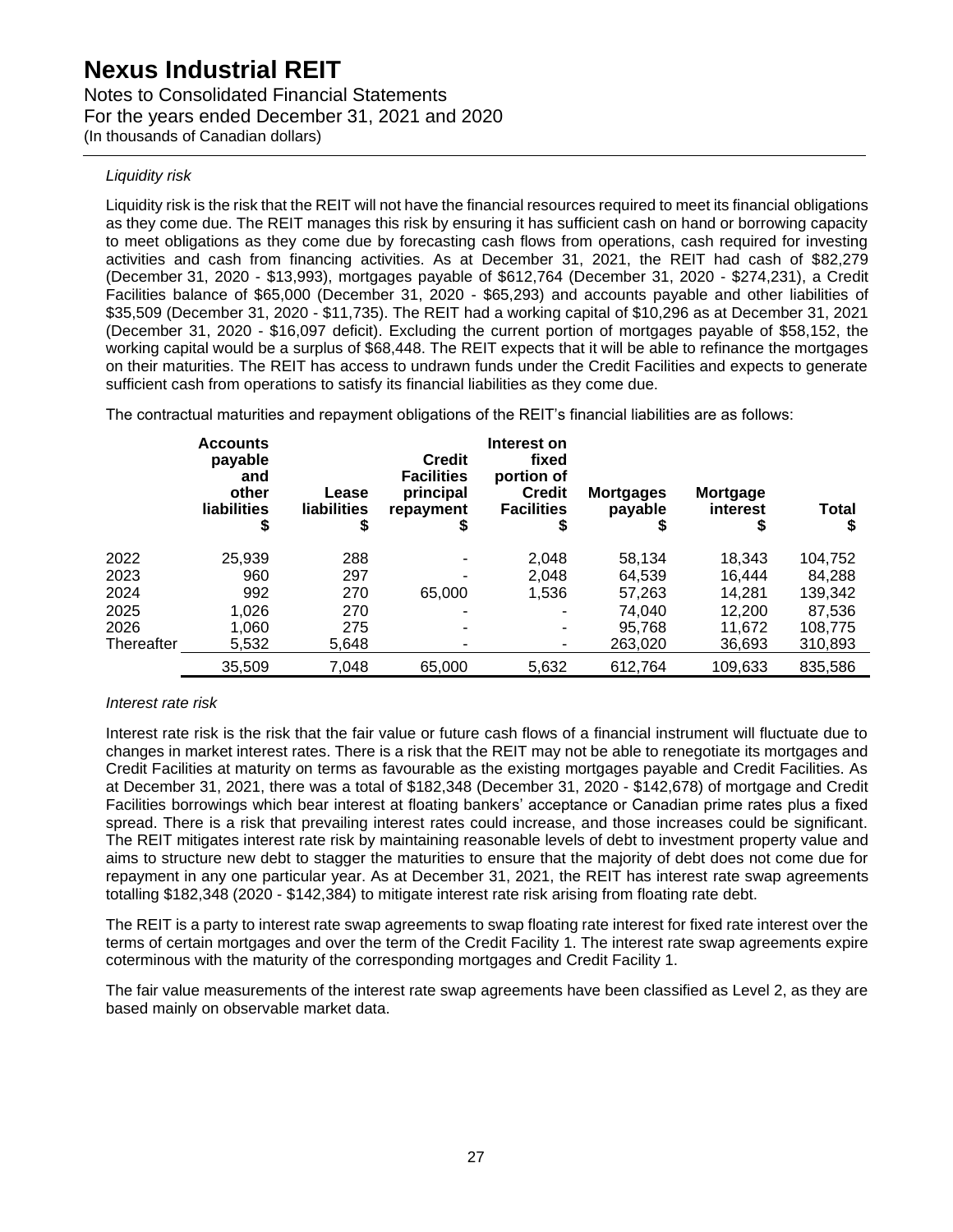Notes to Consolidated Financial Statements For the years ended December 31, 2021 and 2020 (In thousands of Canadian dollars)

The following table presents relevant information on interest rate swap agreements:

| Transaction<br>date | <b>Effective</b><br>fixed interest<br>rate | <b>Maturity date</b> | Original<br>principal<br>amount<br>\$ | Outstanding<br>amount<br>\$ | <b>Fair value</b> |
|---------------------|--------------------------------------------|----------------------|---------------------------------------|-----------------------------|-------------------|
| April 2019          | 3.67%                                      | April 24, 2024       | 12,000                                | 11,442                      | 121               |
| <b>April 2019</b>   | 3.74%                                      | April 24, 2026       | 12.500                                | 11.928                      | 192               |
| <b>April 2019</b>   | 3.87%                                      | April 24, 2029       | 12.500                                | 11.944                      | 408               |
| September 2019      | 3.15%                                      | September 13, 2024   | 65,000                                | 65,000                      | (1)               |
| November 2020       | 2.82%                                      | November 2, 2027     | 7.650                                 | 7.419                       | (281)             |
| December 2020       | 3.61%                                      | December 1, 2025     | 18.500                                | 18.036                      | (475)             |
| December 2020       | 3.35%                                      | December 30, 2030    | 15.000                                | 14.643                      | (531)             |
| April 2021          | 3.08%                                      | April 1, 2026        | 19,750                                | 19,397                      | (116)             |
| November 2021       | 3.69%                                      | June 1, 2028         | 22,600                                | 22,539                      | 1,138             |
|                     |                                            |                      | 185.500                               | 182,348                     | 455               |

#### *Credit risk*

Credit risk is the risk that one party to a financial instrument will cause a loss to another party by failing to settle its obligations. The REIT is subject to credit risk with respect to its cash deposited with financial institutions and tenant and other receivables. The REIT monitors the creditworthiness of its tenants on an ongoing basis. The REIT mitigates credit risk by monitoring the credit ratings of the institutions holding the REIT's deposits.

The REIT has examined its tenant receivables for indications of impairment. The tenant receivables default rate of the REIT is less than 0.5%.

COVID-19 has resulted in government mandated shutdowns, and an economic slow down which are creating financial difficulties for tenants. While government plans have been put in place to support businesses through the COVID-19 pandemic, a deterioration in the economy may impact the ability of tenants to meet their obligations under their leases. The REIT continues to assess the effect of economic conditions on the creditworthiness of its tenants. As part of this assessment, the REIT reviews contractual rent receivables on a regular basis and reduces carrying amounts using an allowance for expected credit losses recognizing the amount of any loss in the consolidated statements of income and comprehensive income within property expenses. As at December 31, 2021, the REIT had an allowance for expected credit losses of \$138 (December 31, 2020 – \$323). Additionally, no amount was recorded as a reduction of tenant and other receivables in respect of amounts abated under the CECRA program for the period ended December 31, 2021 (December 31, 2020 - \$260).

### **18 Commitments**

#### *Development Management Agreement*

On March 16, 2020, the REIT entered into a development management agreement (the "DMA") with the vendor of the REIT's Richmond, BC property (the "Developer"). Pursuant to the DMA, the REIT is redeveloping approximately 60,000 square feet previously occupied by an industrial tenant (the "Redevelopment"). The Developer is managing the Redevelopment and has secured new tenants for the space, and the REIT has entered into lease agreements with these tenants. The REIT is responsible for the costs of the Redevelopment, which have been capped at \$6,100, including leasing costs, tenant incentives, and construction costs (collectively the "Capped Redevelopment Costs").

The DMA also contemplates that the REIT will also construct an approximately 70,000 square foot addition at the property (the "Addition"). The REIT will be responsible for costs of the construction. The Developer will secure tenants and manage the construction.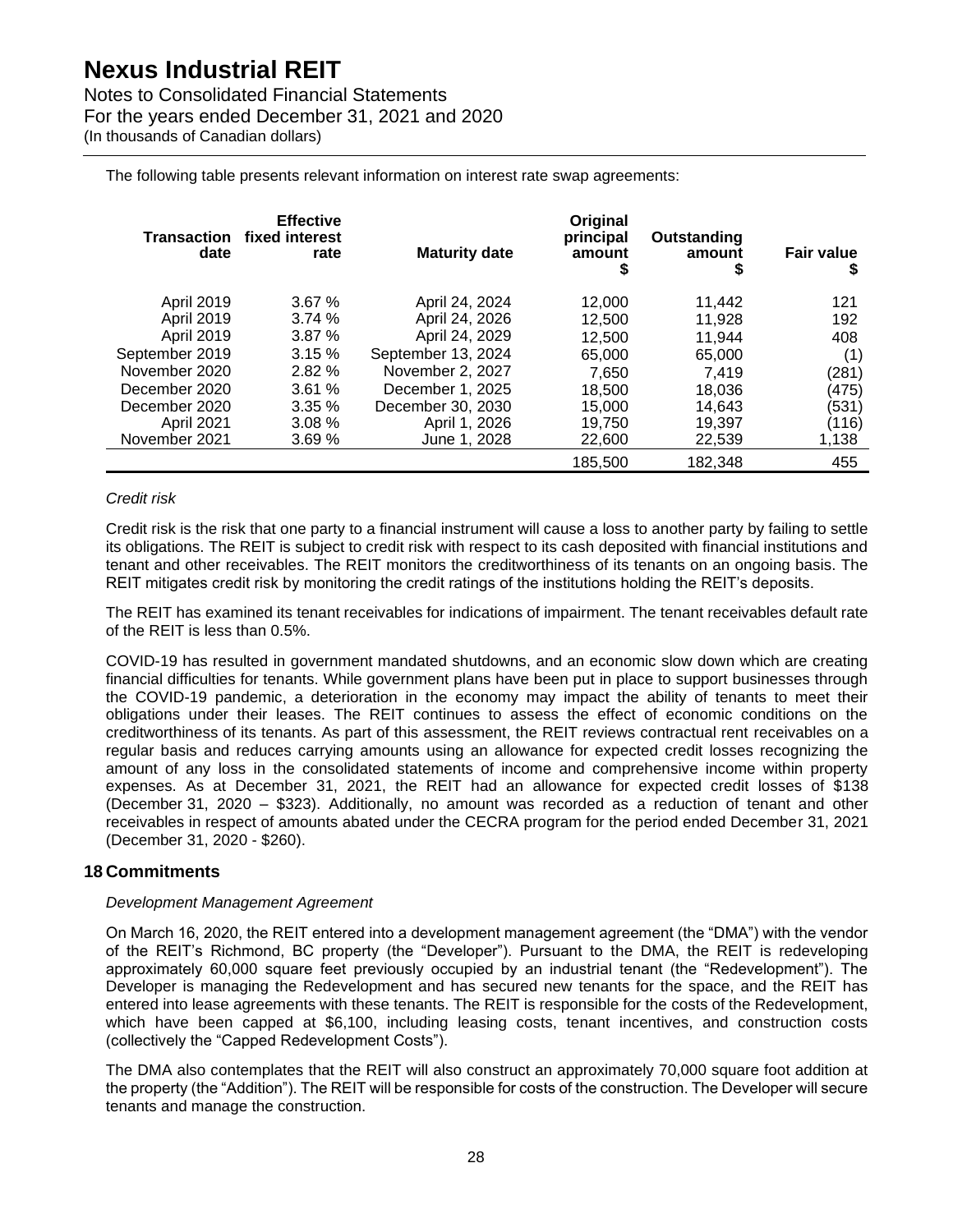Notes to Consolidated Financial Statements For the years ended December 31, 2021 and 2020 (In thousands of Canadian dollars)

Pursuant to the DMA, the REIT will split the value enhancement of the property, measured as the difference between the fair value of the property following completion of each of the Redevelopment and the Addition, less the REIT's total cost of the property. The REIT's total cost of the property will be measured as the REIT's original acquisition cost plus the Capped Redevelopment Costs and costs of the Addition (inclusive of construction costs, tenant incentives, leasing costs, and development management fees). The first \$20,000 of value enhancement will be for the benefit of the REIT. The next \$20,000 of value enhancement will be for the benefit of the Developer. Any value enhancement in excess of \$40,000 will be split equally between the REIT and the Developer.

Based on external appraisals for the property and the settlement mechanism per the DMA, and subject to certain adjustments, the Developer's share of value enhancement through to completion of the Redevelopment is estimated at \$32,275. \$5,000 was previously settled through the issuance of Class B LP Units to the Developer, resulting in an estimated value enhancement payable to the Developer of \$27,275, not including any value enhancement related to the Addition. Provided certain conditions are met, the REIT may satisfy its obligation to split the value enhancement with the Developer by issuing Class B LP Units valued at the greater of \$9.20 per unit and a price per unit that is no less than the maximum allowable discounted price in accordance with Toronto Stock Exchange rules. On November 9, 2021, \$21,470 of the value enhancement was settled through the issuance to the Developer of 1,866,957 Class B LP Units valued at \$11.50 per unit, resulting in an estimated value enhancement payable to the Developer of \$5,805 as of December 31, 2021.

A development management fee related to the Addition was estimated at \$3,000 and this estimated amount has been settled through the issuance of a total of 326,087 Class B LP Units to the Developer, valued at \$9.20 per unit and exchangeable on a one-to-one basis for REIT Units.

#### *Other*

The REIT has guaranteed the borrowings of a limited partnership in which the REIT has an investment. The debt guaranteed has a principal amount of \$17,500 and is secured by development land owned by the limited partnership.

#### **19 Capital management**

The REIT defines its capital as its total unitholders' equity (net of retained earnings or deficit), mortgages payable, Class B LP Units and the Credit Facilities. The REIT manages its capital to ensure that sufficient funds are available to fund operations, including the identification and acquisition of businesses or assets. The REIT ensures that it has sufficient capital to fund its operations as a going concern, and to identify, analyze and finance further potential acquisitions. As part of the REIT's strategy for managing its capital, it may adjust the amount of distributions paid to unitholders, issue new units or debt, borrow against the Credit Facilities, or repay debt.

The REIT's Credit Facilities contains interest coverage, distribution and loan to value covenants, for which noncompliance would result in an event of default, allowing the lender to demand repayment of amounts outstanding under the Credit Facilities. As at December 31, 2021, the REIT was in compliance with all of the financial covenants contained within the Credit Facilities and the mortgages.

### **20 Related party transactions**

For the year ended December 31, 2021, trustee retainer fees in the amount of \$186 were expensed (2020 - \$178). Trustee retainer fees in the amount of \$44 were accrued as at December 31, 2021 (December 31, 2020 - \$44).

Trustee meeting fees in the amount of \$29 were expensed for the year ended December 31, 2021, (2020 - \$17). Trustee meeting fees in the amount of \$11 were accrued as at December 31, 2021 (December 31, 2020 - \$5).

For the year ended December 31, 2021, key management earned salaries and other short-term employee benefits in the amount of \$1,605 (2020 - \$1,367).